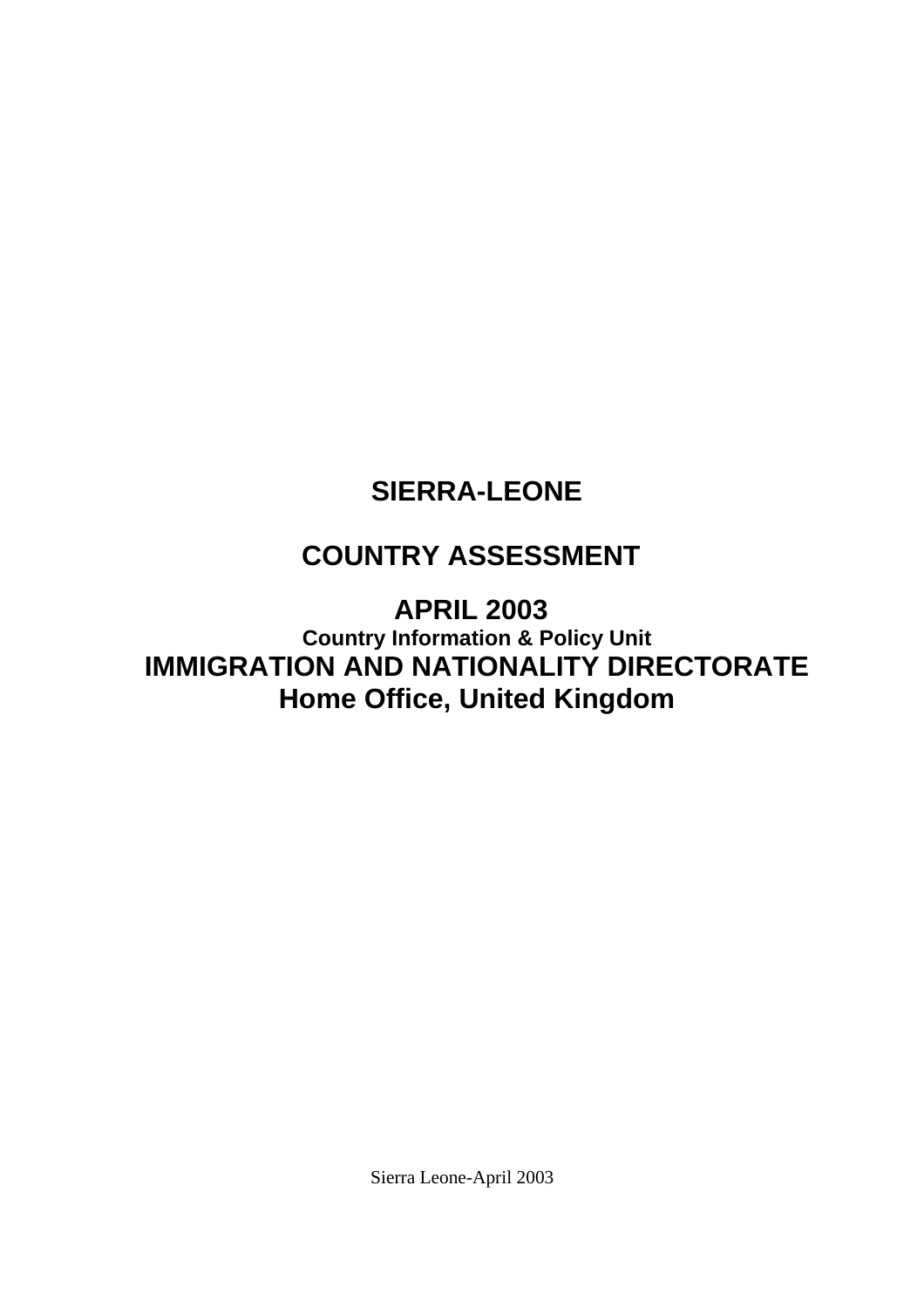| <b>CONTENTS</b>                                                                                                                                                                                                                                                                                                                                                                                                                                                 |                                                                                                                                                                                                          |
|-----------------------------------------------------------------------------------------------------------------------------------------------------------------------------------------------------------------------------------------------------------------------------------------------------------------------------------------------------------------------------------------------------------------------------------------------------------------|----------------------------------------------------------------------------------------------------------------------------------------------------------------------------------------------------------|
| 1 Scope of the document                                                                                                                                                                                                                                                                                                                                                                                                                                         | $1.1 - 1.4$                                                                                                                                                                                              |
| 2 Geography                                                                                                                                                                                                                                                                                                                                                                                                                                                     | 2.1                                                                                                                                                                                                      |
| <b>3 Economy</b>                                                                                                                                                                                                                                                                                                                                                                                                                                                | 3.1                                                                                                                                                                                                      |
| 4 History                                                                                                                                                                                                                                                                                                                                                                                                                                                       | $4.1 - 4.2$                                                                                                                                                                                              |
| <b>5 State Structures</b><br><b>The Constitution</b><br><b>Citizenship</b><br><b>Political System</b><br><b>Judiciary</b><br><b>Legal Rights/Detention</b><br><b>Death Penalty</b><br><b>Internal Security</b><br>Border security and relations with neighbouring countries<br><b>Prison and Prison Conditions</b><br><b>Armed Forces</b><br><b>Military Service</b><br><b>Medical Services</b><br><b>People with disabilities</b><br><b>Educational System</b> | $5.1 - 5.2$<br>$5.3 - 5.5$<br>$5.6 - 5.8$<br>$5.9 - 5.13$<br>5.14<br>5.15<br>$5.16 - 5.19$<br>$5.20 - 5.22$<br>$5.23 - 5.25$<br>$5.26 - 5.29$<br>5.30<br>$5.31 - 5.34$<br>$5.35 - 5.36$<br>$5.37 - 5.38$ |
| <b>6 Human Rights</b><br>6a. Human Rights issues<br><b>Overview</b><br>Freedom of Speech and the Media<br><b>Journalists</b><br><b>Freedom of Religion</b><br><b>Religious Groups</b><br><b>Freedom of Assembly and Association</b><br><b>Employment Rights</b><br><b>People Trafficking</b><br><b>Freedom of Movement</b><br><b>Internally Displaced Persons (IDP)</b>                                                                                         | $6.1 - 6.2$<br>$6.3 - 6.8$<br>$6.9 - 6.10$<br>$6.11 - 613$<br>6.14<br>$6.15 - 6.18$<br>$6.19 - 6.23$<br>$6.24 - 6.26$<br>$6.27 - 6.28$<br>$6.29 - 6.32$                                                  |
| 6b. Human rights - Specific Groups<br><b>Ethnic Groups</b><br>Women<br><b>Female Genital Mutilation (FGM)</b><br><b>Children</b><br><b>Child Care Arrangements</b><br><b>Homosexuals</b><br><b>Revolutionary United Front (RUF)</b><br><b>Civil Defence Forces (CDF)</b><br>6c. Human Rights - Other Issues                                                                                                                                                     | $6.33 - 6.36$<br>$6.37 - 6.40$<br>$6.41 - 6.45$<br>$6.46 - 6.52$<br>$6.53 - 6.54$<br>6.55<br><b>6.56 – 6.61</b><br>$6.62 - 6.63$                                                                         |
| <b>United Nations (UN)</b><br><b>Poro Society</b>                                                                                                                                                                                                                                                                                                                                                                                                               | $6.64 - 6.68$<br>$6.69 - 6.71$                                                                                                                                                                           |
| <b>Annex A: Chronology of major events</b>                                                                                                                                                                                                                                                                                                                                                                                                                      |                                                                                                                                                                                                          |
| <b>Annex B: Political Organisations</b>                                                                                                                                                                                                                                                                                                                                                                                                                         |                                                                                                                                                                                                          |
| <b>Annex C: Prominent People</b>                                                                                                                                                                                                                                                                                                                                                                                                                                |                                                                                                                                                                                                          |
| <b>Annex D: References to Source Material</b>                                                                                                                                                                                                                                                                                                                                                                                                                   |                                                                                                                                                                                                          |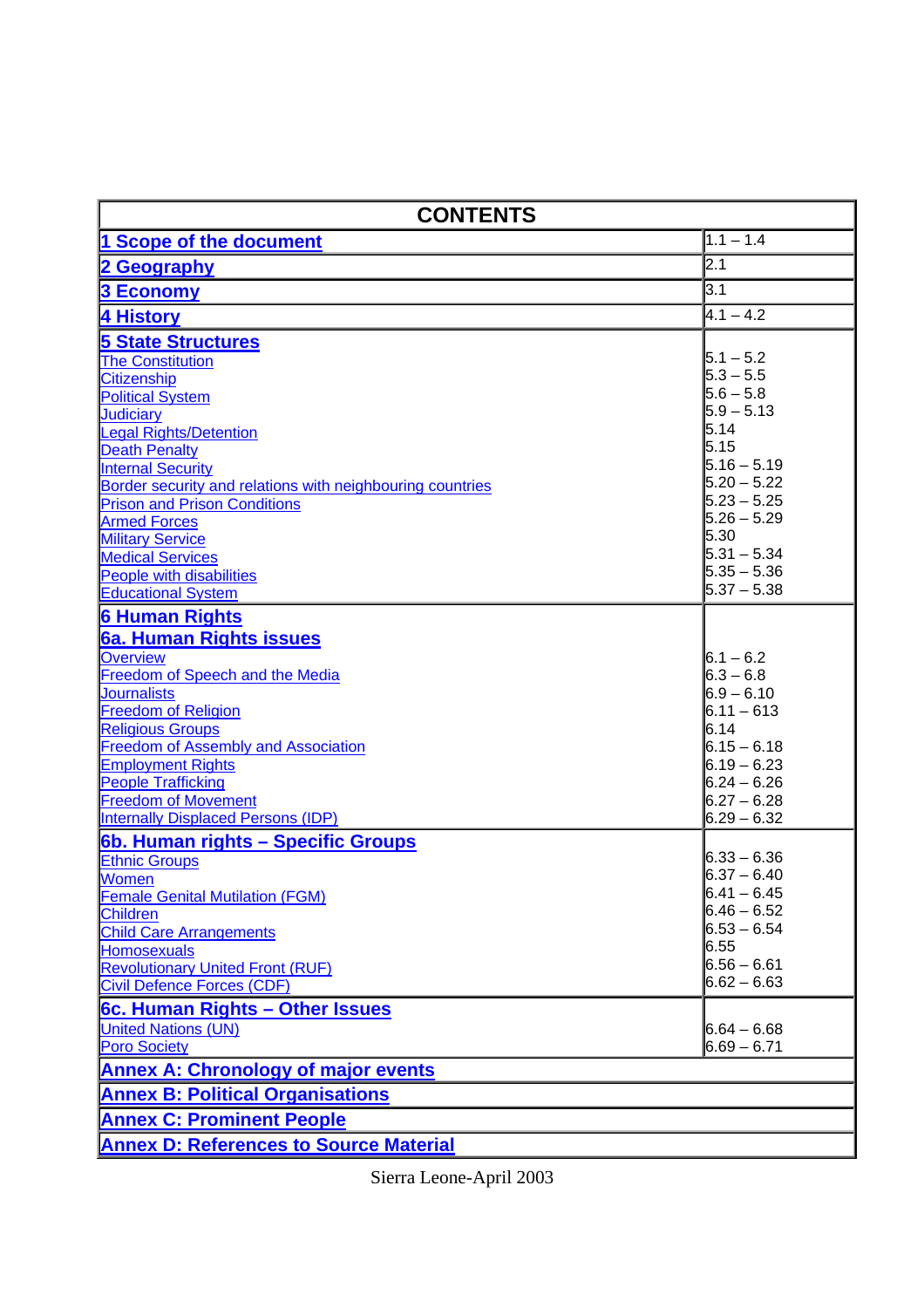# <span id="page-2-0"></span>**1. Scope of Document**

**1.1** This assessment has been produced by the Country Information and Policy Unit, Immigration and Nationality Directorate, Home Office, from information obtained from a wide variety of recognised sources. The document does not contain any Home Office opinion or policy.

**1.2** The assessment has been prepared for background purposes for those involved in the asylum / human rights determination process. The information it contains is not exhaustive. It concentrates on the issues most commonly raised in asylum / human rights claims made in the United Kingdom.

**1.3** The assessment is sourced throughout. It is intended to be used by caseworkers as a signpost to the source material, which has been made available to them. The vast majority of the source material is readily available in the public domain. These sources have been checked for currency, and as far as can be ascertained, remained relevant and up to date at the time the document was issued.

**1.4** It is intended to revise the assessment on a six-monthly basis while the country remains within the top 35 asylum-seeker producing countries in the United Kingdom.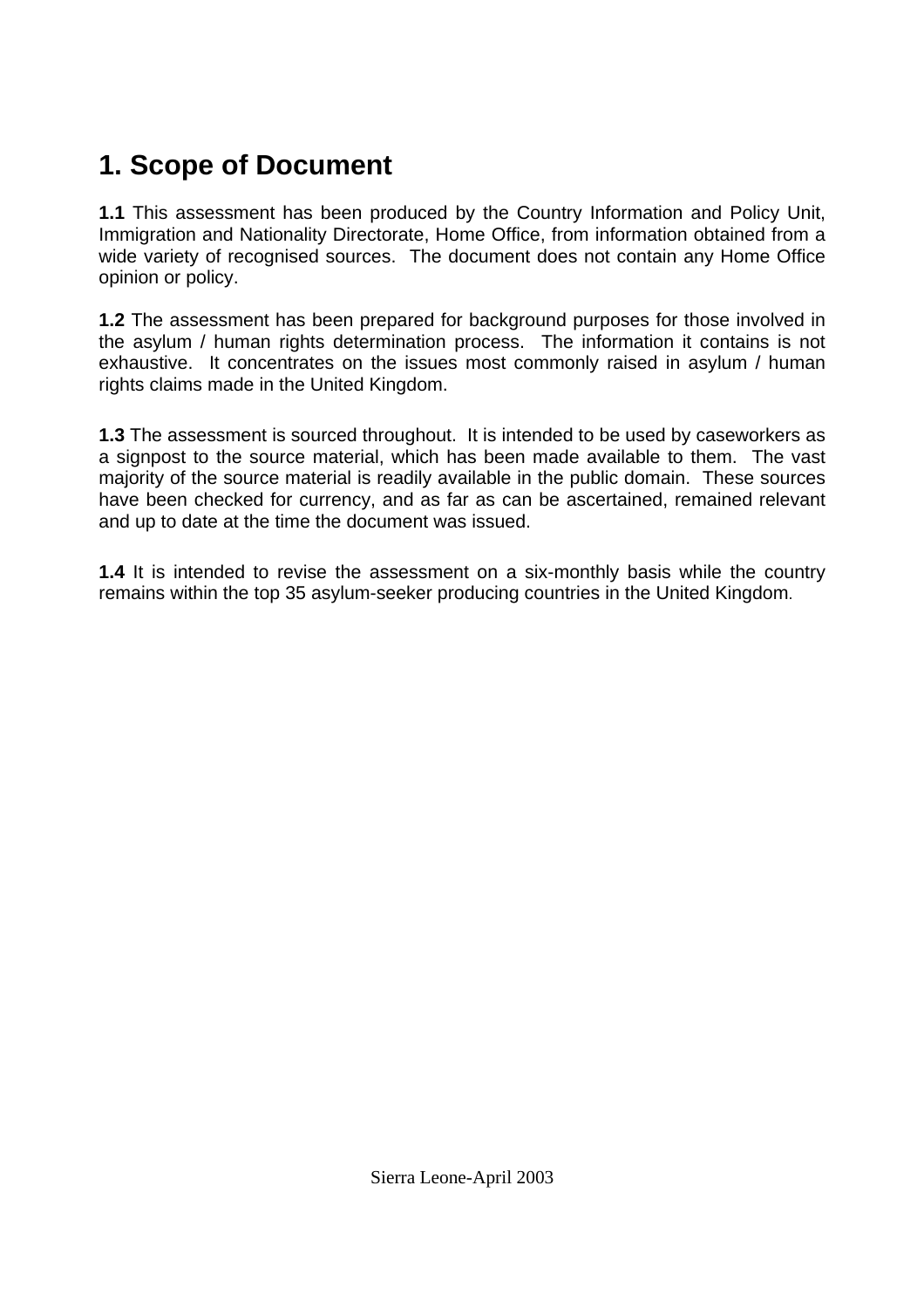# <span id="page-3-0"></span>**2. Geography**

**2.1** The Republic of Sierra Leone covers an area of 71,740 sq km (27,699 sq miles) and borders Guinea and Liberia. Sierra Leone is divided into four regions, three are the Northern, Eastern and Southern provinces. The other is the Western Area, the capital Freetown is in this region. There are two distinct seasons: from November to April is the dry season and from the end of May to October is the rainy season with the heaviest rains from July to September. Sierra Leone has a population of approximately 5 million. Extended family groups and the paramount Chieftancies dominate a substantial rural population. Diamond mining has attracted settlers to many villages in the mining areas. As a result of civil conflict, there has been a massive influx of the rural population to the towns. The official and commercial language of the country is English, while Krio (Creole) Mende, Limba and Temne are also spoken. **[1][4][5][92][93]** 

# **3. Economics**

**3.1** Sierra Leone is an extremely poor country with a market-based economy. Although the country is rich in natural resources and minerals (particularly diamonds, gold, rutile, and bauxite) and has large areas of fertile land suitable for farming, civil conflict has brought mineral extraction and agricultural production almost to a standstill, except for illicit diamond mining. There is little manufacturing, and there are few exports. Foreign assistance makes up approximately 60% of the Government's budget. Years of fighting, corruption, and mismanagement have resulted in a crumbling infrastructure. **[2]** For further information on geography and economics, refer to Europa Yearbooks, source **[1]** 

# **4. History**

**4.1** Sierra Leone became an independent state within the Commonwealth on 27 April 1961 with Milton Margai of the Sierra Leone People's Party (SLPP) remaining as Prime Minister. The SLPP retained power until March 1967 when the All People's Congress (APC) led by Dr Siaka Stevens gained a majority. However the APC was prevented from taking power by a military coup until April 1968. In April 1971 Sierra Leone became a republic with Dr Stevens as executive president. Following the deterioration of the economy and political unrest the country moved to a one party system in June 1978 and the APC became the sole legal party. There followed a series of Government financial scandals which resulted in demonstrations and outbreaks of violence and on 28 November 1985 Major General Joseph Momoh, a cabinet minister in the APC and commander of the armed forces, became president. However, the new administration failed to improve the serious economic situation. The Revolutionary United Front (RUF) made its first incursions from Liberia in 1991. On 29 April 1992 members of the armed forces seized power. Captain Valentine Strasser, who later established the National Provisional Ruling Council (NPRC), led them. Captain Strasser was deposed in a bloodless coup in 1996, and replaced by Captain Julius Maada Bio. The presidential and legislative elections that took place in 1996 were, according to opposition parties,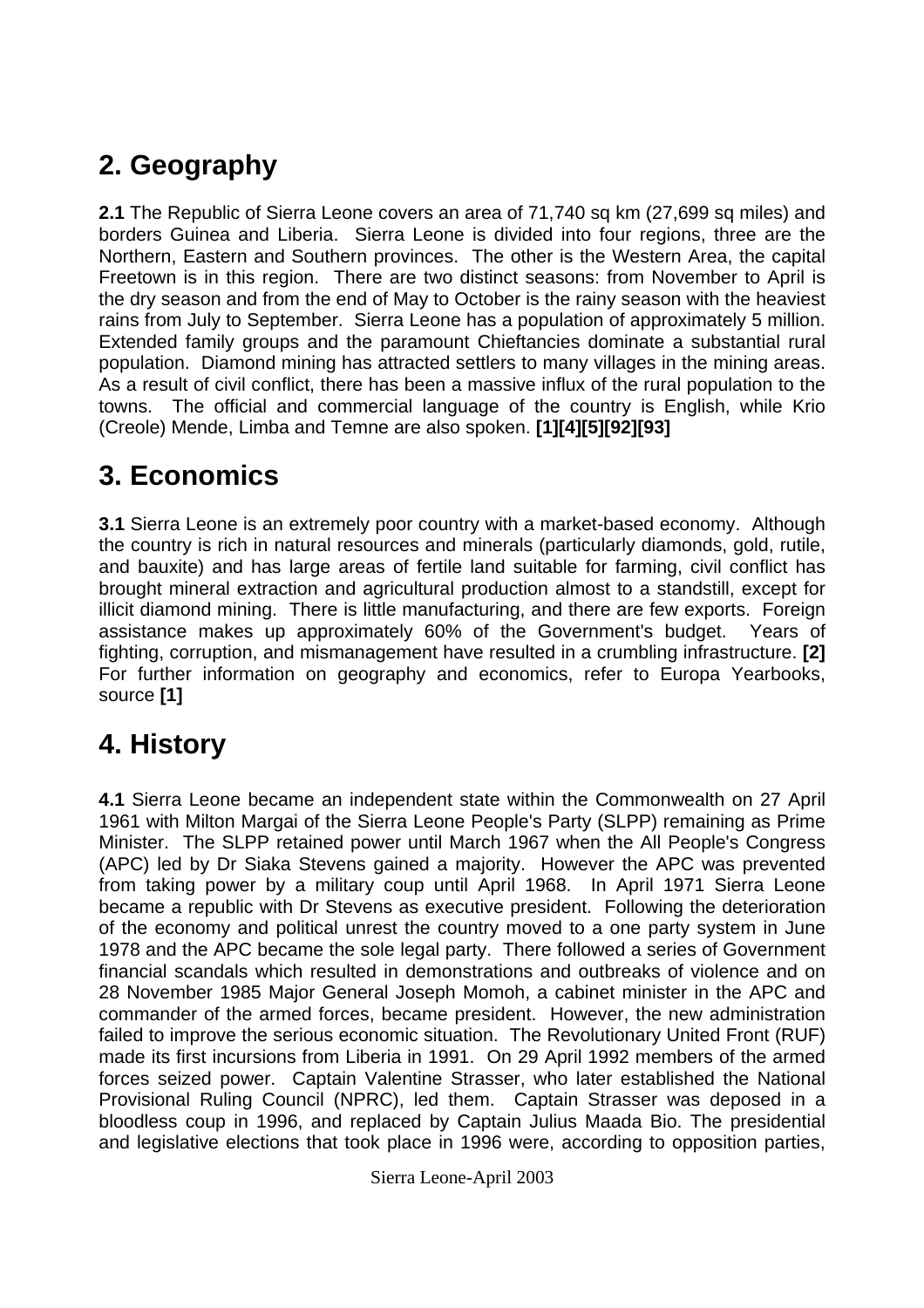<span id="page-4-0"></span>marred by widespread manipulation and rigging in favour of the SLPP. The National Elections Commission acknowledged this, but international monitors declared the elections 'largely' free and fair, despite efforts by the RUF to disrupt the electoral process through violence.' **[1][4]** 

**4.2** On 25 May 1997, disaffected soldiers staged a military coup, and called on Major Johnny Paul Koroma, who was in prison on treason charges at the time, to be their leader. Koroma formed the Armed Forces Revolutionary Council (AFRC) and in an effort to halt the war invited the RUF to join him. The military junta failed to attract international support and was shunned by the Sierra Leone people. The Nigerian-led Economic Community of West African States Monitoring Group (ECOMOG), aided by Sierra Leone Civil Defence Forces (CDF), removed the military junta from Freetown in February 1998, and Kabbah, who had sought refuge in Guinea, returned to Freetown on 10 March 1998. Rebel groups, mainly from the AFRC and former members of the Sierra Leonean armed forces again attacked and occupied most of Freetown on 6 January 1999. ECOMOG forces eventually forced the rebels out of Freetown. During the rebel invasion and occupation, over 5,000 people were killed and most of the eastern suburbs of Freetown destroyed. Both the rebels and ECOMOG forces reportedly committed widespread human rights abuses. A cease-fire was agreed in May 1999. **[4]** For further information on history, refer to Europa Yearbooks, source **[1].**

**[Return to Contents](#page-0-0)**

# **5. State Structures**

## **The Constitution**

**5.1** In September 1991 a new constitution came into force. On 25 May 1997, following the military coup, the 1991 Constitution was suspended, political parties were banned and all demonstrations were prohibited. An Armed Forces Revolutionary Council (AFRC) was created to govern the country, and during its period in office the AFRC was responsible for many human rights abuses. **[1]** 

**5.2** Following the overthrow of the junta forces and President Kabbah's return in March 1998, the 1991 Constitution was re-instated. President Kabbah re-iterated his Government's respect for human rights and the need for national unity, reconciliation and social and economic progress within the framework of the legal system. **[11a][11b]** The state of emergency laws, imposed in March 1998, that had limited some of the Constitutions provisions, was lifted on 1 March 2002. **[1][4]** 

## **Citizenship**

**5.3** The requirements for citizenship are set out in the Sierra Leone Citizenship Act 1973. Citizenship by birth would appear to be acquired by birth in Sierra Leone, with a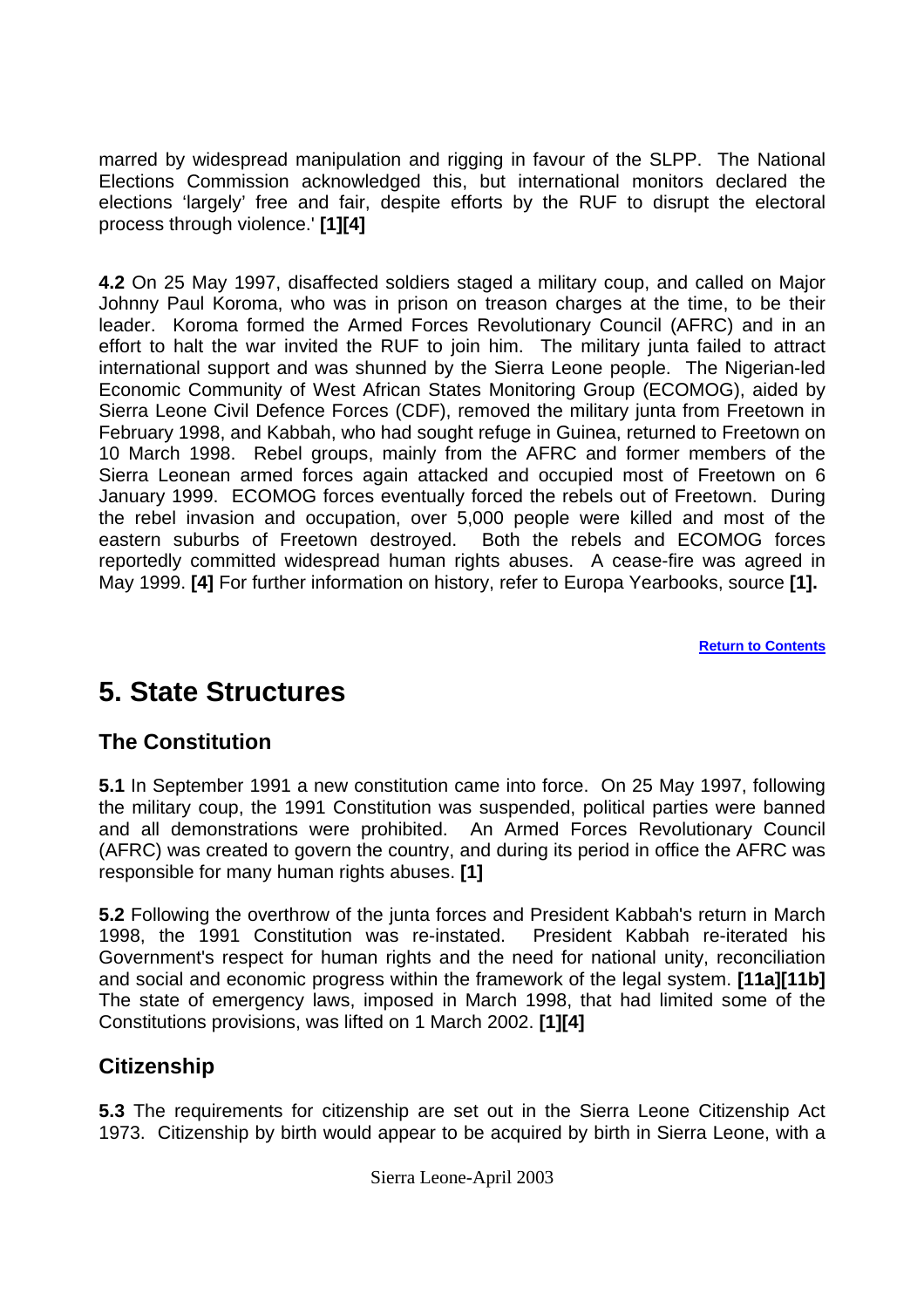<span id="page-5-0"></span>father or grandfather being born in Sierra Leone. Citizenship by descent would appear to be acquired by a person born outside Sierra Leone, whose father was a Sierra Leonean citizen. Citizenship can also be acquired by descent through the maternal line, provided that the mother was a Sierra Leonean citizen, and that the child did not acquire any other nationality by birth in a foreign country. There are provisions to acquire citizenship by naturalisation. **[8]** 

**5.4** One of the requirements to acquire citizenship by birth or descent, is that a person is of "Negro African descent". This provision effectively bars Sierra Leone's Lebanese community from automatically acquiring citizenship by birth or descent. **[2][8]**

**5.5** Legal requirements for naturalisation effectively denied citizenship to many longterm residents, notably members of the Lebanese community. However, some of the Lebanese population have been naturalised, and were able to vote in the 2002 elections, although the exact figure is not known. There were no ethnic Lebanese members of Parliament. **[2]**

## **Political System**

**5.6** Parliamentary and presidential elections were held on 14 May 2002. They were conducted in a peaceful atmosphere, but there were a few incidents of violence. The elections appear to have been generally free and fair. **[33][34][35]** 

**5.7** There were nine candidates in the presidential elections. The incumbent President Ahmad Tejen Kabbah, Sierra Leone People's Party (SLPP), received 70.06% of the votes cast. Ernest Bai Koroma, All People's Congress (APC), received 22.35% of the votes cast. Former military ruler John Paul Koroma also stood for the presidency, as the candidate for the People's Liberation Party (PLP), he came third, with 3% of the votes cast. While he did not win the presidential election, he was elected to the Parliament, taking one of the two seats won by the PLP. **[1][36][37][39]** 

**5.8** The Sierra Leonean Parliamentary elections were also held on 14 May 2002. The Parliament is formed of 124 members, with Paramount Chiefs being appointed to 12 seats. In the parliamentary elections, the SLPP obtained 83 seats, the APC 27 seats, and the PLP 2 seats. The Revolutionary United Front Party (RUFP), which is the political party into which the Revolutionary United Front (RUF) was transformed, fielded both a presidential candidate, and parliamentary candidates. Their presidential candidate, Pallo Bangura, received 1.73% of the votes cast. In the parliamentary elections, the RUFP received approximately 1% of the vote cast. **[1][36][38]** A full cabinet was formed. **[39]**

## **Judiciary**

**5.9** The Constitution provides for an independent judiciary, and the Government respects this provision in practice. However, the judiciary functioned only in part of the country, and demonstrated substantial independence in practice when it did function.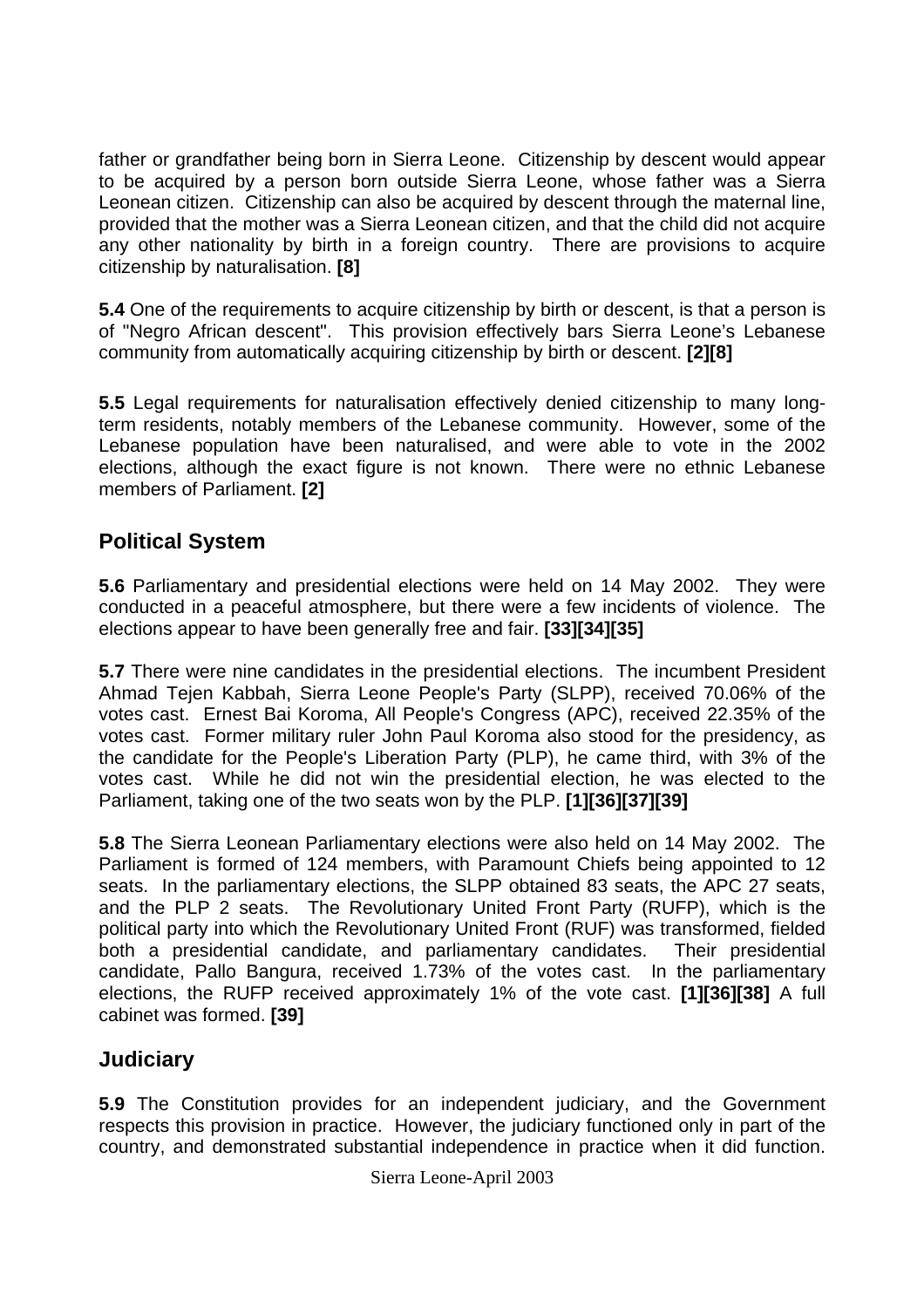The judicial system consists of the Supreme Court, appeals courts, and a high court whose justices are chosen by the Head of State. Local courts administer traditional law with lay judges; appeals from these lower courts move to the superior courts. Although there often are lengthy delays between arrests, the impositions of charges, and judicial proceedings, trials are usually free and fair; however, there is evidence that corruption has influenced some cases. Traditional justice systems continue to supplement the central Government judiciary extensively in cases involving family law, inheritance, and land tenure, especially in rural areas. The right of appeal from a court-martial to the Court of Appeal was deleted from the Armed Forces Act of 1961 by the Royal Sierra Leone Military Forces Act of 1971. However, in 2000 Parliament approved the Armed Forces of the Republic of Sierra Leone (Amendment) Act, which reinstated the right of members of the armed forces to appeal a sentence handed by a court-martial to the Court of Appeal. **[1][2]** A Truth and Reconciliation Commission (TRC) has been set up, to establish a true record of the civil war, give Sierra Leoneans (both victims and perpetrators) an opportunity to describe their experiences, and promote reconciliation. **[2][32]** 

**5.10** Although the Constitution and law provide for a speedy trial, in practice the lack of judicial officers and facilities often produced long delays in the judicial process. Due to the civil conflict the judicial system did not function in some parts of the country at any time during 2002, but there has been an improvement in recent years. The judiciary demonstrated substantial independence in practice when it did function. **[2]** 

**5.11** The pardon, granted under the Lomé Peace Accord, did not apply to human rights abuses, perpetrated during the period of civil conflict. A Special Court was set up by the UN at the request of the Sierra Leonean Government to try 'those most responsible for crimes against humanity, war crimes and other serious violations of international law' committed since 30 November 1996 (the date of the conclusion of the Abuja Agreement). Foday Sankoh, the leader of the RUF, has already been indicted by the Sierra Leonean authorities for murders that occurred outside his Freetown home in May 2000. He has since been indicted by the Special Court. His poor health has given cause for concern. **[2][4][28][29]** 

**5.12** The Special Court has begun pre-trial hearings, and has indicted seven men in connection with war crimes and human rights abuses. The accused are from both exrebel groups and groups that acted in support of the Government. Foday Sankoh, Issa Sesay and Morris Kallon are prominent members of RUF, Sam Hinga Norman was a prominent leader of CDF the militia that supported the Government, and Alex Brima was a member of the AFRC regime. Two remain at large, Johnny Paul Koroma former leader of AFRC, and Sam Bockarie former leader of RUF. **[9][10]**

**5.13** Although many children were involved in these human rights abuses, the Special Court will not seek to prosecute children. Its statute allows the prosecution anyone over the age of 15. The Chief Prosecutor has expressed his intention to establish 'crimes against children' as war crimes. The Court's remit is to bring to justice 'those most responsible' – those who gave the orders, or created the circumstances for atrocities to be committed. The Court has sought to dislodge the widespread notion that the Special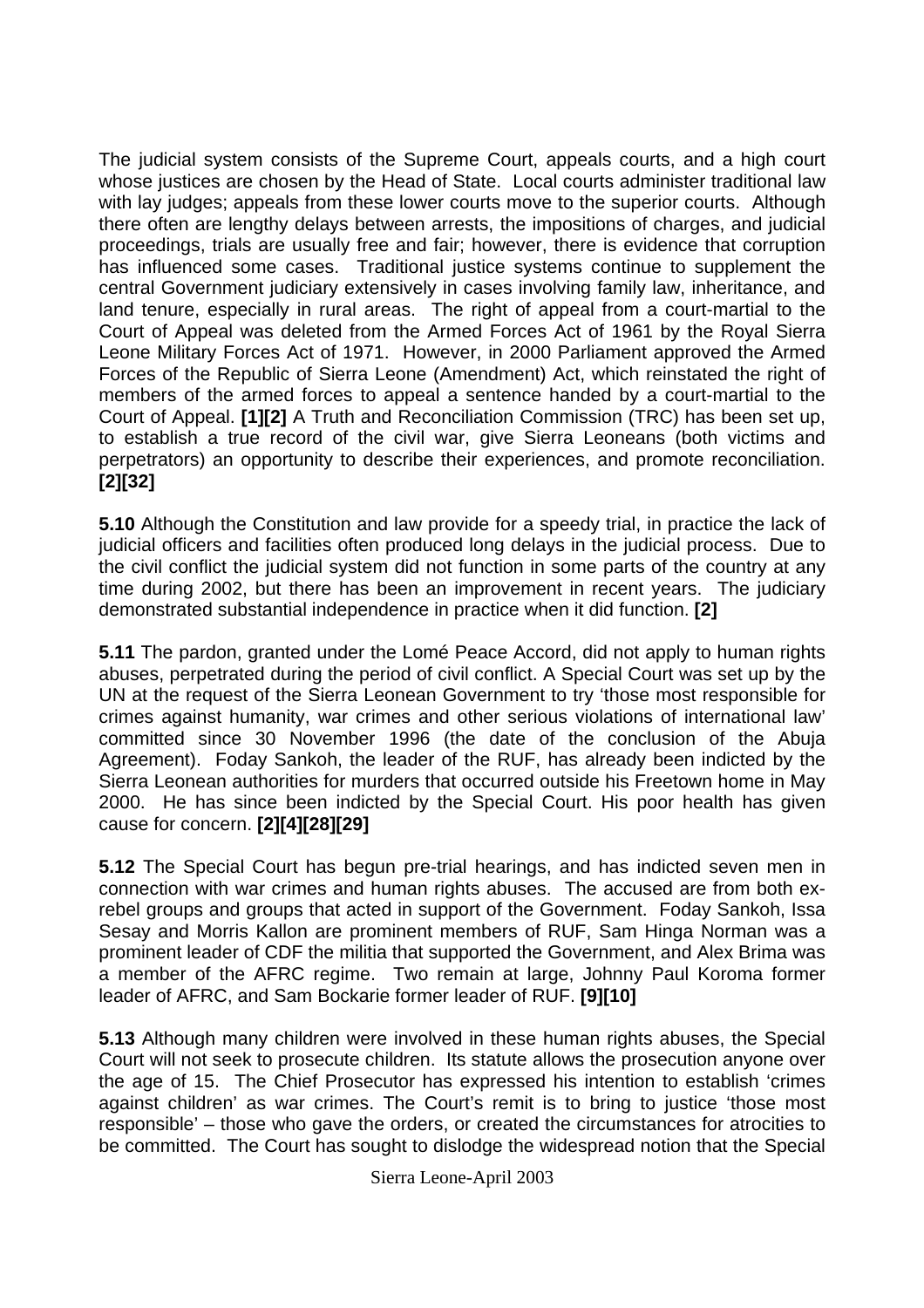<span id="page-7-0"></span>Court will prosecute tens of thousands of individuals, many of whom had been children at the time the atrocities were perpetrated. **[30][74]**

**[Return to Contents](#page-0-0)**

## **Legal Rights/Detention**

**5.14** Prolonged detention and long delays in trials remain common, but this is due to the inability of the judicial system to function in some parts of the country. **[2]**

#### **Death Penalty**

**5.15** Sierra Leone retains the death penalty. **[23]** The last time that it was used was in October 1998, when 14 soldiers were executed for their part in the AFRC regime. These executions were carried out after a hearing in the High Court, but were widely criticised by human rights organisations. A number of civilians were also sentenced to death, but these sentences were later commuted. **[1][4][20][21][22]**

### **Internal security**

**5.16** RUF was formed as an armed rebel group in 1991 led by Foday Sankoh. Fighting between the Government and the RUF continued over the next few years. Following the replacement of President Strasser by President Bio the RUF and Government delegations met in February 1996, but RUF's demand for a postponement of multi-party elections pending a peace agreement could not be accepted. RUF therefore abandoned a cease-fire and launched a series of attacks in various parts of the country killing large numbers of civilians. However, after the elections took place a further cease-fire was imposed in March 1996 whilst negotiations continued between the rebels and the civilian Government. Although agreement was reached on some issues in July 1996 the RUF resumed concerted attacks on villages in the centre of the country, killing more civilians. **[1]** 

**5.17** On 18 May 1999 a cease-fire was signed between the Government and the rebels that came into force on 24 May 1999. Peace talks between the two sides were launched on 25 May 1999. **[31]** On 7 July 1999 President Kabbah and Foday Sankoh signed a peace agreement, the Lomé Accord, which effectively ended 8 years of hostilities. In a speech made prior to signing the peace accord President Kabbah called upon Sierra Leoneans to learn to forgive and forget and pool their efforts in achieving a true national reconciliation. **[32]**

**5.18** Under the Lomé agreement the RUF would be transformed into a political party and would join a broad-based Government of national unity. The party was to receive 4 ministerial and 4 deputy ministerial posts. Foday Sankoh was granted absolute and free pardon that also applied to all combatants for acts carried out prior to the accord. This pardon also applies to those currently outside the country. The agreement provides for the disarmament and demobilisation of all ex-combatants and the facilitation of delivery of humanitarian assistance. Under the agreement a Commission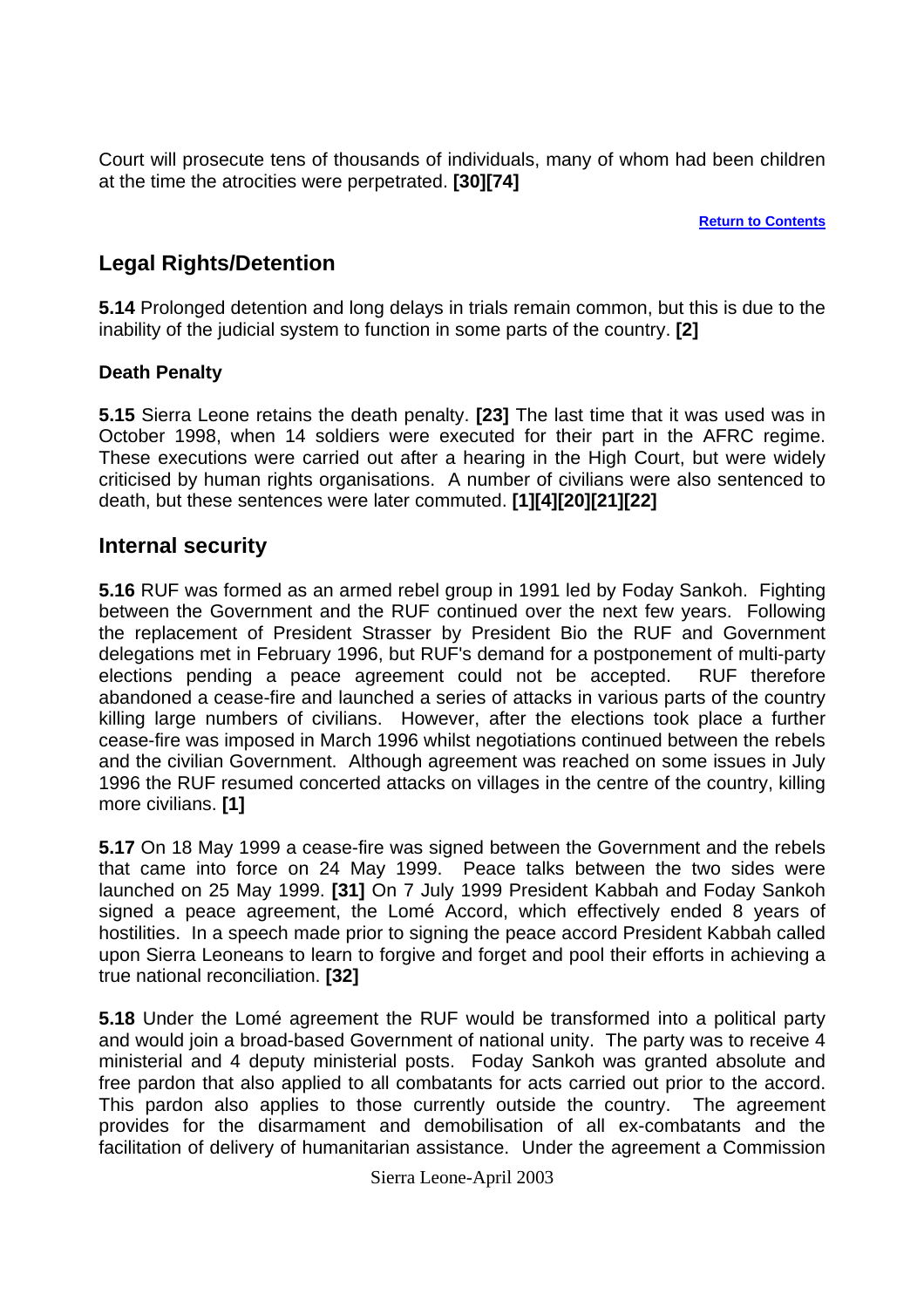<span id="page-8-0"></span>for the Management of Strategic Resources will be created to enable the Government to exercise full control of the exploitation of gold, diamonds and other resources for the benefit of the people of Sierra Leone. The agreement also provides for the establishment of a quasi-judicial national Human Rights Commission. Human Rights education will be promoted throughout the various sectors of society including schools, media, the police and the military and religious community. Following the signing of the Lomé accord the Government ordered the Civil Defence Forces (CDF) comprising traditional hunters to disband. **[32][41]** However, following an upsurge in violence in May 2000, Foday Sankoh was detained. **[60][67]**

**5.19** In January 2003 an attack on Wellington army barracks in Freetown alerted the Sierra Leone Police (SLP) that Johnny Paul Koroma was planning to disrupt the work of the Special Court by staging a coup. Acting on information from those detained at the raid on Wellington barracks, the SLP raided properties belonging to him, and detained 100 people. Of these 16 have been charged with treason and related offences. Johnny Paul Koroma was briefly detained, but managed to escape from his home. The circumstances of his escape are unclear. The SLP are conducting an investigation into the circumstances surrounding his escape**. [54]** Koroma, who remains at large, is now being sought in connection with this suspected coup attempt, and to answer charges outstanding against him before the Special Court. **[9][10]**

#### **Border security and relations with neighbouring countries**

**5.20** In 2001, in response to incursions by the RUF into Guinea, Guinea launched cross-border attacks on rebel positions in Sierra Leone. Guinean soldiers and artillery have been used in these attacks, and there have been reports that civilians were injured. The Sierra Leone Government did not condemn these attacks, but took the view that they were a response to provocation by RUF. **[47][48]**

**5.21** In this fighting, civilians were killed and injured, and tens of thousands of Sierra Leone refugees and Guineans displaced. Sierra Leone showed restraint regarding these incursions, which were aimed at RUF held areas in the North and East, and part of a wider conflict between Liberia and Guinea on their common border. This violence caused the displacement of Sierra Leonean refugees in Guinea and RUF held areas, particular around the Parrot's Beak, a region of Guinea that juts into the north east of Sierra Leone. **[47][48]** Guinea still holds areas of Sierra Leone, on their common border. **[13][14]** The border area with Guinea has been reported as being calm, and it is understood that there has been an improvement in conditions there. **[15]** 

**5.22** Unrest in Liberia has increasingly been a problem, with raids by rebel force into Sierra Leone across the common border. Units of the Sierra Leone Army have been deployed to the region to deter such incursions. The United Nations Mission in Sierra Leone (UNAMSIL), a military and civilian force working to bring stability to the country, assisted in this deployment by providing diplomatic support through contacts with the Liberian authorities. **[16a][16b]**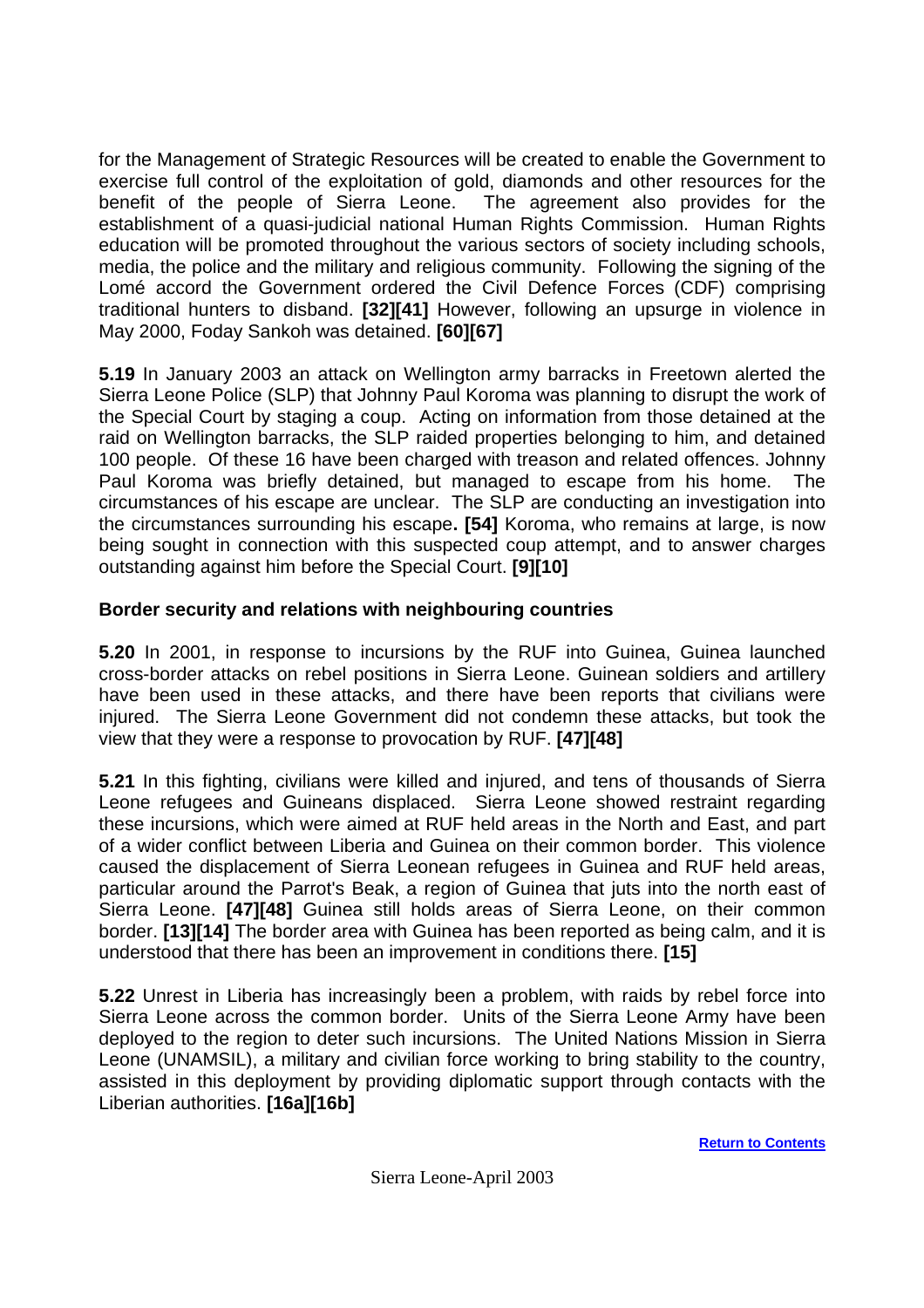## <span id="page-9-0"></span>**Prisons and Prison condition**

**5.23** Prison conditions improved during 2002. International human rights monitors who visited Pademba Road maximum-security prison reported that conditions there were good, with adequate access to food, medical care, recreation, and vocational skills training. In July 2002 human rights monitors reported that prisons in Bo and Moyamba were generally good; however, a prison in Kenema suffered from overcrowding, and access to medical facilities was limited. In October a rebuilt detention facility opened in Kono District. Many of the problems that remained in prisons were a result of the poor state of the judicial system. A large backlog of cases led to problems with overcrowding. The Pademba Road prison, which was designed for 325 prisoners, routinely housed hundreds more. There were no reports that prisoners were held incommunicado, although it was government policy to forbid family visits to prisoners at Pademba Prison except in exceptional circumstances and on a case-by-case basis. According to international monitors, the mortality rate in Pademba Prison was within acceptable actuarial norms. Male and female prisoners were housed separately. Adults and juveniles were incarcerated together. Conditions in the holding cells in police offices were extremely poor. Pre-trial detainees were held with convicted prisoners. **[2]**

**5.24** There were no reports that prison guards tortured or beat former RUF members in prison during 2002. However, there was no further investigation into the March 2001 killings of RUF prisoners at Pademba Prison. **[2]** 

**5.25** International monitors, including UNAMSIL and the International Committee for the Red Cross (ICRC), had unrestricted access to visit Pademba Prison and other detention facilities. The ICRC and UNAMSIL doctors visited and monitored the health of former RUF leader Foday Sankoh, who was said to be in poor health. However, some local human rights group claimed that they could not get unrestricted access to the prisons. **[2]**

## **Armed Forces**

**5.26** Following the overthrow of the AFRC regime security in the country was provided largely by the Economic Organisation of West African States (ECOWAS) Monitoring Group (ECOMOG) troops acting on behalf of the legitimate Government. In January 2000 ECOMOG began to withdraw its troops. **[40]**

**5.27** The police officially had primary responsibility for internal order, and the Republic of Sierra Leone Armed Forces (RSLAF) and UNAMSIL shared responsibility with the police in security matters. The RSLAF were deployed to all vital locations and secured the country's borders with guidance and leadership from the British-led International Military Advisory and Training Team (IMATT). The SLP were present in all provincial and district capitals. **[2]**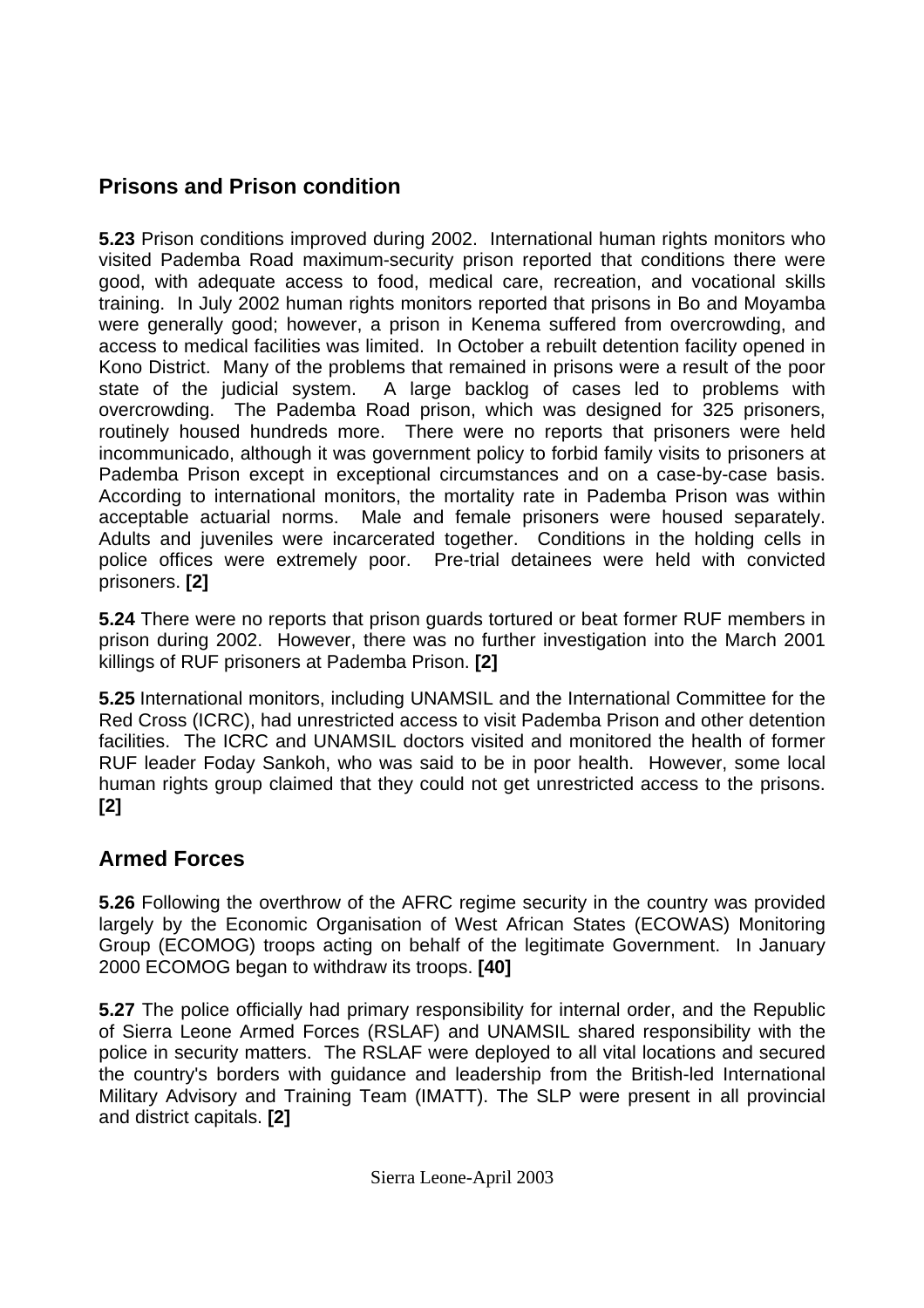<span id="page-10-0"></span>**5.28** During 2002, more than 55,000 ex-combatants were registered with the National Commission for Disarmament, Demobilisation, and Reintegration (NCDDR). Approximately 31,000 of these ex-combatants were engaged in reintegration program activities, ranging from formal education and vocational skills training to small-scale trade, agriculture, and community development. NCDDR projected that 7,000 more excombatants would enter reintegration programs every 6 months, until all registered combatants had entered the programs. Some members of the security forces committed human rights abuses. **[2]**

**5.29** The RSLAF has, with the assistance of the IMATT and UNAMSIL, become a professional military body, and is increasingly being deployed throughout the country to promote internal security. RSLAF units have also been deployed on the Liberian border to prevent incursions from there. **[16a][16b]** 

### **Military Service**

**5.30** There is no conscription in Sierra Leone. However, both rebel, and groups backing the Government, forcibly recruited people into their ranks during the civil war. Large numbers of children were also forcibly recruited during the civil war. As these groups have disarmed, this has now ceased. **[2][17]** 

## **Medical Services**

**5.31** As a result of the civil conflict the health care infrastructure has broken-down. NGOs and humanitarian groups provide care, but this is insufficient to meet all demands, especially among groups like Internally Displaced Persons (IDPs). Life expectancy is 38 years. Sierra Leone's child and maternal mortality rates of 180 per 1,000 live births and 1,800 per 100,000 live births respectively are among the highest in the world. **[4][49]** 

**5.32** Clinics and hospitals were destroyed through out the period of civil conflict, and there is a lack of resources to permit rebuilding. There have also been strikes by medical staff because of the poor working conditions and pay. **[2][59]** 

**5.33** AIDS and HIV are an increasing problem in Sierra Leone, but there is no reliable estimate of the number of people living with AIDS and HIV, but there are reports that it is around 7% in the age range 15 to 49. **[1]** While the Government is aware of this growing problem, it has yet to formulate an effective strategy to address this, because of the damage done to the countries medical infrastructure. However, some funding has been put aside to monitor AIDS/HIV, and help the Government to develop an AIDS/HIV policy. **[50][51][52]** 

**5.34** The World Bank has made funds available to assist in the improvement of health care, but this has yet to make a significant difference to conditions within the country. **[51][52[53]**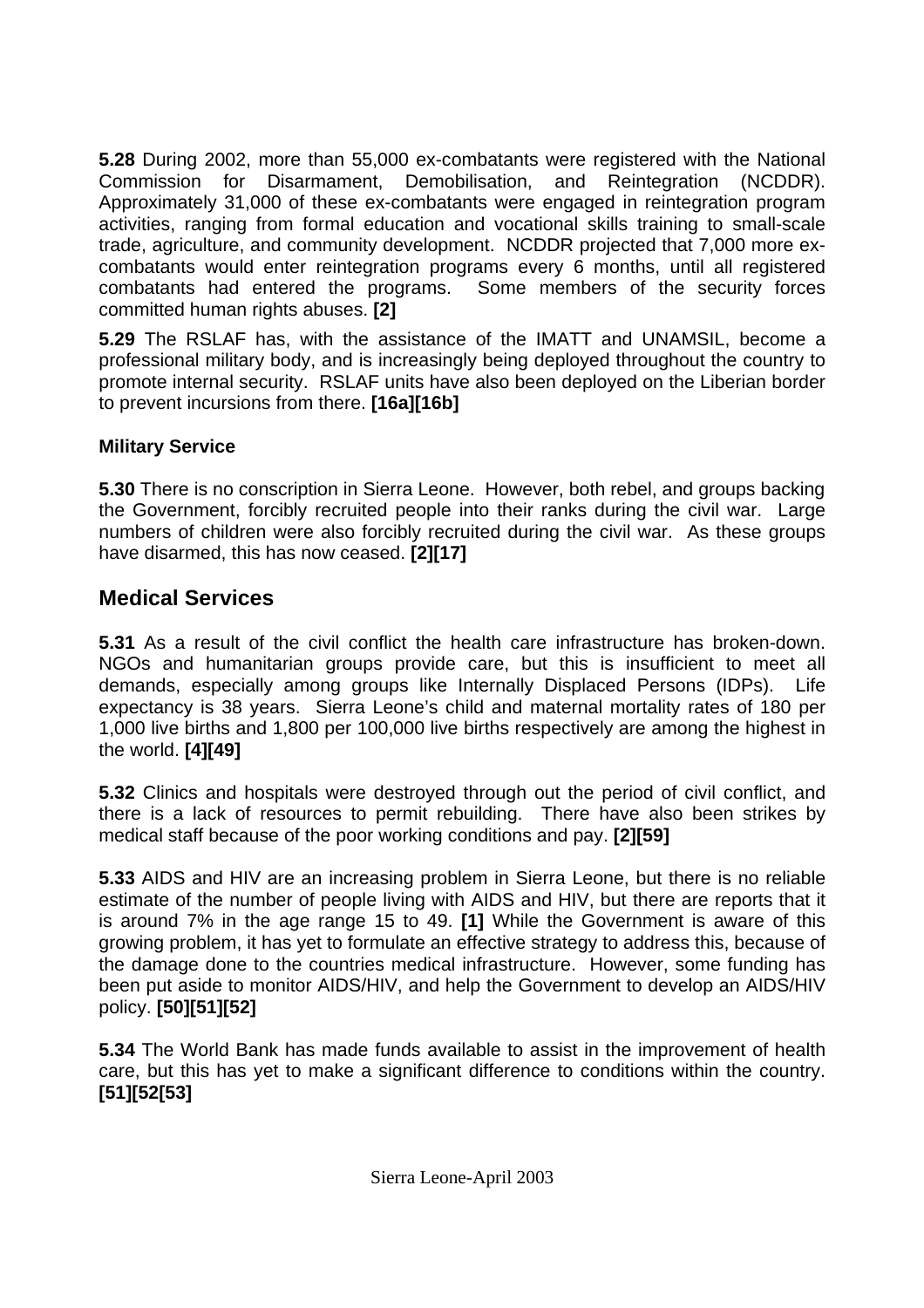## <span id="page-11-0"></span>**People with disabilities**

**5.35** Public facility access and discrimination against persons with disabilities are not considered to be public policy concerns. No laws mandate accessibility to buildings or provide for other assistance for persons with disabilities. Although a few private agencies and organisations attempted to train persons with disabilities in useful work, there was no Government policy or program directed particularly at persons with disabilities. There does not appear to be outright discrimination against persons with disabilities in housing or education; however, given the high rate of general unemployment, work opportunities for persons with disabilities are few. **[2]** 

**5.36** Some of the many individuals who were maimed in the fighting, or had their limbs amputated by rebel forces, are receiving special assistance from various local and international humanitarian organisations. Such programs involve re-constructive surgery, prostheses, and vocational training to help them acquire new work skills. Although the Lomé Accord also called for the creation of a special fund to implement a program for rehabilitation of war victims but it has yet to be established. Attention to amputees increased the access of other persons with disabilities to health care and treatment. **[2]** 

## **Educational System**

**5.37** The Government is committed to improving children's education and welfare, but lacks the means to provide basic education and health services for them. The law requires school attendance through primary school. **[2]** 

**5.38** However, schools throughout the country were looted and destroyed during the years of civil conflict most have yet to be rebuilt. A large number of children received little or no formal education. Largely formal and informal fees financed schools, but many families could not afford to pay them. The average educational level for girls was markedly below that of boys, and only 6% of women were literate. At the university level, male students predominated. **[2][85]**

**[Return to Contents](#page-0-0)**

# **6. Human Rights**

# **6a. Human Rights Issues**

## **Overview**

**6.1** President Kabbah's Government generally respects human rights, and has attempted to abide by the safeguards within the constitution. Where these rights have been curtailed, it has usually been because of security considerations or because of a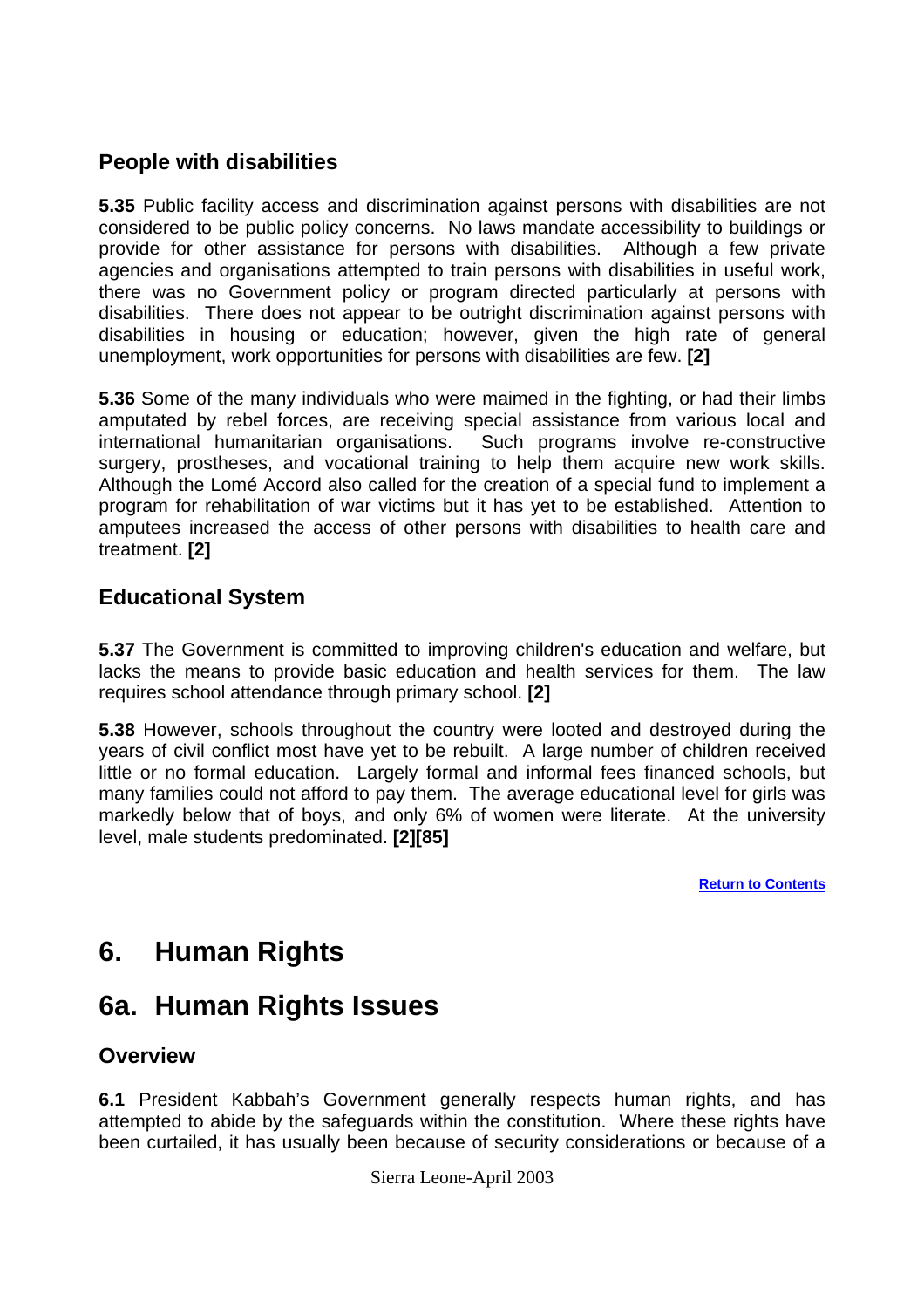<span id="page-12-0"></span>lack of funds or trained personnel to ensure that they are respected. However, the Government appears to be responsive to representations made to it, and has attempted to address the issue of human rights, and abuses when these have been reported to it. **[2]** 

**6.2** In the past, both groups backing the Government and rebel groups have failed to respect human rights. The CDF, a militia that supported the Government, were involved in human rights abuses during the civil conflict, but there have been no recent reports of systematic CDF involvement in such crimes. The Sierra Leone Government was also hampered in addressing human rights abuses, by its inability to extend its rule to all parts of the country. However, with the improved the security situation, there are grounds to believe that there may now be a sustained improvement in the human rights situation. **[2][4][6]** 

## **Freedom of Speech and the Media**

**6.3** The Constitution provides for freedom of speech and of the press; but the Government at times has limited these rights. During 2002, there were no bans on any newspapers, and no radio station was shut down for failure to pay fees. Unlike in the previous year, security forces did not harass journalists. The written press and radio generally reported on security matters, corruption, and political affairs without interference. **[2]**

**6.4** More than 50 newspapers were published in Freetown during 2002, covering a wide spectrum of interests and editorial opinion. Most of the newspapers were independent of the Government, and several were associated with opposition political parties. The number of newspapers fluctuated weekly. Many contained sensational, undocumented stories and repeated items carried by other newspapers. Newspapers openly and routinely criticised the Government and its officials, as well as the rebel forces. **[2]**

**6.5** The Independent Media Commission (IMC) regulated independent media outlets. Although it was an independent body, some media observers alleged that the Government influenced it. In March 2002, the IMC ordered the editor of the African Champion newspaper to stop publication and cease editorial functions for 2 months in response to two articles printed on 6 and 11 February 2002, which accused President Kabbah's son of using a Consul's diplomatic status to escape import duties. The IMC said the editor, Mohammed Koroma, had to cease publication until an investigation was complete. Koroma ignored the demand on the grounds that the IMC did not have the legal right to demand his suspension. The IMC charged Mohamed Koroma to the High Court; by the end of 2002 his case had yet to be heard. **[2]**

**6.6** Due to low levels of literacy and the high cost of newspapers and television, radio remained the most important medium of public information. Several government and private radio and television stations broadcast; both featured domestic news coverage and political commentary. **[2]**

**6.7** In February 2002 the IMC instituted a \$2,000 (4 million Leones) annual license fee for single channel radio stations. Radio journalists and media monitors claimed that this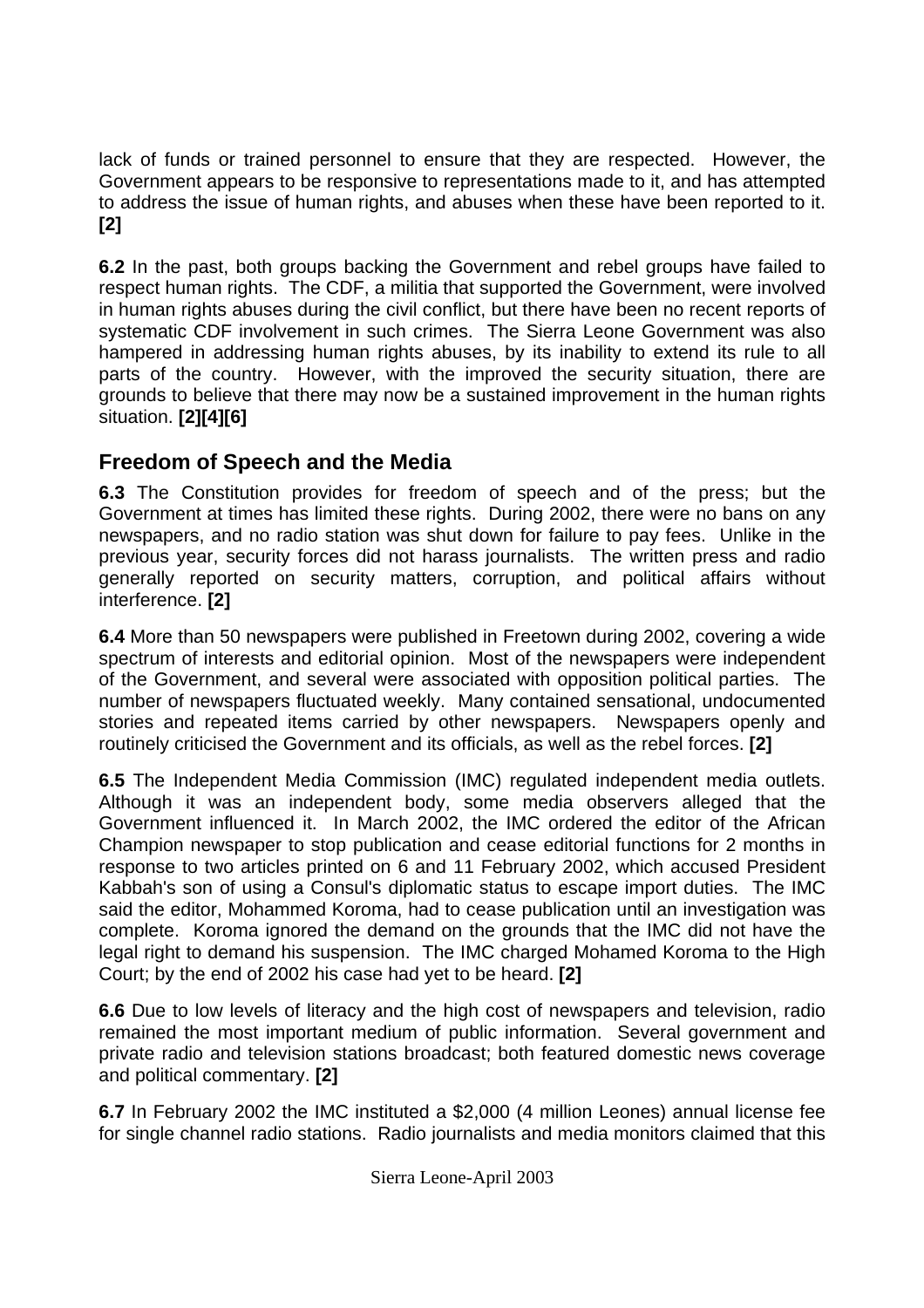<span id="page-13-0"></span>fee was prohibitively expensive, and if enforced would limit severely the number of independent radio stations. The IMC threatened to close any radio station that did not pay the fee, but in 2002 no stations were closed. **[2]**

**6.8** The parastatal Sierratel Company exercised a monopoly over Internet access in the country. The lack of competition and the poor condition of telephone lines often made Internet connectivity problematic. **[2]**

### **Journalists**

**6.9** In November 2002, Paul Kamara, editor of the For Di People newspaper, was sentenced to 6 months in prison for defaming a local judge. The court sent a letter to the President recommending the banning of the paper for 6 months, however, the ban has not been implemented. International press rights groups have called for the repeal of the criminal libel law under which Kamara was charged. **[2]**

**6.10** There was no action taken against police forces that detained and interrogated the editor of the Democrat newspaper in February 2001. There was no further development on the rumours of "killing squads" that allegedly targeted a list of seven journalists in September 2001. **[2]**

## **Freedom of Religion**

**6.11** The Constitution provides for freedom of religion and the Sierra Leonean Government respects this right in practice. There are requirements for the recognising, registering, or regulating of religious groups. The Government permits religious instruction in public schools. Students are allowed to choose whether they attend either Muslim or Christian oriented classes. **[3]** 

**6.12** There are amicable relations between the various religious communities, and interfaith marriage is common. The Inter-Religious Council (IRC), composed of Christian and Muslim leaders, plays a vital role in civil society and actively participates in efforts to further the peace process. The IRC criticises the use of force and an atrocity committed by the rebels, endorses reconciliation and peace talks, and facilitates rehabilitation of the victims affected by the war, including former child soldiers. **[3]** 

**6.13** Prior to the peace process, rebel forces have attacked both churches and mosques and targeted Christian and Muslim religious leaders, but such crimes have not recently been reported. Rebel forces also targeted members of religious orders, and those identified with religious groups, on the assumption that they would be paid a ransom for their return. **[3]**

#### **Religious groups**

**6.14** Reliable data on the exact numbers of those who practice major religions are not available. However, most sources estimate that the population is 60% Muslim, 30%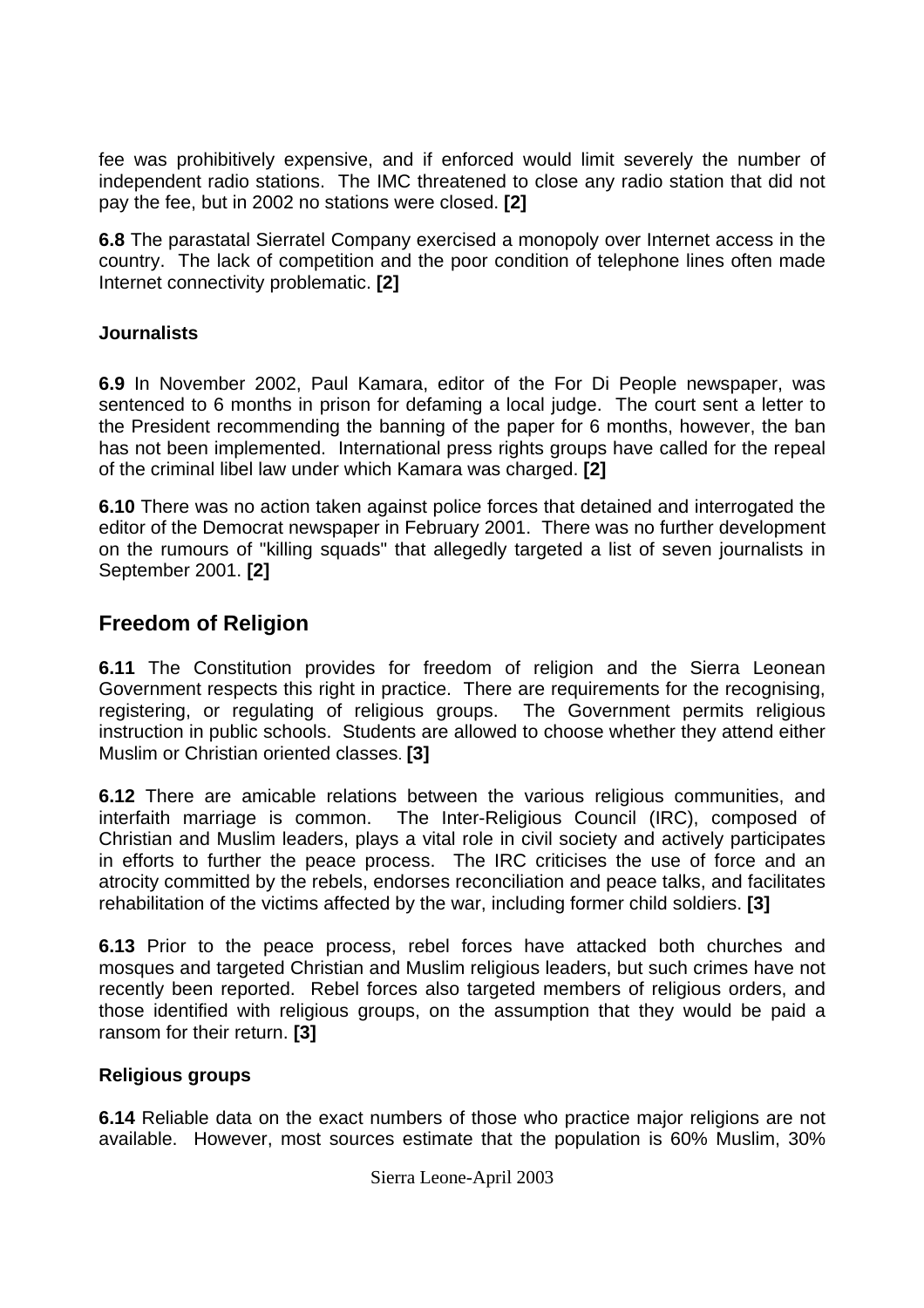<span id="page-14-0"></span>Christian and 10% practitioners of traditional indigenous religions. Historically, most Muslims have been concentrated in the northern areas of the country, and Christians were located in the south. However, the civil war resulted in movement by major segments of the population. According to sources, many syncretistic practices exist, with up to 20% of the population practising a mixture of Muslim and traditional indigenous practices or Christian and traditional indigenous practices. **[3]**

## **Freedom of Assembly & Association**

**6.15** The Constitution provides for freedom of assembly, and this is generally respected in practice. The Government did not deny requests to use public areas for meetings or demonstrations, many of which took place throughout 2002. **[2]**

**6.16** Several large demonstrations took place during 2002, including demonstrations involving thousands of persons before the May 2002 elections. Although some demonstrations were marred by violence, most were relatively peaceful. At times UNAMSIL forces backed up government security forces in dealing with demonstrations. On 18 July 2002, two persons were killed in demonstrations relating to the death of a well-known Fullah moneychanger in Freetown. A large crowd took the body of the moneychanger from the morgue and paraded it in the streets. UNAMSIL troops were deployed to key areas in central Freetown for security reasons. According to UNAMSIL, when the crowd became aggressive, UNAMSIL troops employed a combination of persuasion, crowd dispersal tactics, and firing of warning shots in the air. A consortium of domestic human rights NGOs investigated the incident and determined through alleged eyewitness accounts that UNAMSIL troops directly fired into the crowd, killing two civilians. A UNAMSIL investigation into the incident found no conclusive evidence as to how the individuals were killed. **[2]**

**6.17** The Constitution provides for freedom of association, and the Government respected this right in practice. There were numerous civic, philanthropic, and social organisations, and the registration system was routine and apparently non-political. No known restrictions were applied to the formation or organisation of the 16 opposition political parties and 60 registered civic action non-governmental organisations. A number of domestic and international human rights groups operated without restriction, investigating and publishing their findings on human rights cases. Government officials were generally co-operative and responsive to their views. Representatives of various local and international NGO, foreign diplomats, the ICRC, and UN human rights officers are able to monitor trials and to visit prisons and custodial facilities. **[2]** 

**6.18** In 2001, 21 political parties were registered; and during 2002, 16 political parties were registered. Some parties were integrated into other parties, such as the Grand Alliance Party. RUF alleged that the Government prevented the establishment of an RUF political party as called for in the Lomé Accord. However, RUF registered as a political party, changing its name to the Revolutionary United Front Party (RUFP), and fielded presidential and parliamentary candidates during the 2002 elections. **[2]**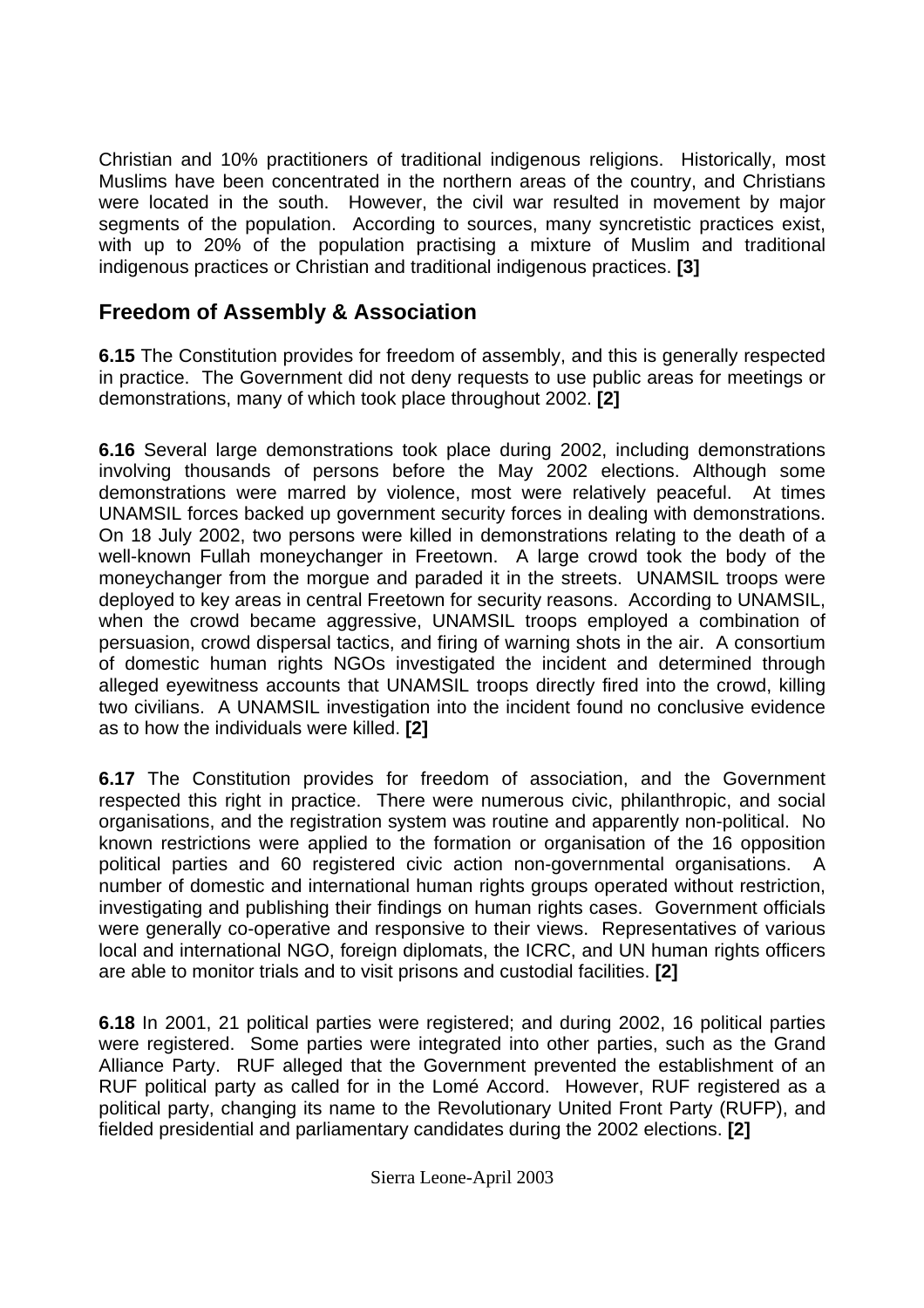## <span id="page-15-0"></span>**Employment Rights**

**6.19** The Constitution provides for the right of association, and in practice workers had the right to join independent trade unions of their choice. Approximately 60% of the workers in urban areas, including Government workers, are unionised, but attempts to organise agricultural workers and mineworkers have met with little success. By custom all labour unions join the Sierra Leone Labour Congress (SLLC), but such membership is voluntary. Police and members of the armed services are prohibited from joining unions. There are no reliable statistics on union membership, but membership numbers have declined as a percentage of all workers because of the virtual collapse of the small manufacturing sector. **[2]** 

**6.20** The Trade Union Act provides that any five persons may form a trade union by application to the registrar of trade unions, who has statutory powers under the act to approve the creation of trade unions. The registrar may reject applications for several reasons, including an insufficient number of members, proposed representation in an industry already served by an existing union, or incomplete documentation. If the registrar rejects an application, the decision may be appealed in the ordinary courts, but applicants seldom take such action. **[2]** 

**6.21** The law does not prohibit anti-union discrimination against workers or employer interference in the establishment of unions. An employee fired for union activities could file a complaint with a labour tribunal and seek reinstatement. Complaints of discrimination against trade unions have been made to tribunals. Unions were free to form federations and to affiliate internationally. The SLLC was a member of the International Confederation of Free Trade Unions (ICFTU). **[2]**

**6.22** The Regulation of Wages and Industrial Relations Act provides the legal framework for collective bargaining. Collective bargaining must take place in trade group negotiating councils, each of which had an equal number of employer and worker representatives. Most enterprises were covered by collective bargaining agreements on wages and working conditions. The SLLC provided assistance to unions in preparations for negotiations; in the case of a deadlock, the government could intervene. The Industrial Court for Settlement of Industrial Disputes began hearing cases in 2000; although most cases involving industrial issues continued to go through the normal court system, the Industrial Court heard more than 50 cases during 2002. **[2]**

**6.23** Workers had the right to strike, although the Government could require 21 days' notice. There were several significant strikes in the public sector during 2002. Most notably teachers and doctors went on strike over wages and unpaid salaries in the form of work stoppages and sick-outs. Teachers, doctors, and nurses went on strike during 2002. Teachers in January, and nurses and doctors struck in February and March. According to the president of Sierra Leone Nurses' association, the Government eventually accepted 80% of the nurses' demands. Workers from Sierratel, a telecommunications parastatal, went on strike over refunds of pension benefits. No law prohibits retaliation against strikers, even for a lawful strike; however, the Government did not take adverse action against the employees and paid some of them back wages.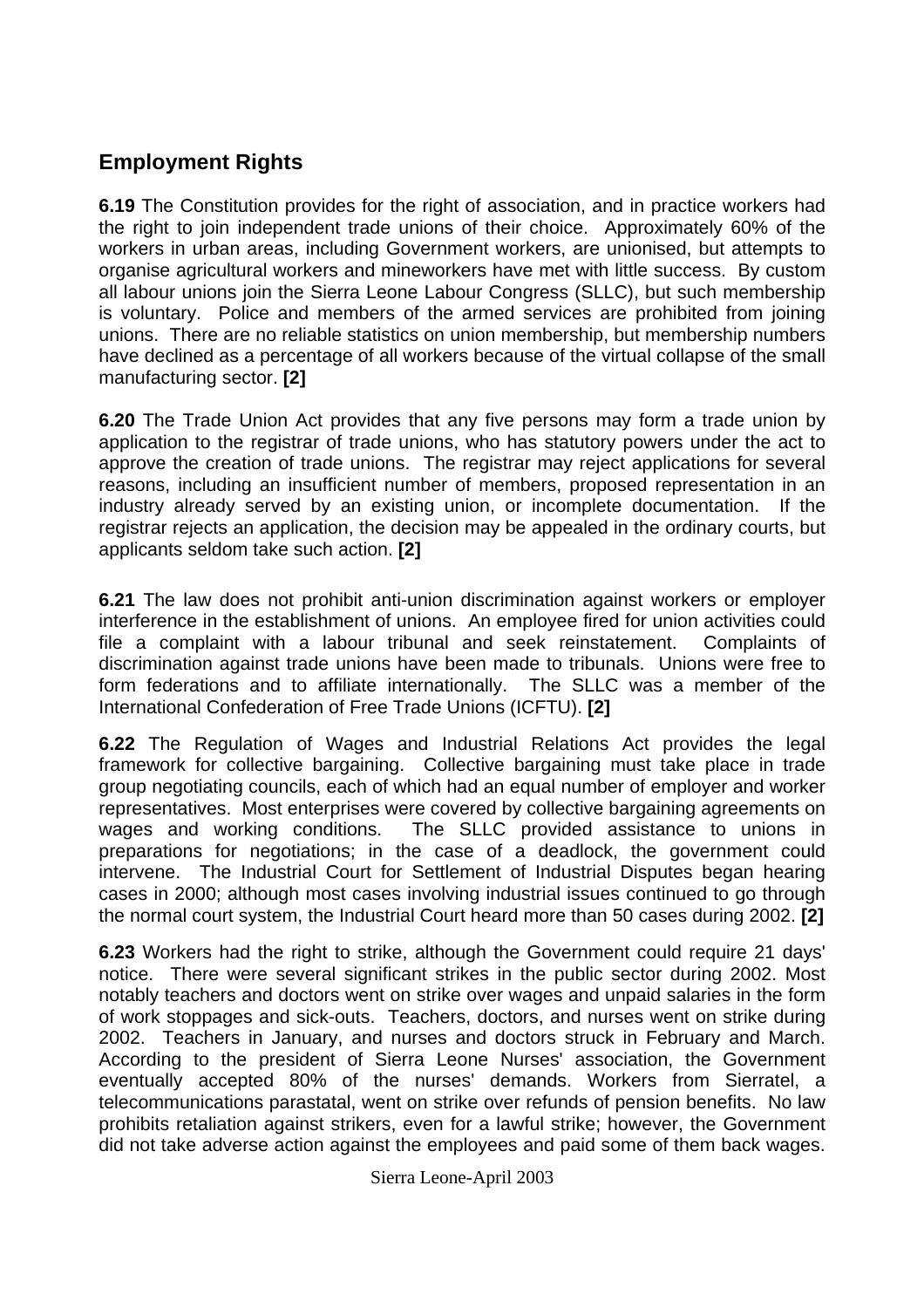# **People Trafficking**

**6.24** The law does not prohibit trafficking in persons, and there were reports that persons were trafficked from and within the country. Child prostitution was a problem, but with the end of the civil conflict and the demobilisation of child soldiers, trafficking in persons has reduced considerably. The Government acknowledged unconfirmed reports of limited trafficking within and from the country; however, it lacked resources to address the problem adequately. There were no figures available on the extent of the trafficking problem. **[2]** 

**6.25** During 2002, the Government compelled the RUF to disarm, demobilise, and release its child soldiers; however, there were concerns that a significant number of children remained with their captors. It was likely that small groups of previously captured women and girls continued to be forced to act as sex slaves. **[2]** 

**6.26** There have been no recent reports of rebels abducting persons to work as servants or labourers in the diamond fields; but there were reports that former RUF commanders continued to use children to mine diamonds. The Government had not yet asserted full control over the diamond fields. **[2]**

## **Freedom of Movement**

**6.27** The Constitution provides for these rights, and the Government generally respected them in practice; however, there were frequent reports that SLP officers manned roadblocks and stopped motorists to extort money from travellers. However there were no reports of any unofficial roadblocks. **[2]** 

**6.28** The Liberian border was officially closed at times during 2002, but this was due to the civil conflict in Liberia; and the authorities permitted refugees, returnees, and other persons to move between the two countries regularly. There were some unconfirmed reports of bribery or coercion at border crossing points, although UNHCR reported that the Government did not hinder or return those seeking asylum. **[2]** 

### **Internally Displaced Persons (IDP)**

**6.29** Approximately 247,000 internally displaced persons (IDPs) remained at the end of 2002, with 220,000 returning to their place of origin in the same period. Some IDPs were housed in camps, but many lived in Freetown or other urban centres, and many of these are not registered. **[2][24]** Residents who feared that their homes would not be safe strongly resisted government attempts to close IDP camps. The large influx of IDPs and the lack of resources caused tension between local residents and IDPs; however, there were no reported incidents of violence during 2002. There were numerous reports that refugees and IDPs returned to find their homes occupied. **[2]**

**6.30** Approximately 135,000 refugees repatriated during 2002. An estimated 70,000

# <span id="page-16-0"></span>**[2]**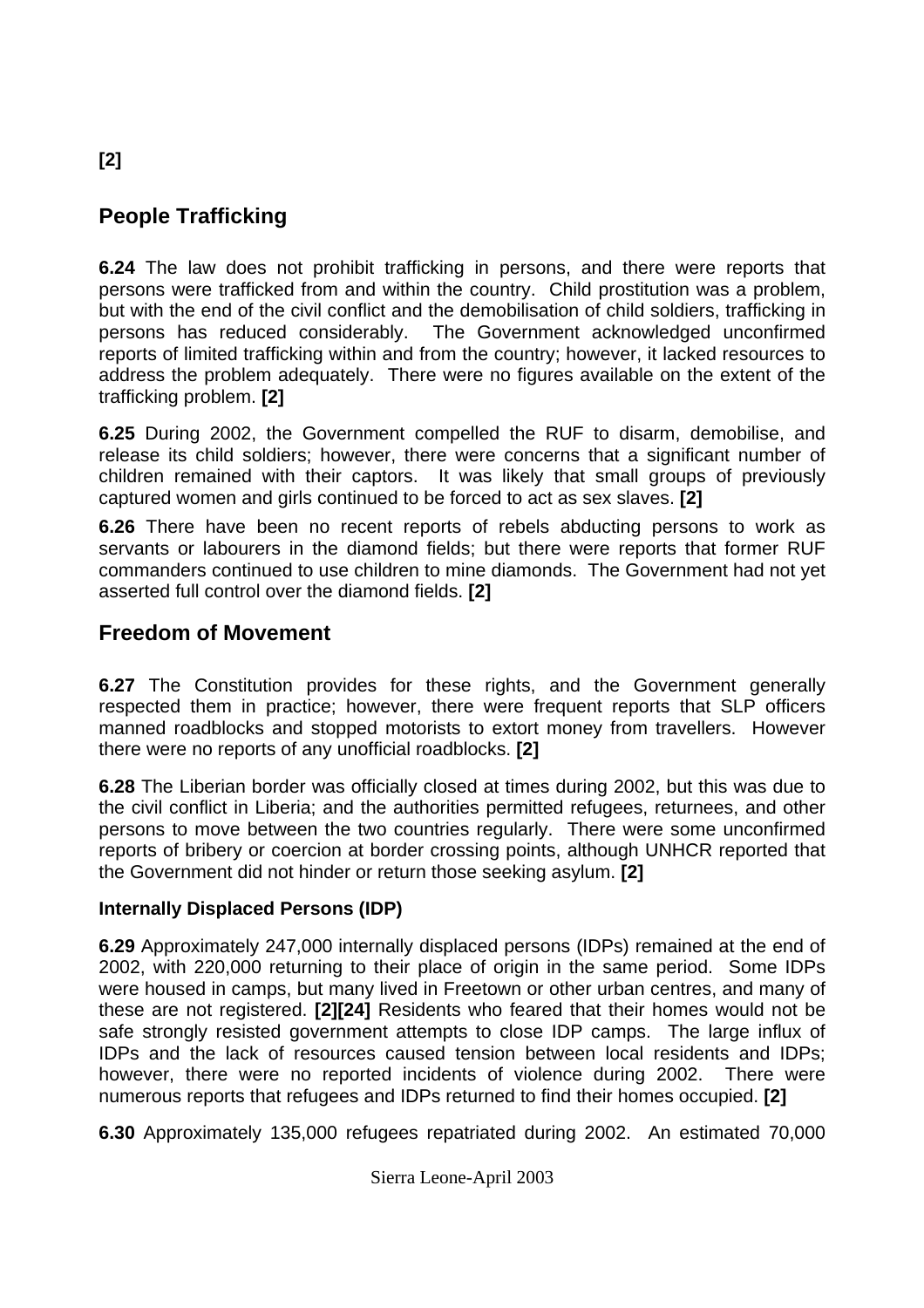<span id="page-17-0"></span>persons remained in refugee camps in Guinea and Liberia; smaller numbers remained in Cote d'Ivoire, the Gambia, Ghana, and other countries and were likely to integrate locally in those countries. **[2]**

**6.31** The UN conducted an investigation into reports in 2001 of widespread sexual abuse of refugees in the Mano River Union, including Sierra Leone. The UN investigation found no evidence to support earlier claims of widespread abuse, but did confirm the report of the rape of a 14-year old returnee in June 2002. Other international aid workers reported that several cases of abuse and exploitation of refugees by aid workers took place throughout 2002. **[2]**

**6.32** The law does not provide for granting of asylum or refugee status in accordance with the 1951 UN Convention Relating to the Status of Refugees and its 1967 Protocol. However, in practice the Government co-operated with the United Nations High Commissioner for Refugees (UNHCR) and other organisations on repatriation matters and continued to provide first asylum to an increasing number of Liberians who had fled the conflict in their home country. UNHCR reported that more than 50,000 Liberian refugees entered the country in 2002. Some camps such as Jendema Camp at times were not able to provide adequate food or shelter for the influx of refugees, which caused border areas to become unstable. However, conditions in all camps were described as adequate by the end of 2002. **[2]**

**[Return to Contents](#page-0-0)**

# **6b. Human Rights - Specific Groups**

## **Ethnic Groups**

**6.33** The Constitution provides protection against discrimination on the basis of race and ethnicity, except for the long-time prohibition against citizenship for persons with a non-African father. This provision effectively blocks citizenship for much of the sizeable Lebanese community and for other persons with non-African fathers. **[2]** The Lebanese community has traditionally been involved in business, particularly the diamond trade. **[88]** 

**6.34** The country's population is ethnically diverse and consists of at least 13 ethnic groups. These groups generally all speak distinct primary languages and are concentrated outside urban areas. However, all ethnic groups use Krio as a second language, little ethnic segregation is apparent in urban areas, and interethnic marriage is common. The two largest ethnic groups are the Temne in the northern part of the country and the Mende in the southern part; each of these groups is estimated to make up about 30% of the population. **[2]** 

**6.35** Ethnic loyalty remained an important factor in Government, the armed forces, and business. Complaints of corruption within ethnic groups and ethnic discrimination in Government appointments, contracts, military commissions, and promotions are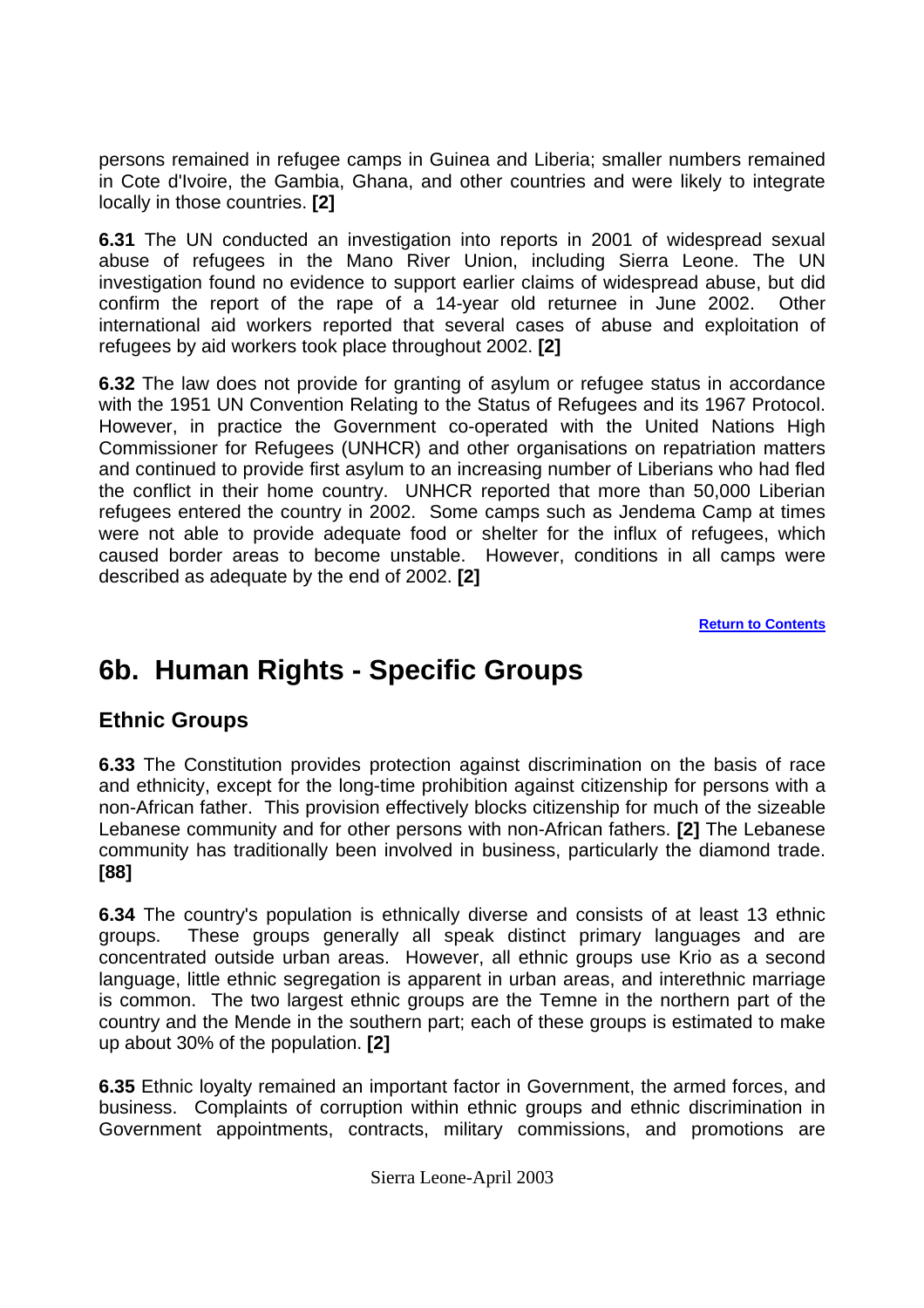<span id="page-18-0"></span>common. There did not appear to be a strong correspondence between ethnic or regional and political cleavages. **[2]** 

**6.36** There was a violent riot involving the Nigerian community and local youth in Freetown in July 2002. The cause was the murder of a local businessman, which it was believed Nigerian fraudsters were responsible for. The police acted rapidly and impartially to restore order. **[58]** 

## **Women**

**6.37** Violence against women, especially wife beating, is common. Police are unlikely to intervene in domestic disputes except in cases of severe injury or death. Domestic violence is not recognised as a societal problem. However, rape is recognised as a societal problem punishable by up to 14 years imprisonment. There is a significant amount of prostitution. Many women, especially those displaced from their homes and with few resources resort to it to secure income for themselves and their children. There were reports that former rebel forces continued to force women and girls to act as sex slaves. Medical or psychological services for rape victims were very limited. There have also been reports of the sexual abuse of refugees in refugee camps. **[2]** 

**6.38** Human Rights Watch in a recent report highlighted the abuses during the civil conflict, some of those indicted by the Special Court and are suspected of involvement in crimes relating to rape and enslavement during this period. However, the report highlighted the fact that wide spread social problems still remain regarding the conditions for women in Sierra Leone. **[7][54]** This is despite local and international efforts to address these issues. **[12][54][56]**

**6.39** The Constitution provides for equal rights for women but in practice women face both legal and societal discrimination. In particular their rights and status under traditional law vary significantly depending upon the ethnic group to which they belong. The Temne and Limba tribes of the north afford greater rights to women to inherit property than does the Mende tribe that gives preference to male heirs and unmarried daughters. However, in the Temne tribe women cannot become paramount chiefs. In the south the Mende tribe has a number of female paramount chiefs. Approximately 40% of women in the country voted, and women made up 13% of the candidates, in the May elections. Sixteen women won seats in the 112-seat Parliament. There were three women in the Cabinet and one in the Supreme Court. **[2]**

**6.40** Women do not have equal access to education, economic opportunities, health facilities or social freedoms. In rural areas women perform much of the subsistence farming and have little opportunity for formal education. The average educational level for women is markedly below that of men; only 6% are literate. Women are very active in civic and philanthropic organisations and a significant number are employed as civil servants. **[2]**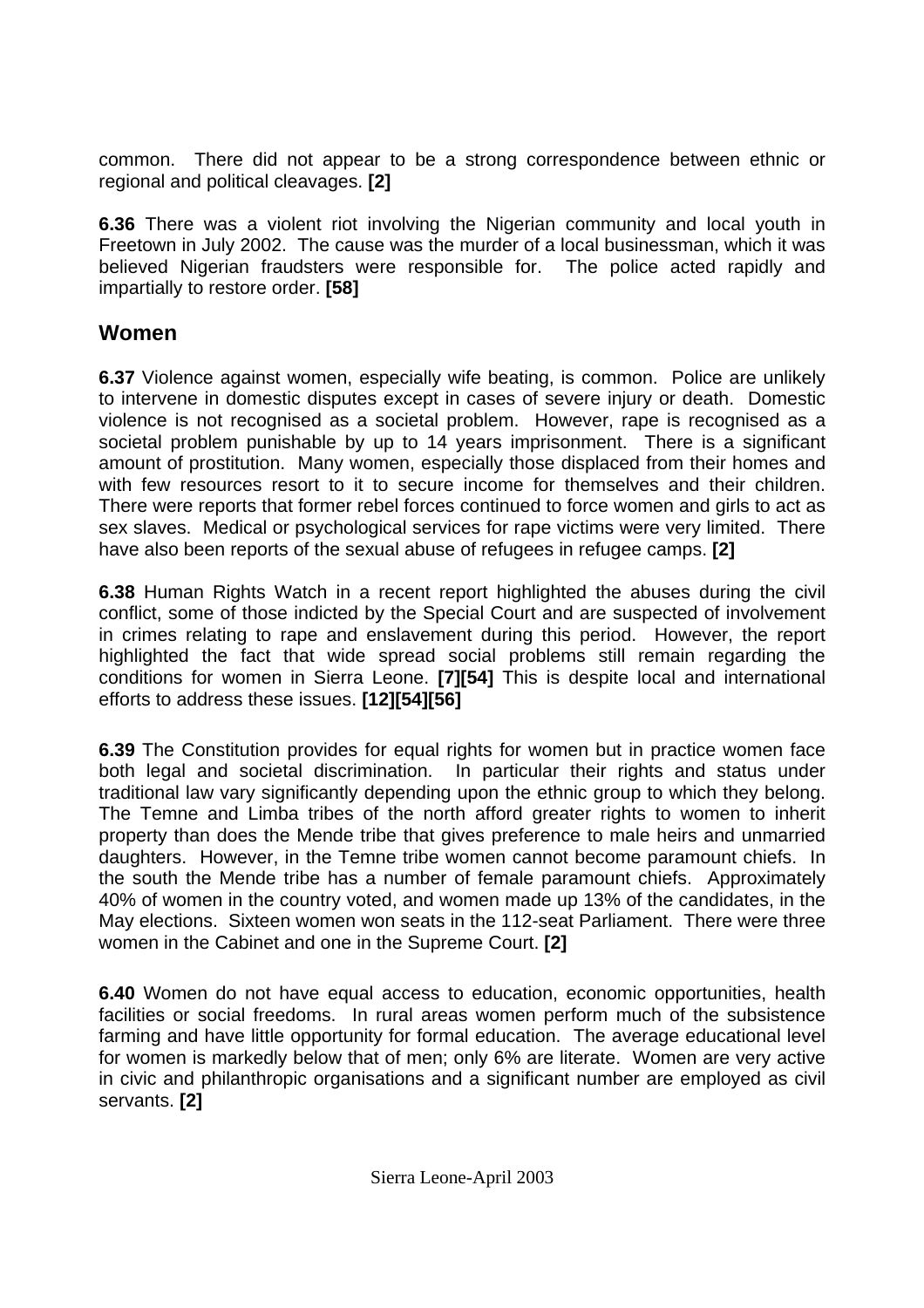## <span id="page-19-0"></span>**Female Genital Mutilation (FGM)**

**6.41** Female genital mutilation (FGM) is widely practised among all levels of society, although with varying frequency. The form practised is excision. Some estimates of the percentage of women and girls who undergo the practice range as high as 80-90%. While the United Nations Children's Fund (UNICEF) estimates the percentage of females who have undergone this procedure to be as high as between 90% local groups believe this figure is overstated. FGM is practised by almost all of Sierra Leone's ethnic groups, and there is no law prohibiting it. There are a number of NGOs working to inform the public about the harmful health effects of FGM and to eradicate it. However, an active mass campaign by secret societies opposes international efforts aimed at ending FGM. **[2][61]** Such groups see FGM as a rite of passage, and support the practise on cultural grounds, usually FGM is conducted at puberty in mass ceremonies in the bush. However, the displacement that resulted during the civil war has meant that this can be conducted on older girls and women. **[2][61][62a]** 

**6.42** The best known of these societies would appear to be the Bondo society, but various interchangeable names are used for these groups such as Temne or Sande. Bondo has members from all parts of society, and would appear to have considerable social and political influence. **[61][62a]** The Bondo have shown a willingness to agitate in favour of FGM, and have, on a number of occasions, sought political support. **[62b]** 

**6.43** The Bondo society appears to be organised at both a local and a national level, and it holds rallies and meetings in support of its aims. The leaders of the groups are usually referred to as Soweis, a term that means initiators, and there are reports that suggest that this position is hereditary. **[61][62a]** As the Bondo is a secret society, reliable information regarding their organisation, leadership and ceremonies is limited. During the ceremony, where FGM is performed, the initiates are sworn to secrecy, and these societies have taken action against those who they believe to have revealed their secrets. **[62a][63b]** 

**6.44** The Sierra Leone authorities have investigated case of FGM that have resulted in death and Bondo members who break the law. On 31July 2002, police arrested 10 women in Freetown in connection with the death of a 14-year-old girl following an FGM rite. The girl reportedly was found lying on the ground, bleeding from her genital area. All 10 women were suspected members of the Bondo society. **[2][63a]**

**6.45** However, there appears to be little political will or inclination to challenge FGM as it is traditionally practised within Sierra Leone. **[63b][64]** Some politicians, reportedly including President Kabbah, would appear to support the Bondos, or at least be ambivalent in their attitude to it. **[62b][64]**

**[Return to Contents](#page-0-0)**

## **Children**

**6.46** The Constitution prohibits forced and bonded labour, including that performed by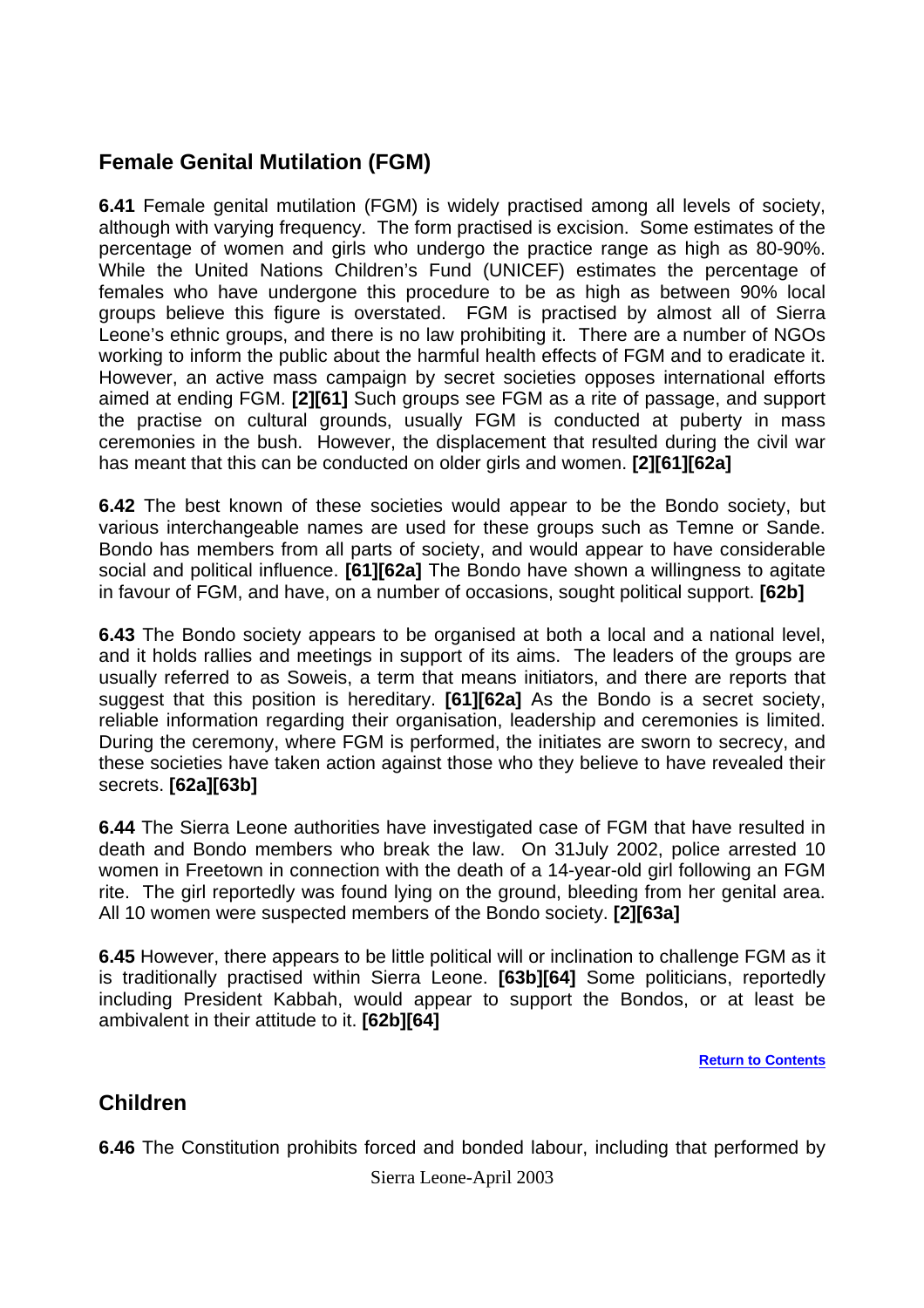children. However, this remains a problem, and there were reports of children in rural areas being forced to work. The minimum age for employment is officially 18 years, although children between the ages of 12 and 18 years may be employed in certain non-hazardous occupations, provided they have their parents' consent. In practice this law is not enforced because there is no government entity charged with the task, and parents have required the income that the labour of their children provides. Children routinely assist in family businesses and work as petty vendors. In rural areas, children work seasonally on family subsistence farms. Rebel forces also forced civilians, including children, to work as porters and in diamond fields. The authorities are attempting to combat this practice through its efforts to compel the RUF to disarm and demobilise. **[2]**

**6.47** Over 6,000 child soldiers at a time served alongside adults on both sides during the civil conflict, but in greater numbers on the RUF side. However, in light of the improved security situation, there has been a reduction in the reports of forced recruitment by all groups. **[2]** 

**6.48** In a report of August 2000 Amnesty International stated that all groups, including those allied to the Sierra Leone Government, had continued to recruit children into their ranks. Amnesty called upon all groups to end this practice, and encouraged the Sierra Leone Government to stand by its commitments to address this issue. **[26]** During the upsurge in fighting in 2000, there were credible reports of human rights abuses by RUF, including the abuse of children, and their recruitment into RUF. **[78][79][80]** Rebels groups in Sierra Leone have in past kidnapped children to augment their forces and to abduct other children. Girls who were kidnapped were made to act as porters, and sexual abuse was common. **[2][89]** 

**6.49** The Lomé peace accord states that particular attention must be paid to the issue of child soldiers in the existing disarmament, demobilisation and reintegration (DDR) process. A UNICEF supported programme is being run on the Freetown peninsula for children associated with the fighting forces. **[27][89]** Following the completion of the DDR process, it is reported that various rebel groups released 7,000 children, and most of these are not being adequately cared for. **[82]** 

**6.50** The National Commission for Disarmament, Demobilisation, and Reintegration listed 6,845 demobilised child combatants. Girls represented 8% of demobilised child soldiers, and 30% of reunified non-combatant separated children. The UN and human rights monitors estimated that girls represented 50% of those abducted during the war and there were reports that the rebels released disproportionate numbers of boys, these groups fear that many girls continued to be held as sex slaves. **[2]**

**6.51** UNICEF reported in August 2002 that almost 7,000 children, including nearly 5,000 ex-combatants and nearly 2,000 non-combatant separated children, had been reunified with their families. More than 3,500 children of both groups were engaged in formal and informal education programs. Others were in special transitional centres, which were created to help provide for their unique mental and emotional needs prior to reunification with their families. There continued to be reports that some families and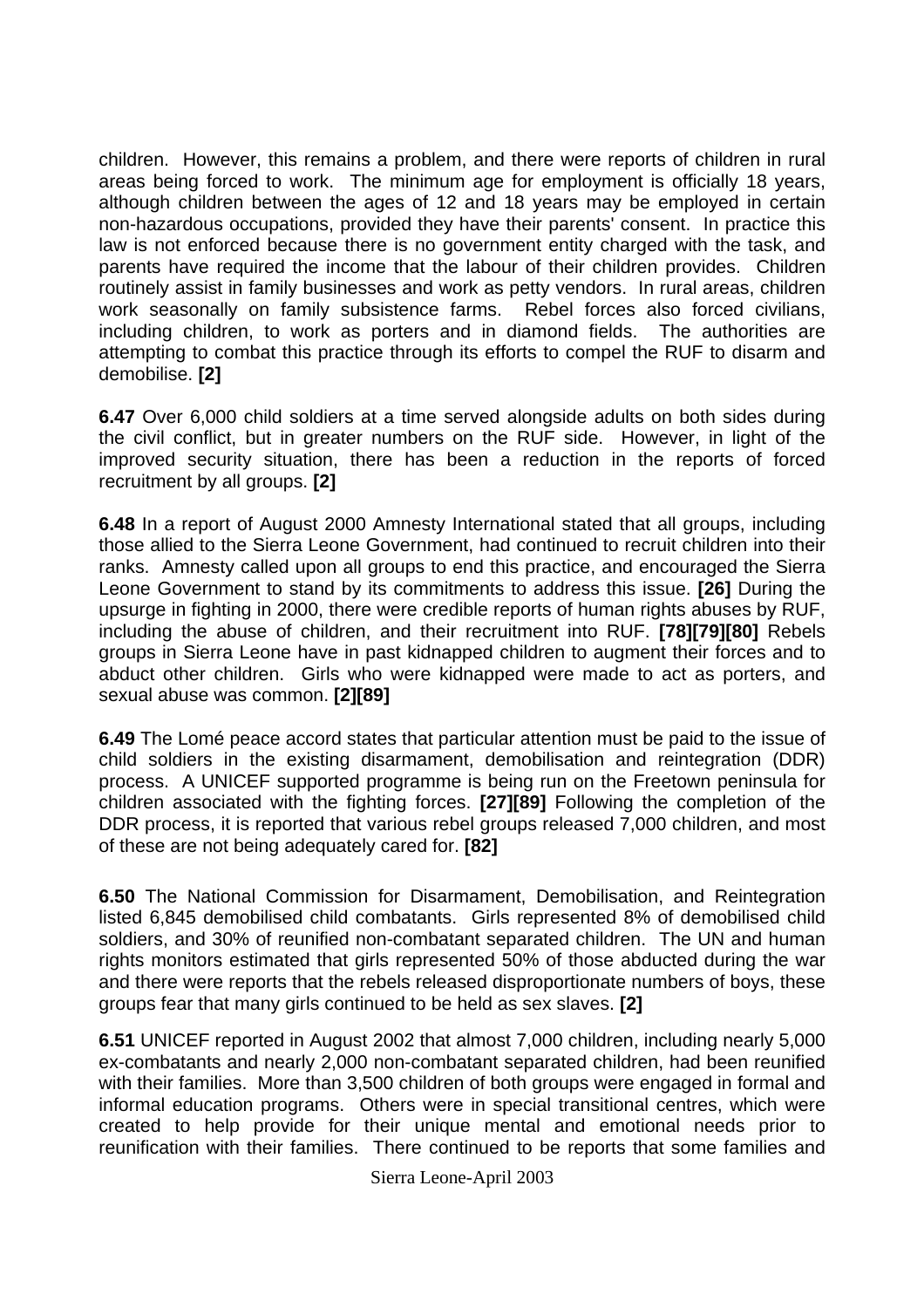<span id="page-21-0"></span>communities rejected the returnees because of their perceived involvement in rebel atrocities. Child protection agencies reported that hundreds of boys and girls did not participate in the formal demobilisation process. Locating the families of released child combatants often was difficult, and some did not want to assume responsibility for their children, some of whom were mentally and emotionally incapable of rejoining their families. **[2]** 

**6.52** In February 2002, there were reports by NGOs, UNHCR and Save the Children UK, that workers in refugee camps in Liberia, Guinea and Sierra Leone have been sexually abusing children in their care. Peacekeepers within Sierra Leone have also been accused of such abuses. The UN has acted to investigate these allegations, but no action was taken as a result of these enquiries. **[86][87]** 

#### **Child Care Arrangements**

**6.53** In light of the large numbers of children separated from their families, the provisions for childcare have been a priority. However, this care appears to be mostly provided by international NGOs, religious or charitable organisations. Government provisions for childcare are limited, but this would appear to be due to a lack of resources, rather than from an unwillingness to address this problem. **[82][83][84][85]** 

**6.54** There have also been reports that international aid workers have sexually abused children. These reports were investigated but no action was taken. **[86][87]** 

**[Return to Contents](#page-0-0)**

### **Homosexuals**

**6.55** There is limited information on the attitude to homosexuality in Sierra Leone. Under laws that pre-date independence, male homosexuality would appear to be illegal, but there is no information on how the law is applied**. [18][19]** 

## **Revolutionary United Front (RUF)**

**6.56** In late April/early May 2000, RUF forces appeared to be preparing to attack Freetown, their attitude to the peacekeepers and close proximity of their forces to the city, were interpreted as a threat. ECOMOG withdrew the majority of its troops on 2 May 2000, as it was believed that the UN peacekeepers could take now take its place. **[68]** On 9 May 2000, in light of the deteriorating situation, the British High Commission advised British citizens to leave, and British forces were deploy to hold Lungi airport, assist in the evacuation of foreign nationals, and to provide support to the legitimate Sierra Leone authorities and the UN. On 8 May 2000, members of RUF fired on demonstrators outside Foday Sankoh's house in Freetown. Five people were killed, and Foday Sankoh is believed to have sanctioned this action. He attempted to evade arrest, by going into hiding in Freetown, but was detained on 17 May 2000. **[65][67]** During this outbreak of violence, RUF took approximately 500 UN peacekeepers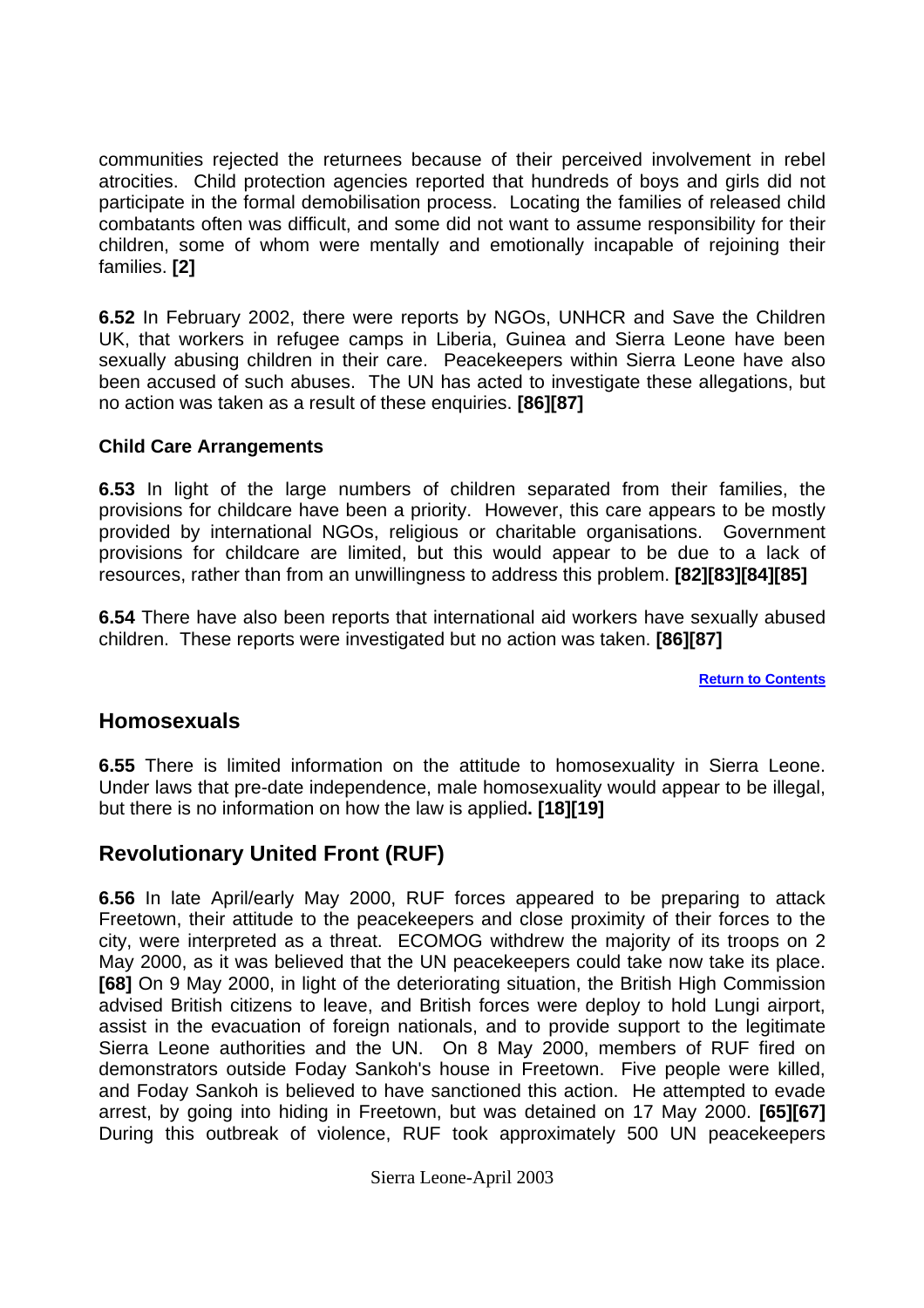hostage, they were soon freed, but a number were killed. **[1][25]** British forces have now been withdrawn, except for those involved in training, peace monitoring and advising the Sierra Leone Government and the UN. The United Kingdom Government continues to provide support for the Sierra Leone army and Government, and is considering further requests for assistance, and the appropriate means for its provision. **[4][66][69][70]** Following a change in RUF's leadership in August 2000, General Issa Sesay took command and replaced Foday Sankoh. **[71]** 

**6.57** On 10 November 2000 Sierra Leone's Government and RUF agreed to end hostilities and revive the derailed peace process. The two sides decided at a meeting in Abuja, ''to declare and observe a cease-fire and to halt hostilities with effect from the 10th Day of November, 2000, starting at 12.00 midnight''. They also agreed that the UN Mission in Sierra Leone would be allowed to deploy freely even in rebel-held diamond producing areas so as to supervise and monitor the cease-fire or investigate reports of violations. A disarmament process under which rebel soldiers would be demobilised or reintegrated into the armed forces would also be resumed. ''The ultimate objective of the present agreement is to ensure a cease-fire and to bring an end to the hostilities,'' the document said. As a result, the implementation will be reviewed 30 days after the agreement has been in effect ''to evaluate the timeliness of commencing fresh application of the Lomé Peace Agreement''. There was no reference in the agreement to Foday Sankoh. Discussions involved observers from the UN and the ECOWAS committee of mediation comprising Ghana, Nigeria, Guinea, Liberia, Togo and Mali. This agreement has yet to be reviewed, but a de facto cease-fire remains in operation. **[57]** 

**6.58** In February 2001, RUF set up a "Political Council" to explore ways of advancing Sierra Leone's stalled peace process. Former RUF spokesman Mr Omrie Golley said that he had been appointed to head the council, which would include combatants and members of civil society organisations in rebel-held areas. "The idea would be obviously to revisit and find a way to move the process forward and more expeditiously". **[75]** In March 2001, The High Command of RUF in Makeni endorsed all six members of its newly formed Political and Peace Council, according to Mr Golley. Mr Golley added that the objective of the council was to start "formal dialogue" with the government and the international community so as to resume the peace process that had been suspended following the violence in May 2000. **[76]** 

**6.59** In early September 2001, President Kabbah visited the Kono region, and there met with Gen. Issa Sesay, and he stated that the 10-year old war had ended. He was accompanied by Presidents Olusegun Obasanjo of Nigeria and Alpha Oumar Konare of Mali, who came to assess the disarmament process in this former RUF stronghold and help build confidence among the district's residents. **[94]** 

**6.60** There are still isolated acts of violence, usually not endorsed by RUF's leadership. UNAMSIL has now extended it patrols to all parts of Sierra Leone, including the volatile border region and diamond mining areas. **[95]** Prior to the elections in May 2002, all militia and rebel groups were to disarm. The UN reported that this had been achieved in January 2002, with over 40,000 rebel and Government militia forces being disarmed.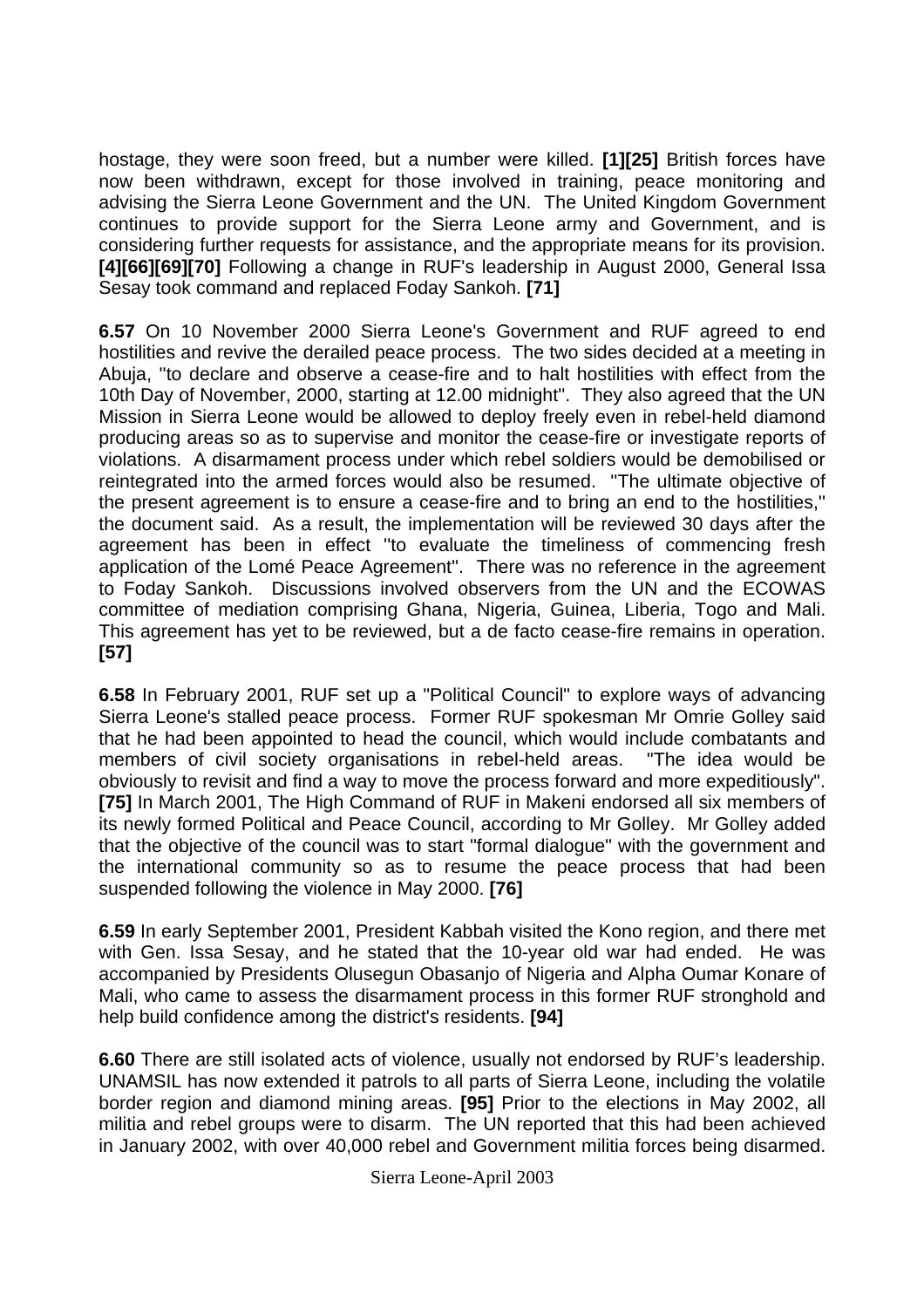<span id="page-23-0"></span>Funds have also been provided to reintegrate members of such groups into society. RUF still has influence within the community, and it is likely that all groups have retained weapons caches. **[77][96]** RUF has re-organised as a political party, and it contested the parliamentary elections, and fielded a presidential candidate. **[1][36][97]** 

**6.61** Foday Sankoh rejected the recent election results, when interviewed at a court appearance on 5 June 2002. He faces charges in connection with the killing of antirebel demonstrators in May 2000. He failed to appear at a hearing in September 2002, as he was reported to be in ill health. **[90][91]** 

# **Civil Defence Force (CDF)**

**6.62** The Civil Defence Forces (CDF), is a coalition of militias that supports the Government and is based on a traditional hunting society. They are also referred to as Kamajors. They are nominally under military discipline, and though independent are responsible to the Government. **[1][2][4]** 

**6.63** Prior to the elections in May 2002, all militia and rebel groups were to disarm. The UN reported that this was achieved in January 2002, with over 40,000 rebel and Government forces being disarmed. Funds have been provided to reintegrate members of such groups into society. However, this does not mean that such groups no longer have influence within the community, and it is likely that all groups have retained caches of weapons. **[77][96][97]** Sam Hinga Norman former leader of CDF is to face charges at the Special Court. This has not been popular, as there is still widespread support for him within the country. **[10]**

**[Return to Contents](#page-0-0)**

# **6c. Human Rights - Other Issues**

# **United Nations (UN)**

**6.64** On 5 July 2000, the UN Security Council passed Resolution 1306 (2000) imposing a ban on the import of rough diamonds from Sierra Leone, it also requested that a system of certification be set up by the Sierra Leone Government. This certification would confirm the provenance of diamonds exports that were approved by the Sierra Leone Government. This resolution also called for monitoring of any reports of violations of this prohibition. Liberia has been accused of supporting RUF by providing supplies, and involvement in RUF's illicit diamond exports, a charge that has been denied. Diamond trader groups have undertaken to abide by this resolution and assist the Sierra Leone Government. **[72][73][74]** In October 2000, the Sierra Leone Government lifted its ban on the export of diamonds, after taking delivery of specially printed certificates. These certificates should guarantee that gems have been sold through officially approved channels. **[81]**

**6.65** While progress has been made on the control of the illicit diamond trade, it still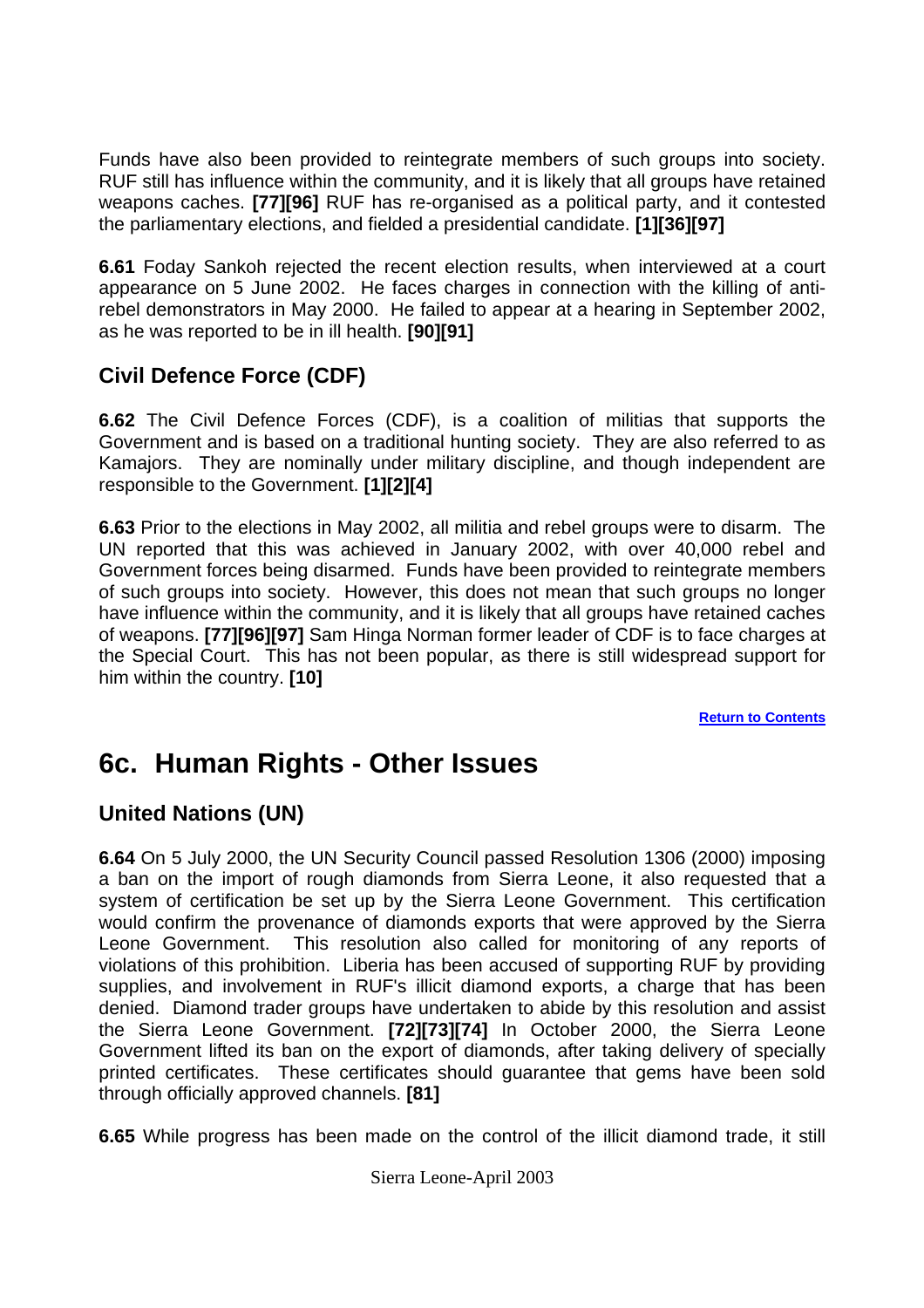<span id="page-24-0"></span>remains a problem. In December 2002, the UN re-affirmed its commitment to ending the trade in illicit diamonds from Sierra Leone, and approved a resolution to retain the measures already taken to reduce it. **[55]** 

**6.66** In August 2000 the Security Council adopted Resolution 1315 (2000). This recommended that the Sierra Leone Government assist in the creation of an independent Special Court with jurisdiction over cases relating to "notable crimes against humanity, war crimes and other serious violations of humanitarian law, as well as crimes under relevant Sierra Leonean law committed within the territory of Sierra Leone". The court would also have jurisdiction over individuals accused of bearing the greatest responsibility for the crimes listed above. **[74]** 

**6.67** The disarmament, demobilisation and reintegration (DDR) has now been completed with over 47,000 fighters from various groups of rebels been processed. Training for those who have been demobilised is being provided, and some of the exfighters are to be reintegrated into the armed forces. **[77]** According to the National Committee for Disarmament, Demobilisation and Reintegration there is an outstanding 14, 700 former fighters awaiting inclusion on the DDR program. **[54]**

**6.68** In March 2003, The UN Security Council voted extend the mandate of the UN Mission in Sierra Leone by six months. However, it is intended that the mission will be considerably reduced in the coming months. **[56]** In light of the improved security situation, UNAMSIL has now reduced it strength in Sierra Leone to 14,721. **[54]** 

## **Poro Society**

**6.69** The Poro society is a traditional West African society, its membership is confined to men. The society transcends religious and ethnic divides, and its influence is spread over a number of West African countries. The Poro society mainly supported the Sierra Leonean Government during the civil conflict. However, there is evidence that the RUF also attempted to use it as a means of gaining support. In March 2001, RUF fighters are reported to have forcibly conscripted civilians in Makeni into the Poro society, in order to force them to join the RUF. **[2][42[44]**

**6.70** The organisation of this society may differ from place to place, but they appear to have a number of features in common. These would include, an important role in traditional society, membership being confined to men only, selecting, or influencing the election of, tribal leader, and initiates boys into adulthood in secret ceremonies held in the bush. These ceremonies may involve scarification. The society has considerable local and national influence, it would appear to be able to organise nation wide in Sierra Leone. In some areas the membership would appear to comprise all of the adult male population. Membership of the Poro society is essential in some communities for a man to take part in local affairs. The society prohibits the revelation of its ceremonies to nonmembers, but there is no information regarding what happens to those that break this rule, or transgress any of the other rules of the society. Poro would also appear to have the support of some political leaders. In light of the disruption caused by the civil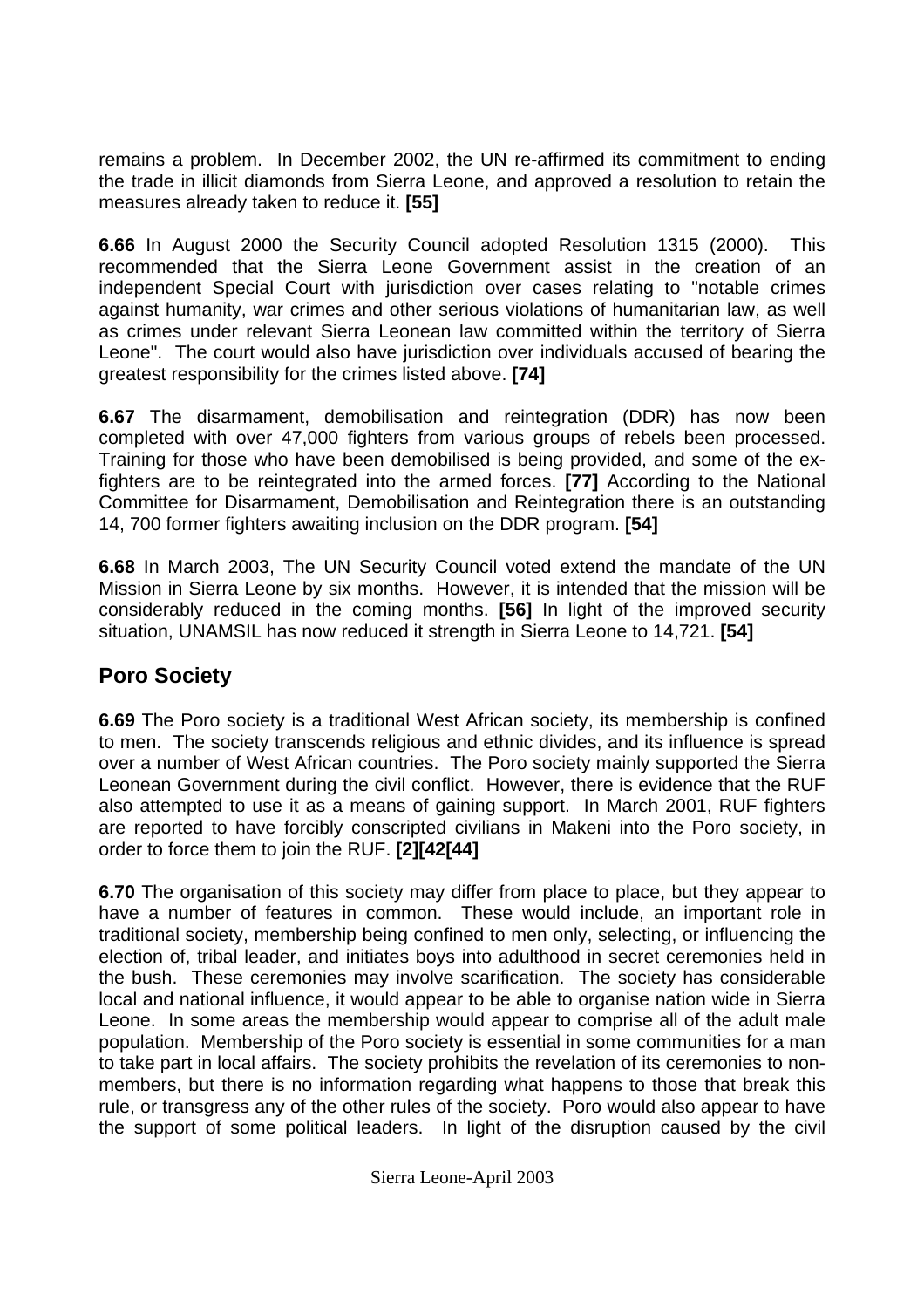conflict, the resurgence of this group may also be seen as a move to a return to traditional values, and an attempt to assert social control, by traditional tribal leaders, over tribes whose populations have been displaced. **[42][43]**

**6.71** As well as political influence, and being an informal means of enforcing social control, the society also attempts to regulate the way that natural resources are used. There have been claims that the society has abused its position and intimidate nonmembers, for example by attempting to force people to join the society, or provocative demonstrations. There is little information on what action the authorities would take against members of this society who break the law. **[44][45][46]** 

**[Return to Contents](#page-0-0)**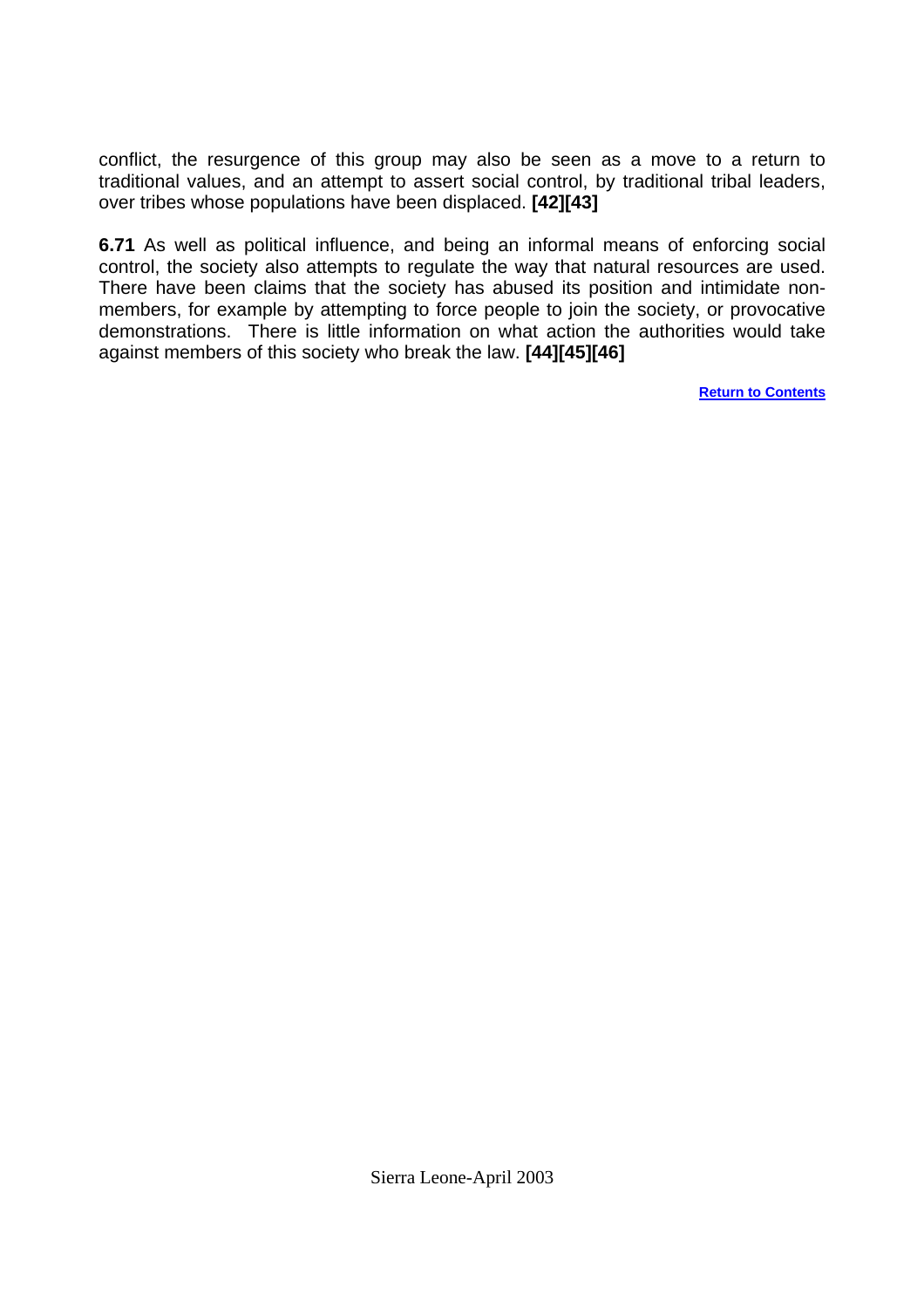# <span id="page-26-0"></span>**ANNEX A: Chronology of Events**

**1961** 27 April Sierra Leone becomes an independent state within the Commonwealth led by Dr Milton Margai of the SLPP.

**1962** SLPP retain power in elections.

**1964** Sir Milton Margai dies and is succeeded as Prime Minister by his half brother Dr Albert Margai.

**1967** In March the APC led by Dr Siaka Stevens wins the general election but is prevented from taking power by a military coup.

**1968** In April following an army mutiny a civilian government is restored with Dr Stevens as Prime Minister. A period of political instability followed culminating in an attempted military coup in March 1971 that was put down with the aid of troops from Guinea.

**1971** In April Sierra Leone is declared a republic with Dr Stevens as executive president.

**1976** Dr Stevens re-elected to presidency for a second 5 year term of office in March.

**1977** Elections held in May a year early because of political unrest. SLPP secured 15 of the 85 elective seats in the legislature.

**1978** The new constitution was approved in June which provided for a one party system. APC thus became the sole legal party. On 14 June Stevens was sworn in for a 7-year presidential term. SLPP MPs joined the APC.

**1981** State of emergency declared in August in an attempt to suppress a general strike following a government financial scandal.

**1982** General election held in May under the one party constitution amid serious outbreaks of violence.

**1982 - 1985** Continuing unrest and demonstrations against food shortages, the rise in prices and failure to pay salaries.

**1985** Major General Joseph Saidu Momoh inaugurated as president.

**1987** Government foils an attempted coup in January. State of emergency declared in November following a series of strikes by public sector workers. Under new measures corruption was re-defined as a criminal offence and people accused of any crime could be tried in absentia. Severe penalties were introduced for the publication of defamatory articles in newspapers; government censorship was imposed and private mail became subject to inspection.

**1989 October** Francis Minah, the first vice-president, and 5 others executed for plotting to assassinate Momoh and to overthrow government.

**1991 September** A new constitution was formally adopted. In late September 6 newly created political associations allied themselves as UNIFOM and demanded that the government give way to an interim administration.

**1992 April 29** Government replaced in armed coup led by Captain Valentine Strasser. Momoh fled to Guinea on 30 April and Strasser announced the formation of the NPRC, which suspended the 1978 and 1991 constitutions; dissolved the House of Representatives; suspended all political activity and imposed a state of emergency and curfew.

**1992 May 6** Strasser was sworn in as head of state.

**1992 July** Legislation introduced which imposed severe restrictions on the media and authorised state censorship.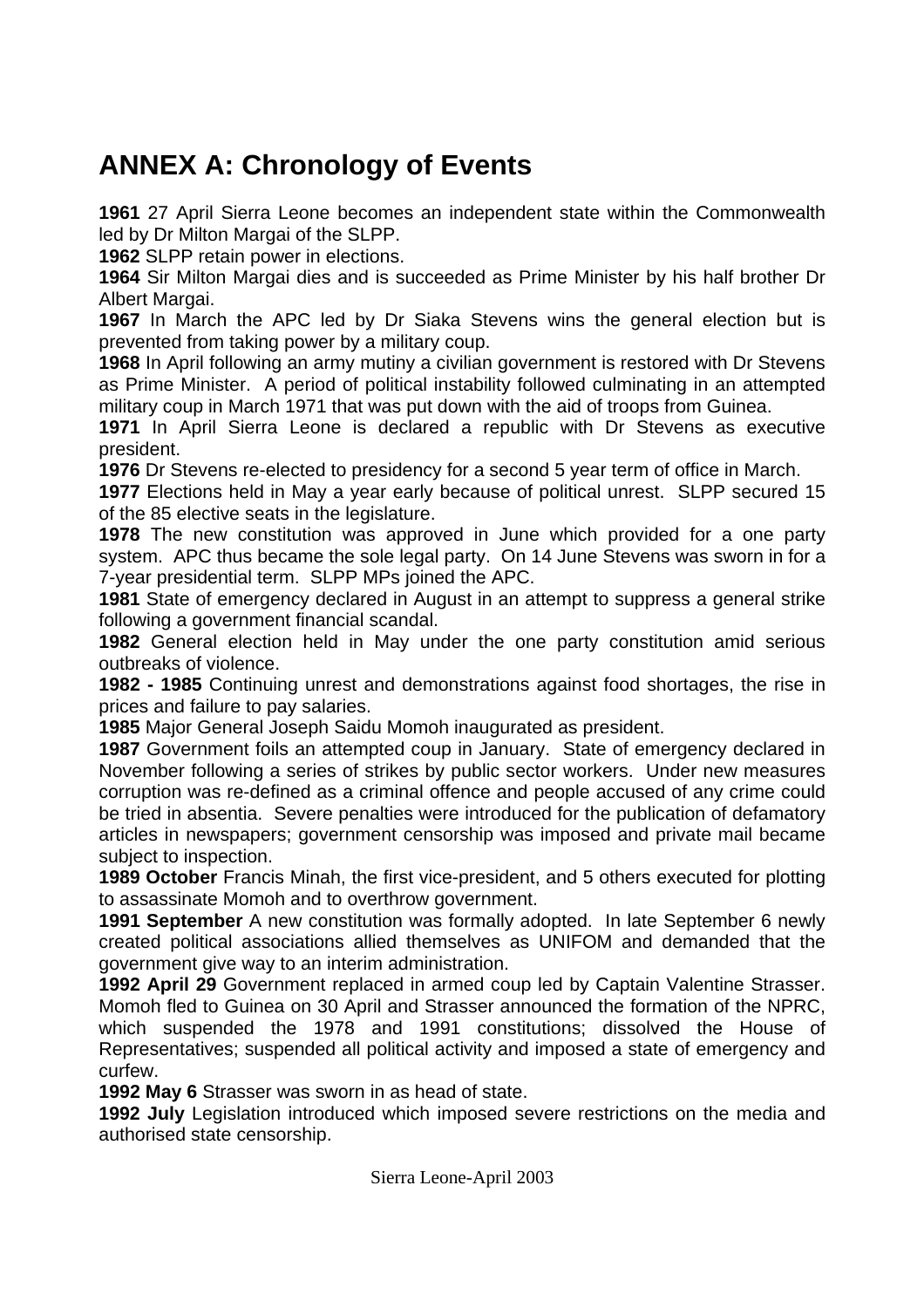**December** The government foiled a coup attempt by the Anti Corruption Revolutionary Movement. Nine of those who were accused of involvement in the conspiracy, together with 17 prisoners previously convicted of treason, were executed.

**1993 January** Several former members of the Momoh government who had been detained since May 1992 were released. Further press restrictions were imposed.

**February** The commission of enquiry that had been established in May 1992 published report, containing evidence of corruption on the part of former members of the Momoh administration.

**July** Government re-organisation - Musa replaced as deputy chairman of NPRC by Captain Bio. A number of political prisoners were released.

**December** A five member Interim National Electoral Commission (INEC) was established to organise the registration of voters and establish the demarcation of constituency boundaries. At the end of the month the state of emergency which had operated since April 1992 was ended.

**1995 March** Musa ordered to retire after Strasser rejected his proposal for the installation of a transitional civilian government.

**June** The ban on political parties was formally rescinded. 15 parties were subsequently granted registration although the RUF refused to participate in the political process.

**1996 January** Strasser deposed by military officers led by Bio in a bloodless coup. Bio assumed the office of head of state.

**February 26** Presidential and legislative elections took place

**March 15** A second round of presidential elections took place.

**March 29** Ahmed Tejan Kabbah of the SLPP inaugurated as president.

**July** Constitution of 1991 formally re-instated.

**November** Signing of the peace agreement in Abidjan, Cote d'Ivoire. Known and the Abidjan Accord it provided for the immediate cessation of hostilities and a schedule for disarmament, demobilisation and reconstruction. A Neutral Monitoring Group from the international community was to be responsible for monitoring the implementation of the peace agreement. There were, however, major setbacks and delays in implementation.

**1997 May 25** President Kabbah's government overthrown by a group of low ranking army officers who formed the AFRC. Major Johnny Paul Koroma, who was set free from prison on the day of the coup, headed the AFRC. The constitution was suspended, political parties were banned and all demonstrations were prohibited.

**June 17** Major Koroma was sworn in as head of state. The RUF joined forces with the AFRC to form the People's Army. Foday Sankoh was named vice-chairman of the AFRC and prominent members of the RUF were appointed to the AFRC's ruling council. **October 23** Conakry Communique signed which, over a 6-month period, would provide inter alia for the re- instatement of Kabbah's civilian government and the disarmament of all combatants and immunity for the leaders of the May coup.

**1998 Mid February** ECOMOG troops liberate Freetown. Go on to secure most major towns and roads in the country.

**March 10** President Kabbah returns to country.

**July** RUF rebel leader Foday Sankoh returned to Sierra Leone from detention in Nigeria. New press regulations introduced.

**August 25** 16 civilians found guilty of treason and sentenced to death. Disarmament, demobilisation and reintegration (DDR) Programme formally launched.

**October 19** 24 soldiers executed by firing squad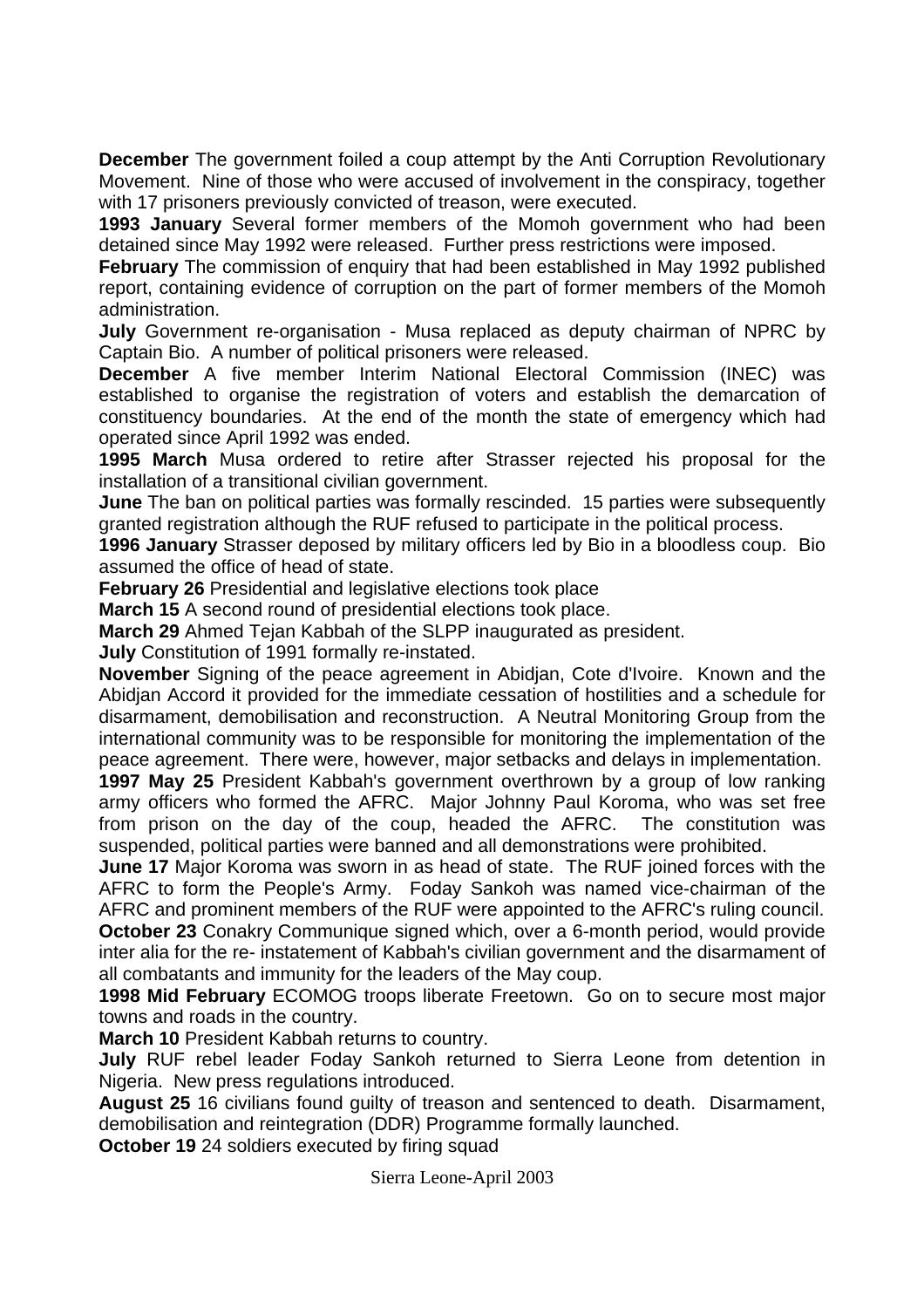**October 21** 11 more civilians sentenced to death.

**October 23** Sankoh found guilty of 7 counts of treason and sentenced to death.

**November 5** 15 civilians convicted of treason and sentenced to death the following day. **December 11** 22 civilians go on trial for treason.

**December 29** Former junta prime minister, Solomon Musa, killed in fighting.

**1999 January 6** Rebels enter parts of Freetown.

**January 11** ECOMOG troops launch offensive - rebels retreat to east.

**January 31** ECOMOG re-taken all of Freetown.

**January** ICRC evacuates expatriate staff from Freetown after being accused of collaboration with rebels.

**February 2** President Kabbah announces plan to build a new army and national militia.

**May18** Cease-fire Agreement signed by Government of Sierra Leone and RUF

**July 7** Peace agreement signed in Lomé by Government of Sierra Leone and RUF.

**October** fighting between RUF and AFRC forces in Makeni and Lunsar.

**November** 2 President Kabbah forms his new cabinet that incorporates members of the RUF.

**November** RUF provisionally registers as a political party - the Revolutionary United Front Party (RUFP).

**November** Former President Joseph Saidu Momoh released from RUF captivity after being held by them since August

**November** United Nations begin deploying peacekeeping troops

**December** RUF guerrilla commander Sam Bockarie executes 8 senior aides and then flees his jungle stronghold

**2000 January** ECOMOG begin to withdraw its troops from Sierra Leone

**May 2** ECOMOG completes withdrawal.

**May** RUF took 500 UN, peacekeepers hostage, they have since been freed, but a number were killed.

**May 9** In the light of the deteriorating situation, the British High Commission advised British citizens to leave, and British forces were deploy to hold Lungi airport, assist in the evacuation of foreign nationals, and to provide non-combat support to the legitimate Sierra Leone authorities and the UN.

**May 8** Members of RUF, fired on demonstrators outside Foday Sankoh's house in Freetown. Five people were killed, and Foday Sankoh is believed to have sanctioned this action. He attempted to evade arrest, by going into hiding in Freetown, but was arrested on 17 May.

**June 14** Britain began pulling out the last of its troops from Sierra Leone ending a month-long mission to evacuate its nationals and support UN forces in the country.

**July 5** The UN Security Council imposed an 18-month ban on the trade in uncertified rough diamonds from Sierra Leone in a bid to stop their sale from funding RUF.

**August 21** RUF 's Leader Foday Sankoh was replace by Gen. Issa Sesay.

**September** British forces stormed a jungle hideout on 11 September, freeing six British soldiers and one Sierra Leonean officer who had been seized by a rebel group calling itself the West Side Boys (WSB) on 25 August. One British soldier and 25 rebels were killed, and another 12 British troops were wounded, in the assault on Geri Bana in the Occra Hills.

**November**. The Lomé peace accord is revisited. A cease-fire agreement is signed between the government and RUF that is to be reviewed each 30 days. A taskforce of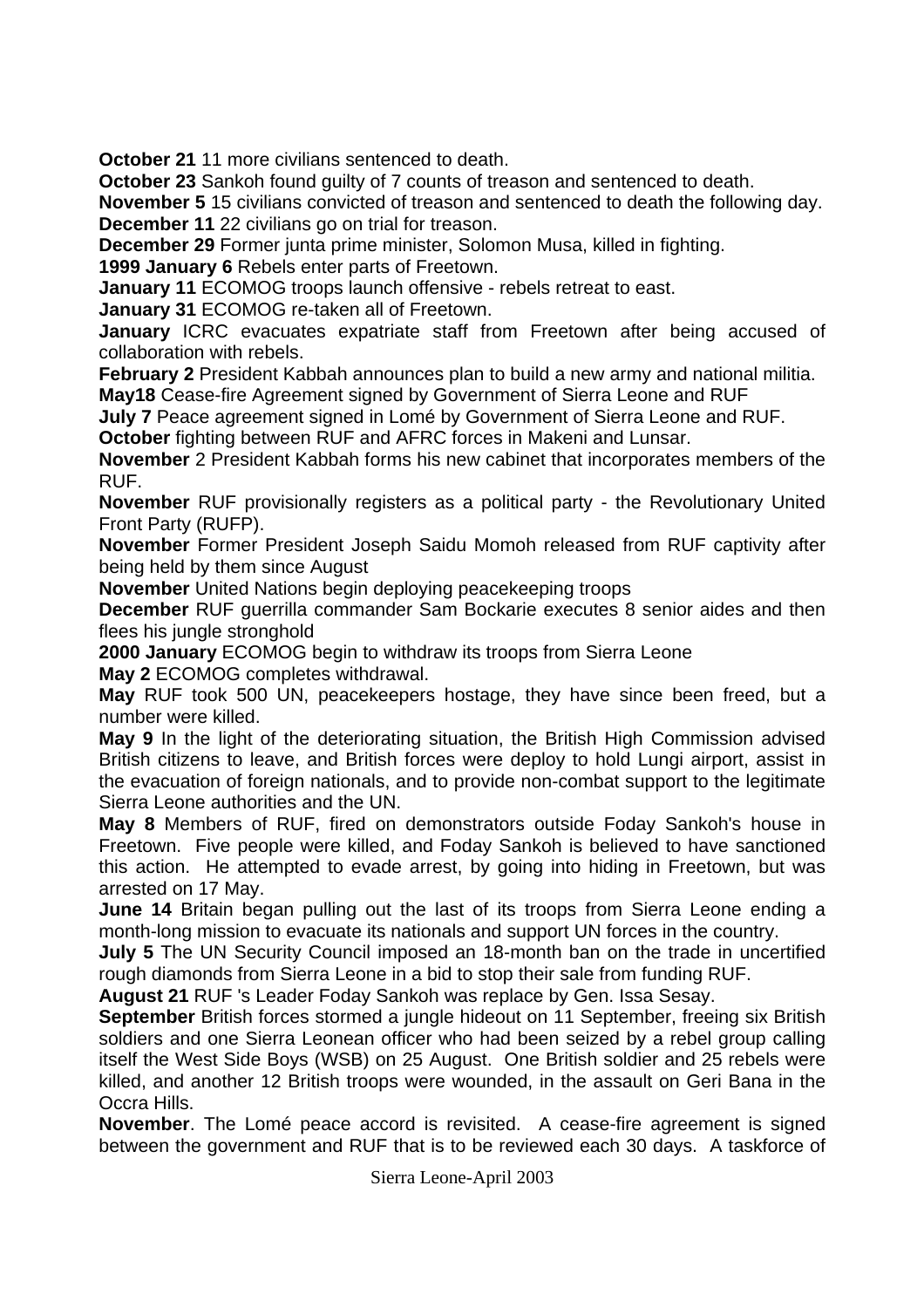500 British Royal Marines arrive in Freetown to reinforce British troops who are already training the Sierra Leonean military.

2001 February - Parliament approved the Truth and Reconciliation Commission (TRC) Bill.

**September -** UNAMSIL deployed an advance party of some 300 Zambian peacekeeping troops into the diamond-rich Tongo Fields area in eastern Sierra Leone. **2002 January -** Disarmament process completed.

**February -** Voter registration completed.

**2002 May** Presidential elections held, President Kabbah re-elected. The Sierra Leonean Parliament elections were also held on 14 May 2002. The Parliament is to be formed of 124 members, with Paramount Chiefs being appointed to 12 seats. In the parliamentary elections, the SLPP obtained 83 seats, the APC 27seats, and the PLP 2 seats.

**2003 January -** There were indications that Johnny Paul Koroma was planning a coup, following an attack on an Wellington army barracks in Freetown. Acting on this police and army units raided properties belonging to him, and detained 100 people, of these 16 have been charges

**March -** The Special Court has begun pre-trial hearings, and has indicted seven men in connection with human rights abuses. Those accused are both ex-rebels and Government supporters.

**[Return to Contents](#page-0-0)**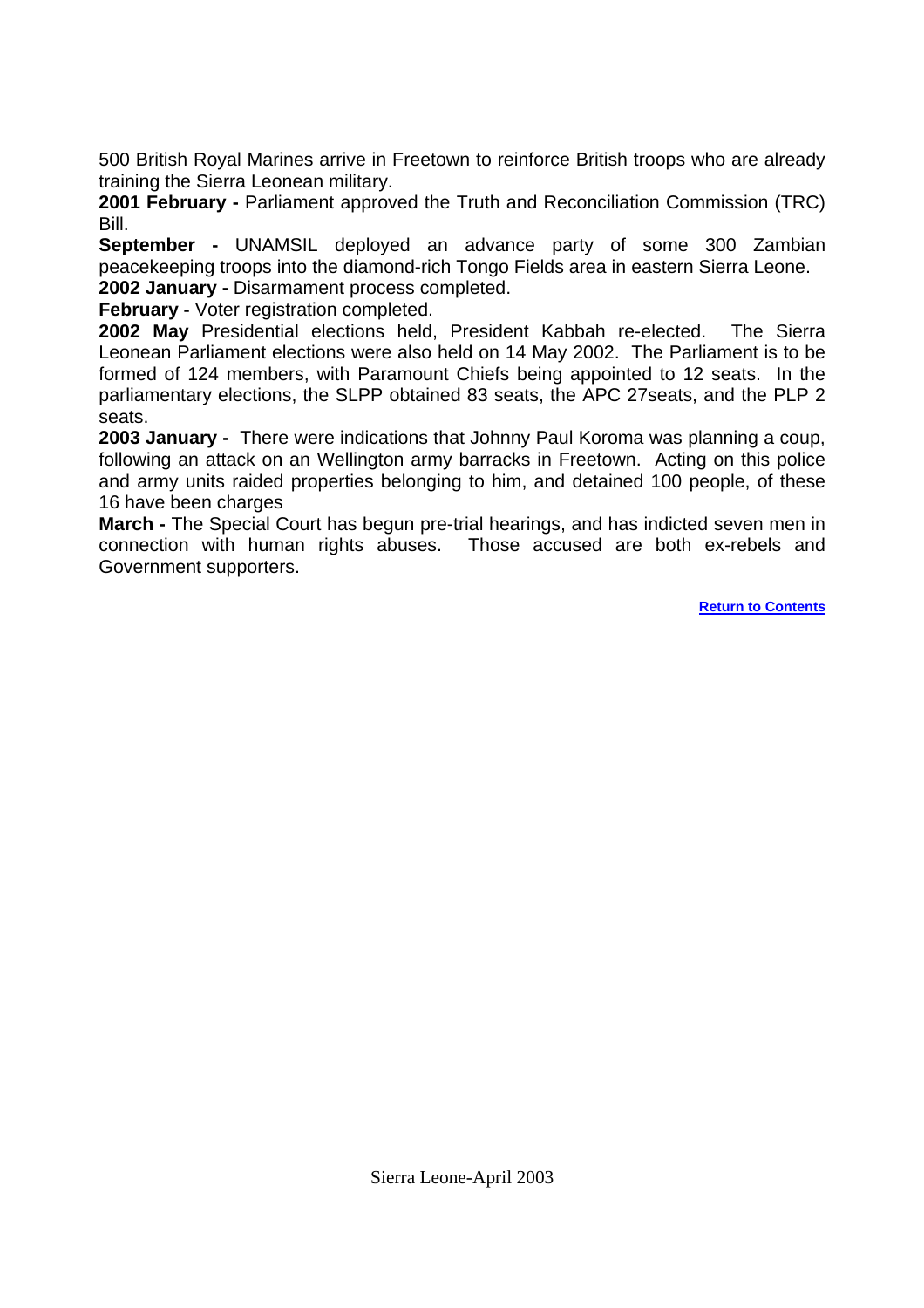# <span id="page-30-0"></span>**ANNEX B: Political Organisations**

### **All People's Congress (APC)**

The governing party from 1968. It was the sole legal party from 1978 until 1991 and merged with the DPP in March 1992. It was reconstituted in 1995 and was led by Edward Turay. The APC came second in the May 2002 an election received 22.352%, and has 27seats of the seats in parliament. The APC leader Ernest Bai Koroma was its presidential candidate.

### **Armed Forces Revolutionary Council (AFRC)**

A military organisation headed by Major Johnny Paul Koroma. Removed President Kabbah's government in a coup on 25 May 1997. Joined forces with the RUF to form the People's Army. The AFRC has now been dissolved.

### **Civil Defence Force (CDF)**

A local defence force organised to resist RUF. The most significant grouping in the CDF is known as Kamajors (traditional hunters). They are allied to the Sierra Leonean government, but are highly independent and not fully under government control.

### **ECOWAS Ceasefire Monitoring Group (ECOMOG)**

Nigerian led West African peacekeeping force whose main base is in Liberia. ECOMOG withdrew in May 2000, and its departure may have encouraged RUF to challenge the UN force in Sierra Leone.

### **Economic Community of West African States (ECOWAS)**

An intergovernmental organisation of 16 West African states with headquarters in Nigeria whose aim is to promote economic development and regional co-operation.

### **National Provisional Ruling Council** (**NPRC)**

Established by Captain Valentine Strasser who seized power in a military coup in April 1992. It comprised 18 military officers and 4 civilians. The NPRC suspended the 1978 and 1991 Constitutions, dissolved the House of Representatives and imposed a state of emergency and curfew. All political activity was suspended and in July 1992 it was designated the supreme council of state. It also imposed severe restrictions on the media and authorised state censorship. In January 1996 Maada Bio, who officially relinquished power to Kabbah's civilian government on 29 March 1996, replaced Strasser.

### **People's Democratic Party (PDP)**

Led by Osman Kamara. Supported the SLPP in the May 2002 elections.

### **People's Liberation Party (PLP)**

Founded in 2002, and led by John Paul Koroma, who was also the PLP's presidential candidate in the May 2002 elections. He came third, with 3% of the votes cast. The party has 2 seats in the present Sierra Leone Parliament.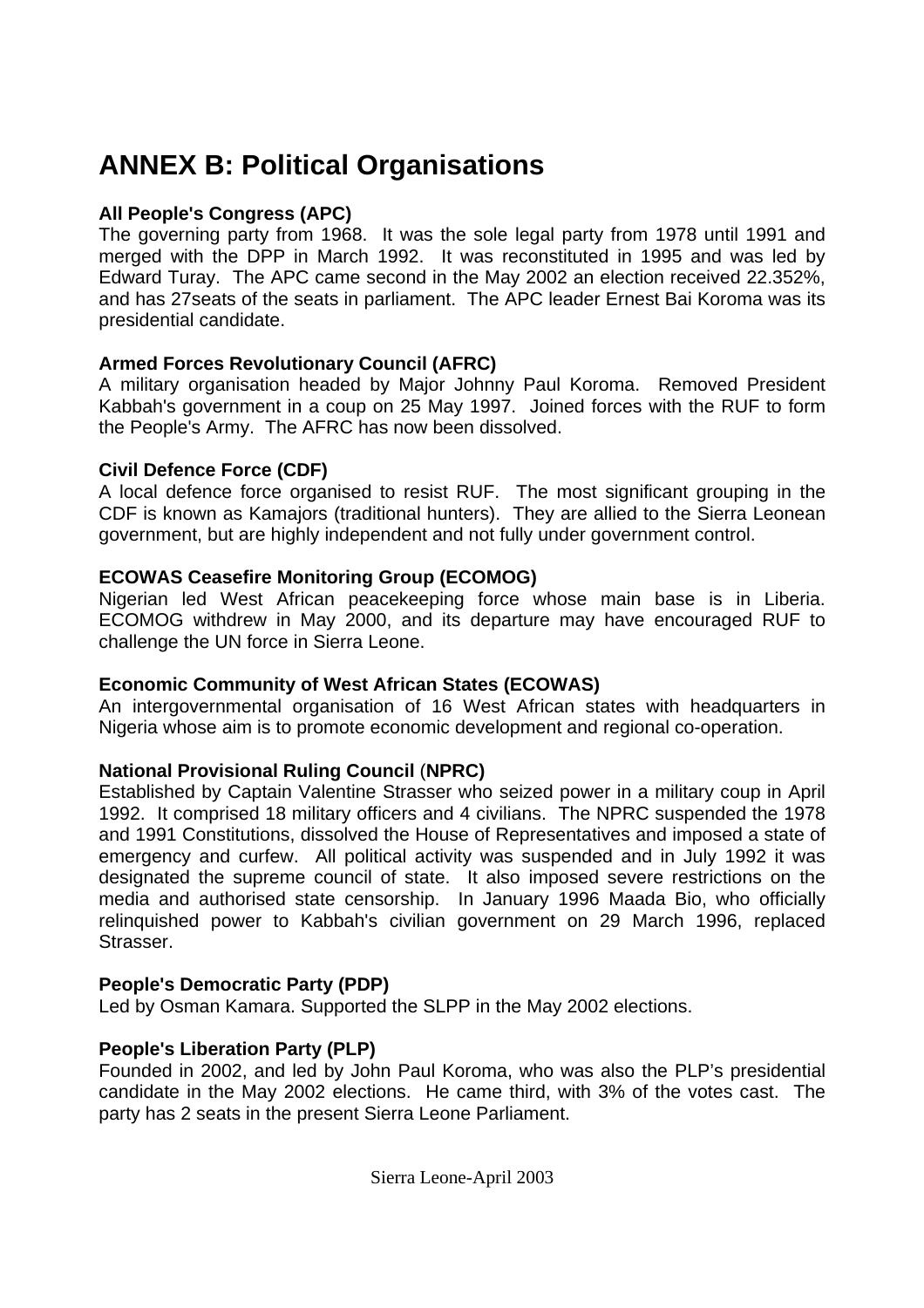#### **Revolutionary United Front (RUF)**

Joined forces with National Patriotic Front of Liberia (NPFL) and commenced insurgency in 1991. Remained in conflict with the government despite cease-fires. RUF 's Leader Foday Sankoh was replace in August 2000 by Gen. Issa Sesay as interim leader. He is also the leader of the Revolutionary United Front Party (RUFP), which is RUF's political party. RUFP was registered as a political party in November 1999, and fielded both a presidential candidate and parliamentary candidates in the May 2002 elections. Their presidential candidate, RUFP's General Secretary Pallo Bangura, received 1.73% of the votes cast. In the parliamentary elections, the RUFP received approximately 1% of the vote cast, and holds no seats in Parliment.

#### **Sierra Leone People's Party (SLPP)**

Led initially by Dr (later Sir) Milton Margai. It remained the governing party until 1967 and was then the official opposition party from 1968 to 1978. It emerged as the largest party in Parliament following elections in February 1996. Led by President Kabbah. The SLPP obtained 83 seats in the May 2002 election. President Kabbah was reelected with 70.06% of the votes cast.

#### **United National People's Party (UNPP)**

Led by John Karefa-Smart. Obtained 17 seats in February 1996 elections.

#### **United Nations Mission in Sierra Leone, (UNAMSIL)**

An international peace keeping force deployed to Sierra Leone, and mandated by the UN Security Council.

**[Return to Contents](#page-0-0)**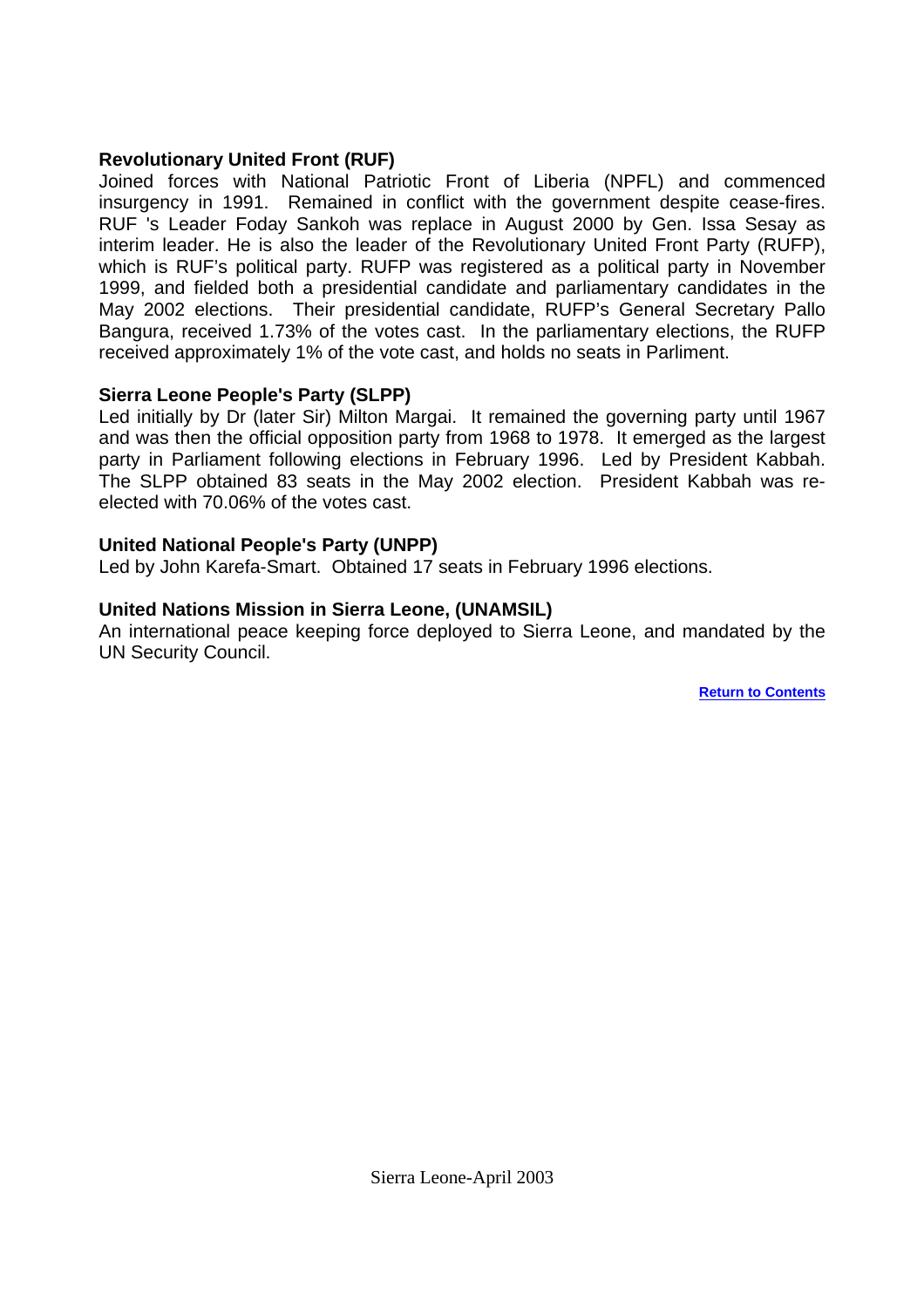# <span id="page-32-0"></span>**ANNEX C: Prominent People**

#### **CAPTAIN JULIUS MAADA BIO**

Replaced Musa as deputy chairman of NPRC and chief secretary of state in July 1993. Led the coup that deposed Strasser in January 1996.

#### **AHMED TEJAN KABBAH**

Leader of the SLPP and elected president in March 1996. Overthrown by a military coup on 25 May 1997. Re-instated March 1998. He was re-elected President in May 2002.

### **JOHNNY PAUL KOROMA**

Chair of the Commission for the Consolidation of Peace, established under the Lomé Peace Agreement. He was the Leader of the AFRC, the military junta that deposed the civilian government of President Kabbah.

#### **ALBERT MARGAI**

Milton Margai's half-brother. Minister of Finance until he became Prime Minister in 1964 upon his half brother's death.

#### **MILTON MARGAI**

Leader of the SLPP he became Chief Minister in 1953 and Prime Minister in 1958. Under his leadership Sierra Leone became an independent state within the Commonwealth on 27 April 1961.

#### **JOSEPH SAIDU MOMOH**

A cabinet minister in the APC and commander of the armed forces. He became leader of the party and president on 28 November 1985. Overthrown in a military coup on 29 April 1992. Fled to Guinea on 30 April 1992.

#### **CAPTAIN SOLOMON MUSA**

Acting head of state during Strasser's temporary absence in September 1992. He was appointed chief secretary of state in December 1992 and was widely blamed for the repressive measures undertaken by the government. He was replaced in July 1993 and initially took refuge in the Nigerian High Commission in Freetown before ultimately seeking refuge in the UK. Served as Prime Minister under the military junta from 1997- 1998. Killed in fighting at Panguma on 29 December 1998.

#### **SAM HINGA NORMAN**

Former Interior Minister and leader of the CDF, an informal force opposed to RUF.

### **FODAY SANKOH**

Leader of the RUF, but is at present in detention. He has been replaced by Gen. Issa Sesay as interim leader.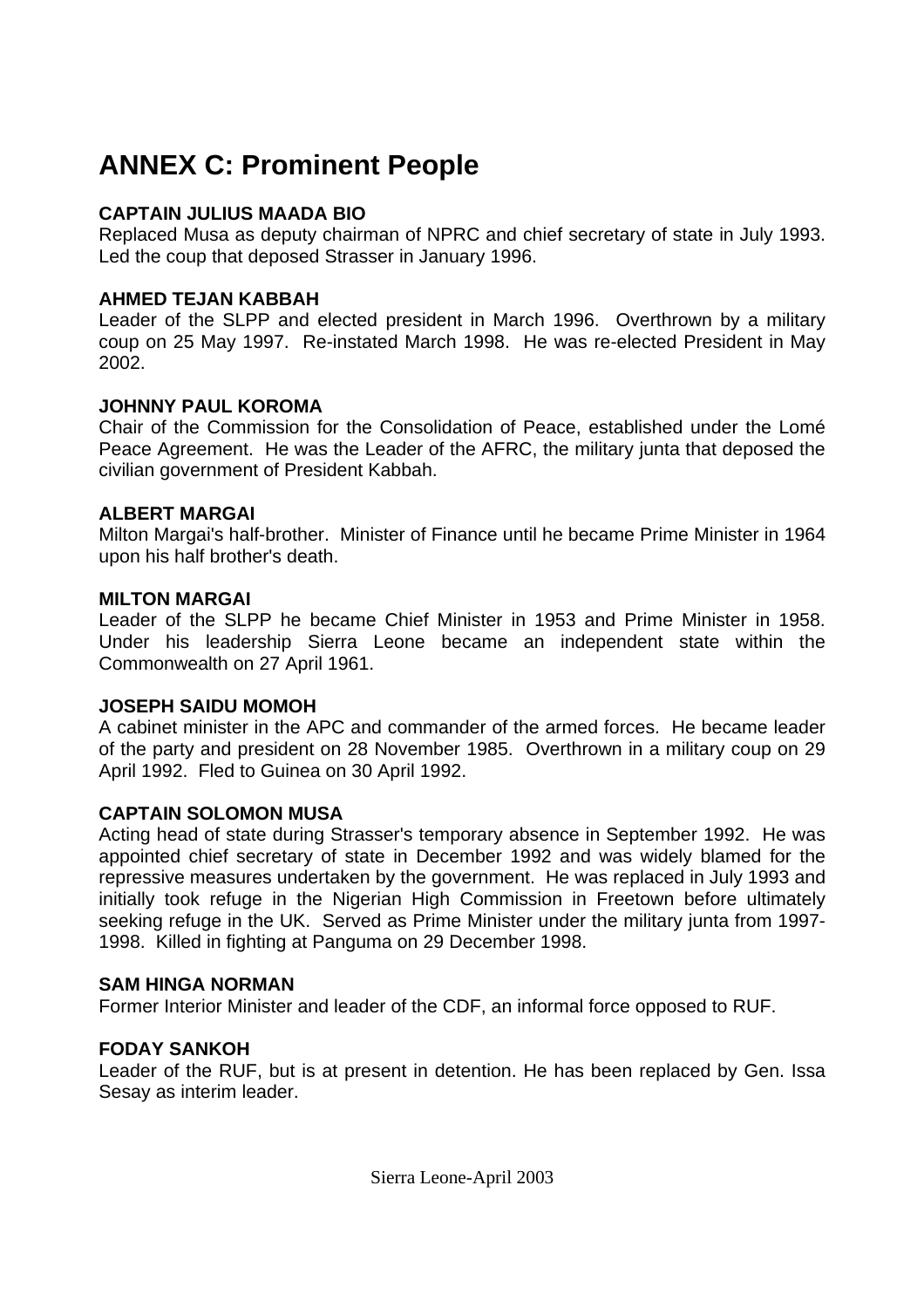#### **GEN. ISSA SESAY**

Interim leader of RUF since August 2000, and is also leader of the RUFP.

#### **SIAKA STEVENS**

Former leader of the APC who won the general elections of March 1967 but was prevented from taking power until April 1968. Dr. Stevens became executive President when Sierra Leone became a republic in April 1971. He remained president unti 1985.

#### **VALENTINE E.M. STRASSER**

The leader of the coup which seized power on 29 April 1992. Established the NPRC. As head of state and chairman of the NPRC Strasser suspended all political activity; suspended the 1978 and 1991 constitutions; dissolved the House of Representatives and imposed a state of emergency. In July 1992 Strasser's regime introduced severe restrictions on the media and authorised state censorship. Strasser was deposed in a bloodless coup in January 1996. He has since returned to Sierra Leone from the United Kingdom.

**[Return to Contents](#page-0-0)**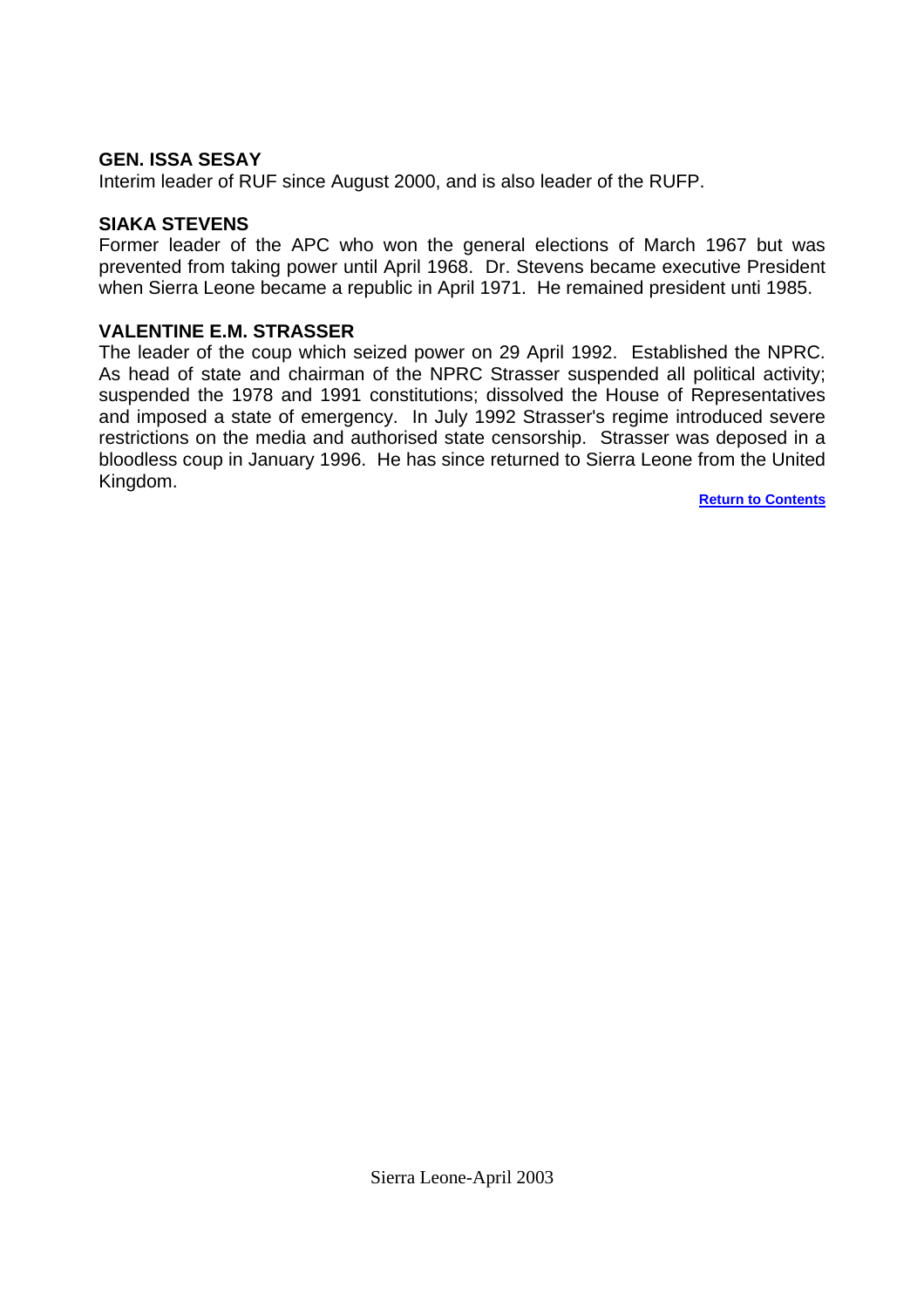# <span id="page-34-0"></span>**ANNEX D: References to Source Material**

**[1]** EUROPA, *Europa Africa South of the Sahara 2003*, Europa Publications, London EUROPA, *Europa World Year book 2002*, Europa Publications, London

**[2] SIERRA LEONE COUNTRY REPORT ON HUMAN RIGHTS PRACTICES FOR 2002** Bureau of Democracy, Human Rights and Labor US Department of State 4 March 2003

**[3] 2001 Annual Report on International Religious Freedom: Sierra Leone.**  Released by the Bureau of Democracy, Human Rights, and Labor, U.S. Department of State, October 7, 2002

**[4]** Foreign & Commonwealth Office, **Sierra Leone background briefing document,**  16 October 2002

**[5]** UNITED STATES STATE DEPARTMENT Background notes: Sierra Leone, January 2002.

**[6]** Human Rights Watch country report on Sierra Leone 2003.

**[7]** Human Rights Watch report *"We'll kill you if you cry" Sexual violence in the Sierra Leone conflict,* Volume.15 No. 1 (A) - January 2003

**[8] The Sierra Leone Citizenship Act 1973,** UNHCR WEBSITE

**[9]** INTEGRATED REGIONAL INFORMATION NETWORK (IRIN), *SIERRA LEONE: IRIN Focus on first indictments of the Special Court*. 19 March 2003

**[10]** BBC NEWS ON LINE, *Sierra Leone release demanded* 10 April 2003

**[11a]** XINHUA NEWS AGENCY NEWS BULLETIN, *Sierra Leone: Kabbah promises "New beginning" in S. Leone.* (Reuters Business Briefing) 11 March 1998

**[11b]** REUTERS NEWS SERVICE, *Sierra Leone: Focus - Kabbah names new Sierra Leone government.* (Reuters Business Briefing) 20 March 1998

**[12]** INTEGRATED REGIONAL INFORMATION NETWORK (IRIN), *SIERRA LEONE: Campaign on violence against women launched*. 26 November 2002

**[13]** ALLAFRICA COM WEBSITE, *Border Controversy…Guinean soldiers refuse to quite Koindu,* Standard Times (Freetown), 17 July 2002

**[14]** ALLAFRICA COM WEBSITE, *Guinean Troops still occupy Yenga,* Standard Times (Freetown), 11 September 2002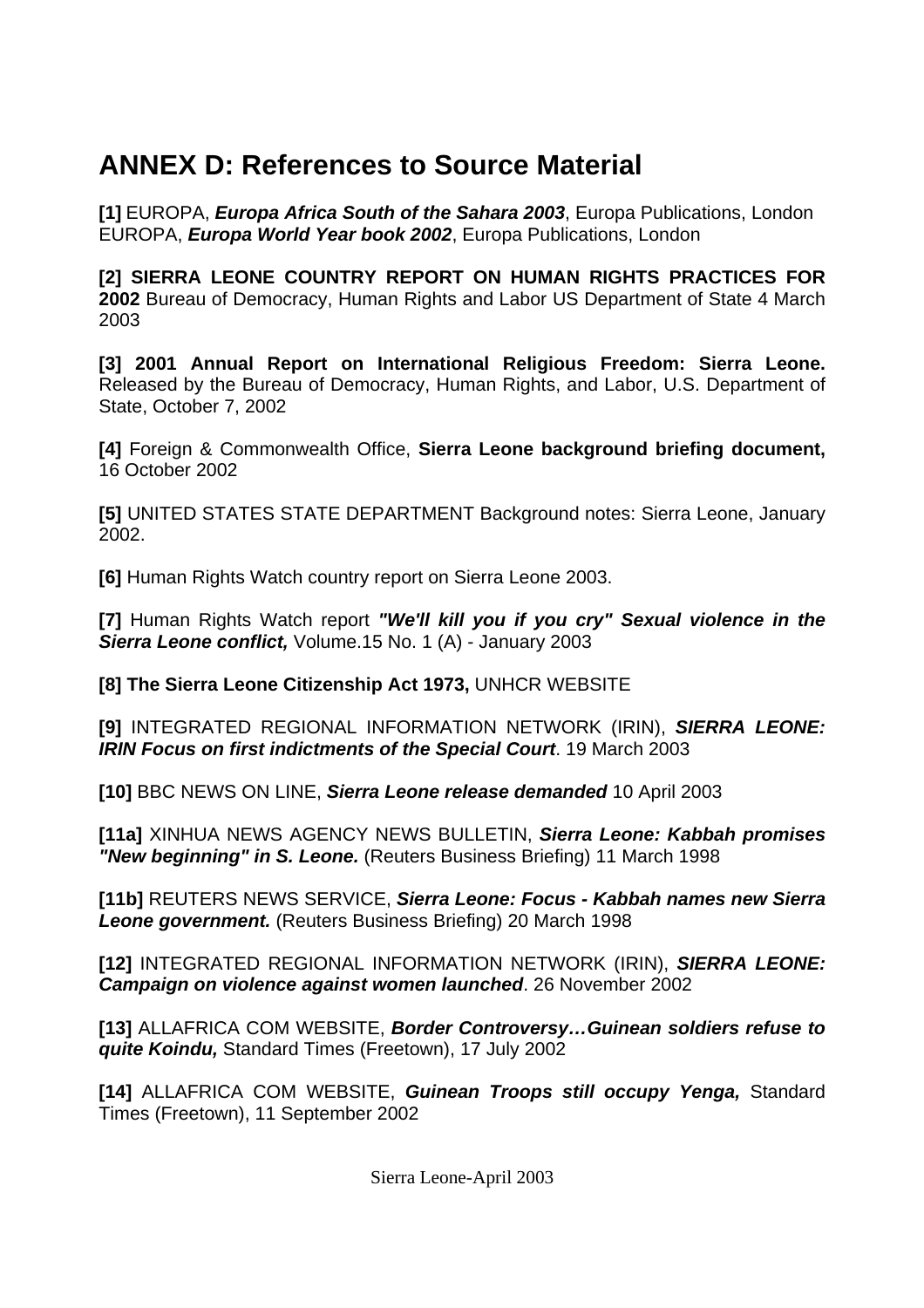**[15]** INTEGRATED REGIONAL INFORMATION NETWORK (IRIN), *SIERRA LEONE: Security situation calm in western towns*. 26 September 2002

**[16a]** INTEGRATED REGIONAL INFORMATION NETWORK (IRIN), *SIERRA LEONE: Troops beefed up on Liberian border*. 26 June 2002

**[16b]** INTEGRATED REGIONAL INFORMATION NETWORK (IRIN), *SIERRA LEONE: Diplomatic efforts sought to free abductees*. 2 August 2002

**[17] Sierra Leone,** War Resister's International 1998

**[18]** BEHIND THE MASK, *Sierra Leone* 

**[19] Sierra Leone,** The International Lesbian and Gay Association1999

**[20]** ALLAFRICA COM WEBSITE, *Sierra Leonean Clergyman executed,* All Africa News Agency ANOL FREETOWN (AANA), 2 November 1998

**[21]** BBC NEWS ON LINE, *World: Africa twenty-four soldiers executed,* 19 October 1998

**[22]** BBC NEWS ON LINE, *World: Africa civilians face execution following Sierra Leone coup,* 21 October 1998

**[23]** AMNESTY INTERNATIONAL ON LINE, *Country Report on Sierra Leone 2002.*

**[24]** INTEGRATED REGIONAL INFORMATION NETWORK (IRIN), *SIERRA LEONE: Peace still fragile, Norwegian Refugee Council warns*. 3 April 2003

**[25]** AMNESTY INTERNATIONAL COUNTRY REPORT AFRICAN UPDATE, Human Rights concerns in sub-Saharan Africa September 1997- March 1998 (AI INDEX AFR 01/02/98) dated 25 May 1998

**[26]** AMNESTY INTERNATIONAL, SIERRA LEONE Childhood - a casualty of conflict 31 August 2000 (AI INDEX AFR 51/69/00), Sierra Leone: Government wants fighting children withdrawn

**[27]** AFRICAN NEWS SERVICE, *Sierra Leone: Since the rebels started in 1991 over 10,000 children have been recruited.* (Reuters Business Briefing) 7 August 1999

**[28]** INTEGRATED REGIONAL INFORMATION NETWORK (IRIN), *SIERRA LEONE: War crimes tribunal gets the go-ahead*. 21 March 2002

**[29]** BBC NEWS ON LINE, *Sierra Leoneans face UN court* 21 March 2002 BBC NEWS ON LINE, *Sankoh declares innocence* 25 March 2002 BBC NEWS ON LINE, *Sankoh barred from poll* 28 March 2002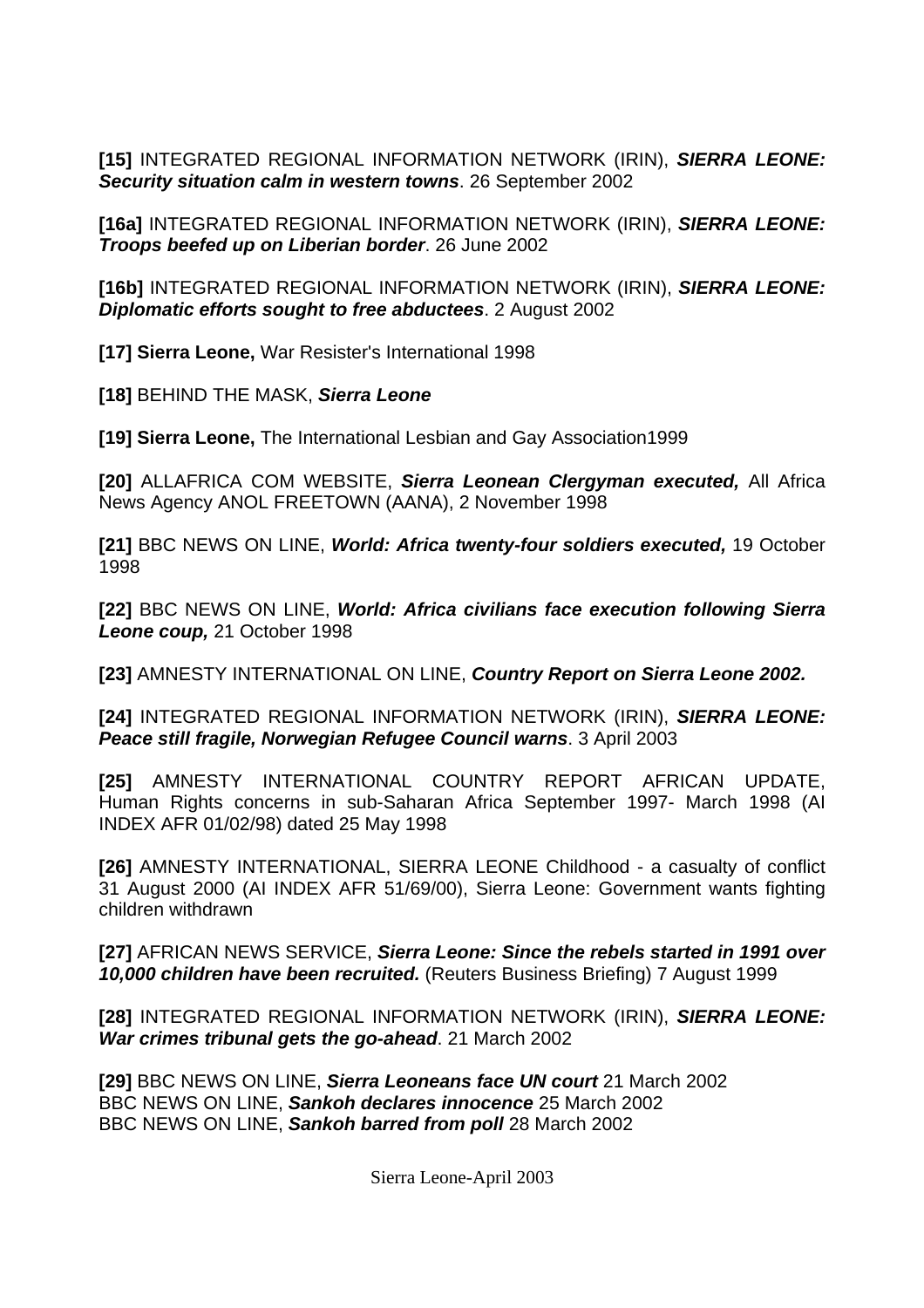**[30]** SPECIAL COURT FOR SIERRA LEONE, PUBLIC AFFAIRS OFFICE, PRESS RELEASE, *Special Court prosecutor announces he will not prosecute children,* 2 November 2002

**[31]** REUTERS NEWS SERVICE, *Togo: Focus - Sierra Leone peace talks off to a shaky start.* (Reuters Business Briefing) 26 May 1999

**[32]** XINHUA NEWS AGENCY NEWS BULLETIN, *Sierra Leone: Sierra Leone*  **parliament adopts peace accord urges national reconciliation.** (Reuters Business Briefing) 16 July 1999

REUTERS NEWS SERVICE, *Sierra Leone: Ex-rebels flood the Sierra Leone capital after accord.* (Reuters Business Briefing) 16 July 1999 Text of the Lomé accord.

**[33]** INTEGRATED REGIONAL INFORMATION NETWORK (IRIN), *SIERRA LEONE: Kabbah re-elected president, calls for unity*. 20 May 2001

**[34]** BBC NEWS ON LINE, *Sierra Leone's Kabbah urges unity,* 20 May 2002

**[35]** INTEGRATED REGIONAL INFORMATION NETWORK (IRIN), *SIERRA LEONE: Calm returns after weekend clashes*. 13 May 2002

**[36]** WEST AFRICA MAGAZINE, **Kabbah sweeps the polls.** 27<sup>th</sup> May - 2<sup>nd</sup> June 2002

**[37]** BBC NEWS ON LINE, *Ex-Junta leader wins Sierra Leone seat,* 17 May 2002

**[38]** BBC NEWS ON LINE, *New cabinet for Sierra Leone,* 22 May 2002

**[39] Political Parties of the World 5<sup>th</sup> edition, John Harper Publishing 2002** 

**[40]** BBC NEWS ON LINE*, Uncertainty as Nigerian Leave Sierra Leone* 5 January 2000

**[41]** REUTERS NEWS SERVICE, *Sierra Leone: Sierra Leone disbands loyalist hunter militia.* (Reuters Business Briefing) 27 July 1999

**[42]** CANADIAN IMMIGRATION AND REFUGEE BOARD, Responses to information request: (LBR27521.E ) 1 August 1997

**[43]** ALLAFRICA COM WEBSITE, *Return of the traditional masks of power,* Mail & Guardian (Johannesburg), 6 February 1998

**[44]** ALLAFRICA COM WEBSITE, *In Makeni UNAMSIL halts raid on Poro society,*  Standard Times (Freetown), 25 April 2001

**[45]** ALLAFRICA COM WEBSITE, *Abuse of secret society in Waterloo,* Standard Times (Freetown), 20 March 2003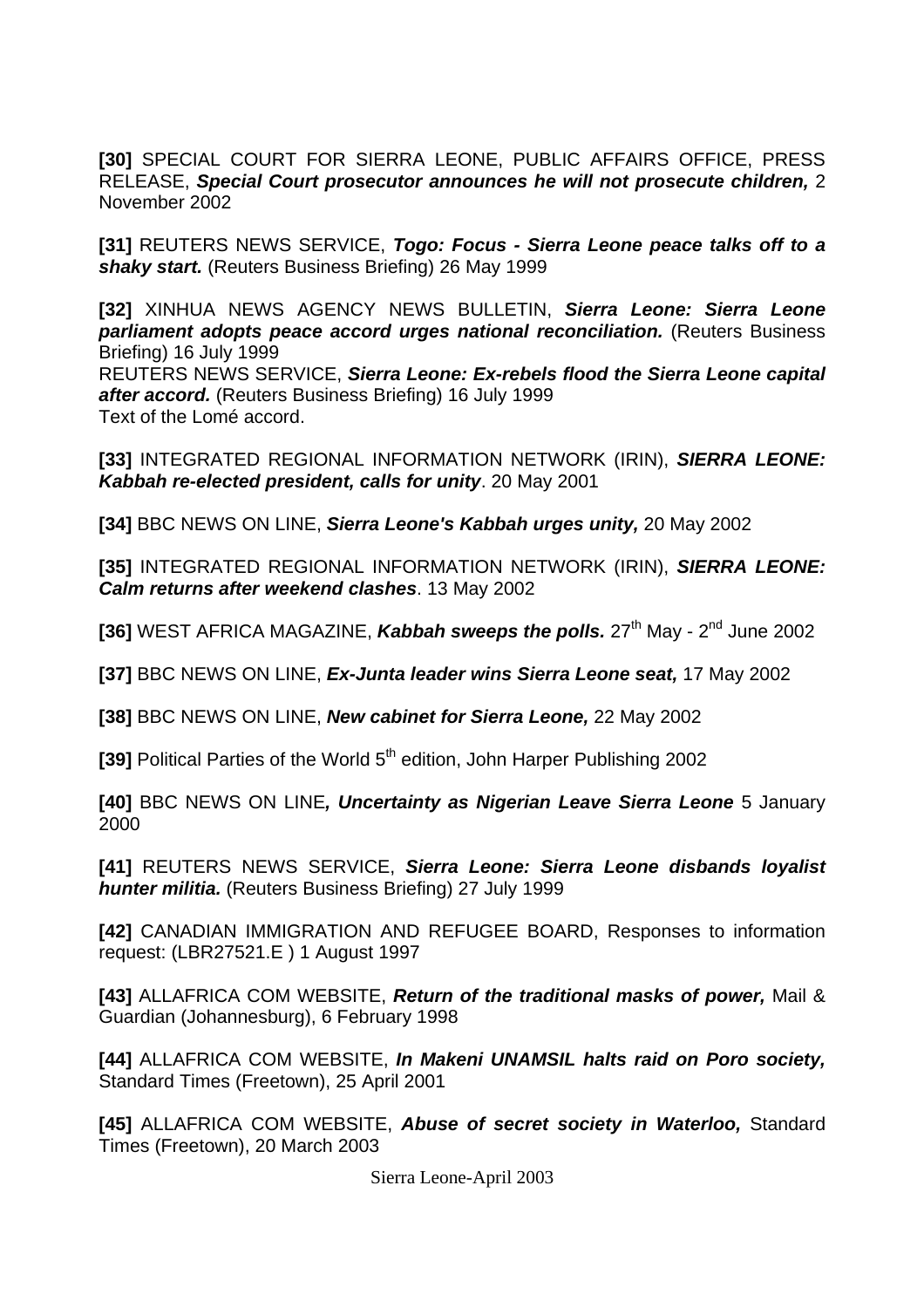**[46]** ALLAFRICA COM WEBSITE, *Defying State authority…Poro devil threatens Govt. workers,* Standard Times (Freetown), 20 September 2002

**[47]** INTEGRATED REGIONAL INFORMATION NETWORK (IRIN), *SIERRA LEONE: Government won't condemn Guinean attacks*. 27 March 2001

**[48]** INTEGRATED REGIONAL INFORMATION NETWORK (IRIN), *SIERRA LEONE: Refugees walk home through rebel lines*. 19 March 2001

**[49]** UNITED NATIONS DEVELOPMENT PROGRAMME, HUMAN DEVELOPMENT REPORT 2002, SIERRA LEONE.

**[50]** INTEGRATED REGIONAL INFORMATION NETWORK (IRIN), PLUSENEWS *SIERRA LEONE: HIV/AIDS the new enemy*. 2 November 2001

**[51]** WORLD BANK GROUP, PRESS RELEASE, *World Bank approve transitional support strategy and HIV/AIDS project for Sierra Leone,* (2002/260/AFR) 27 March 2002

**[52]** WORLD BANK GROUP, *Countries: Sierra Leone,* April 2002

**[53]** WORLD BANK GROUP, PRESS RELEASE, *Sierra Leone: Health sector reconstruction and development* 25 February 2003

**[54]** United Nations Security Council, *Seventeenth report of the Secretary-General on the United Nations Mission in Sierra Leone, (S/2003/321)*, 17 March 2003

**[55]** Security Council resolution 1446 (2002) 4 December 2002

**[56]** Security Council resolution 1470 (2003) 28 March 20034

**[57]** INTEGRATED REGIONAL INFORMATION NETWORK (IRIN), *SIERRA LEONE: Governmant, RUF agree to ceasefire*. 13 November 2001

**[58]** INTEGRATED REGIONAL INFORMATION NETWORK (IRIN), *SIERRA LEONE: Calm returns to Freetown*. 19 July 2002

**[59]** INTEGRATED REGIONAL INFORMATION NETWORK (IRIN), *SIERRA LEONE: Doctor joins nurses' strike for better conditions*. 1 March 2002

**[60]** GUARDIAN, *Sierra Leone: Why Sierra Leone's war is far from won.*  (Reuters Business Briefing) 30 August 2000

**[61]** SIERRA LEONE: Report on Female Genital Mutilation (FGM) or Female Genital Cutting (FGC) Released by the Office of the Senior Coordinator for International Women's Issues, 1 June 2001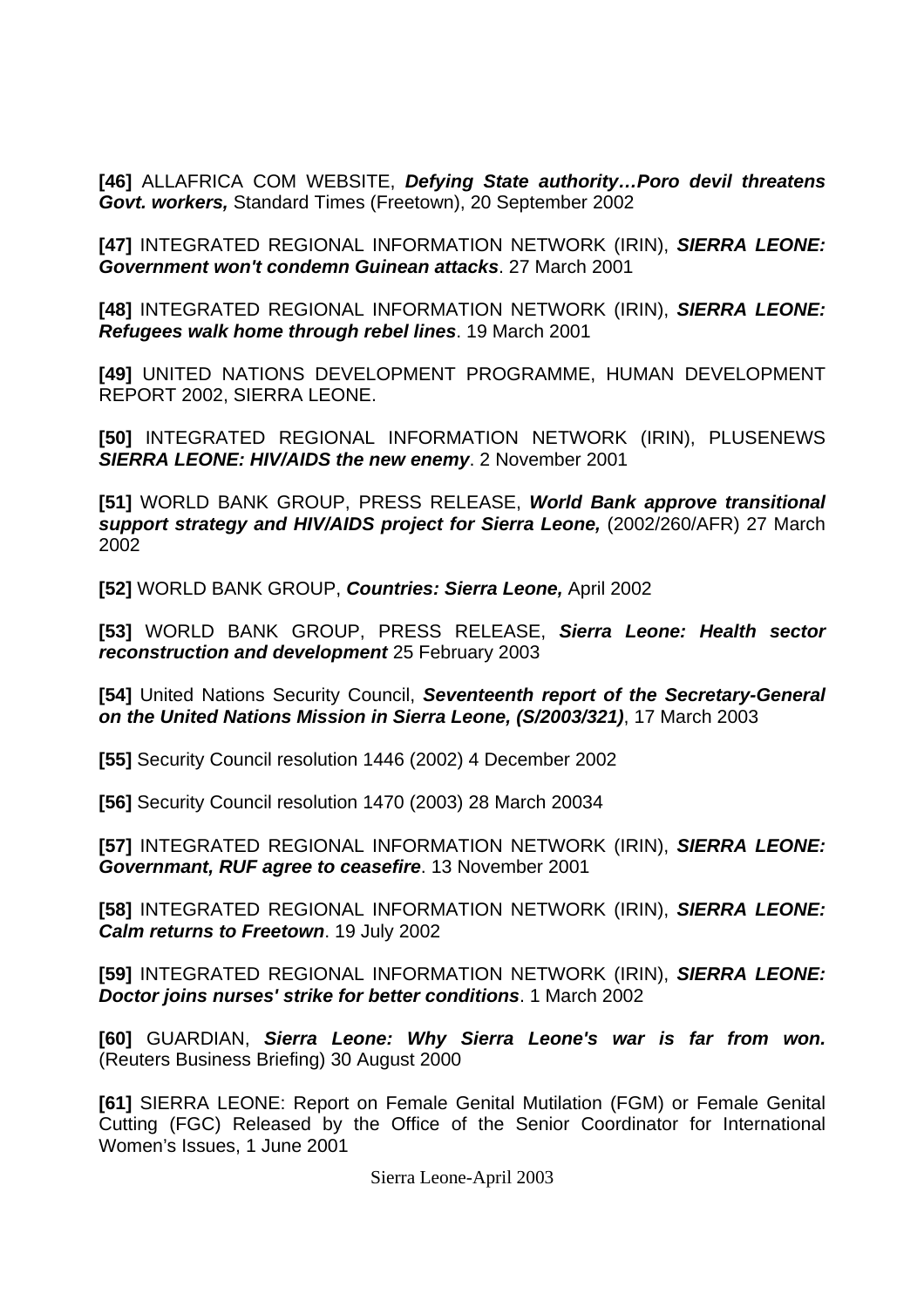**[62a]** CANADIAN IMMIGRATION AND REFUGEE BOARD, Responses to information request: (LBR 38472.E) 18 March 2002

**[62b]** MISANET.COM/IPS, *Female Genital Mutilation election issue in Sierra Leone,*  11 May 2002

**[63a]** CONCORD TIMES, *Teenager dies after Female Genital Mutilation,* 31 July 2002

**[63b]** ALL AFRICA GLOBAL MEDIA, VIA COMTEX, *Sierra Leone: Bondo Saga… 6 face murder charge.* (Reuters Business Briefing) 23 August 2002

**[64]** GLOBAL INFORMATION NETWORK, IPS NEWSFEED *Sierra Leone: Culture –*  **Sierra Leone – Traditional women drawn into election debate.** (Reuters Business Briefing) 11 May 2002

**[65]** REUTERS NEWS SERVICE, *Sierra Leone: Chronology - Key events in Sierra*  **Leone conflict.** (Reuters Business Briefing) 9 May 2000

**[66]** M2 PRESSWIRE, *UK: UK Government - Sierra Leone - Major Harrison returns to Freetown.* (Reuters Business Briefing) 17 July 2000

**[67]** REUTERS NEWS SERVICE, *UK: Sankoh flown to "safe location" by British forces.* (Reuters Business Briefing) 17 May 2000

**[68]** REUTERS NEWS SERVICE, *Sierra Leone: West African force leaves Sierra Leone.* (Reuters Business Briefing) 2 May 2000

**[69]** SUNDAY TIMES, *UK: Freetown panics over army pullout - crisis in Africa.*  (Reuters Business Briefing) 4 June 2000

**[70]** SOUTH CHINA MORNING POST, *UK: Britain expected to announce a new military aid package for Sierra Leone.* (Reuters Business Briefing) 19 July 2000

**[71]** REUTERS NEWS SERVICE, *Sierra Leone: Sierra Leone govt. says RUF rebels have new leader.* (Reuters Business Briefing) 21 August 2000 CONCORD TIMES WEB SITE, 1 September 2000, *Sierra Leone: RUF rebels said divided over new commander.* BBC Monitoring Service, (Reuters Business Briefing) 5 September 2000

**[72]** REUTERS NEWS SERVICE, *United Nations: UN Council imposes ban on diamonds from Sierra Leone.* (Reuters Business Briefing) 5 July 2000

**[73]** REUTERS NEWS SERVICE, *Liberia: U.S. envoy warns Liberia on Sierra Leone*  Peace. (Reuters Business Briefing) 17 July 2000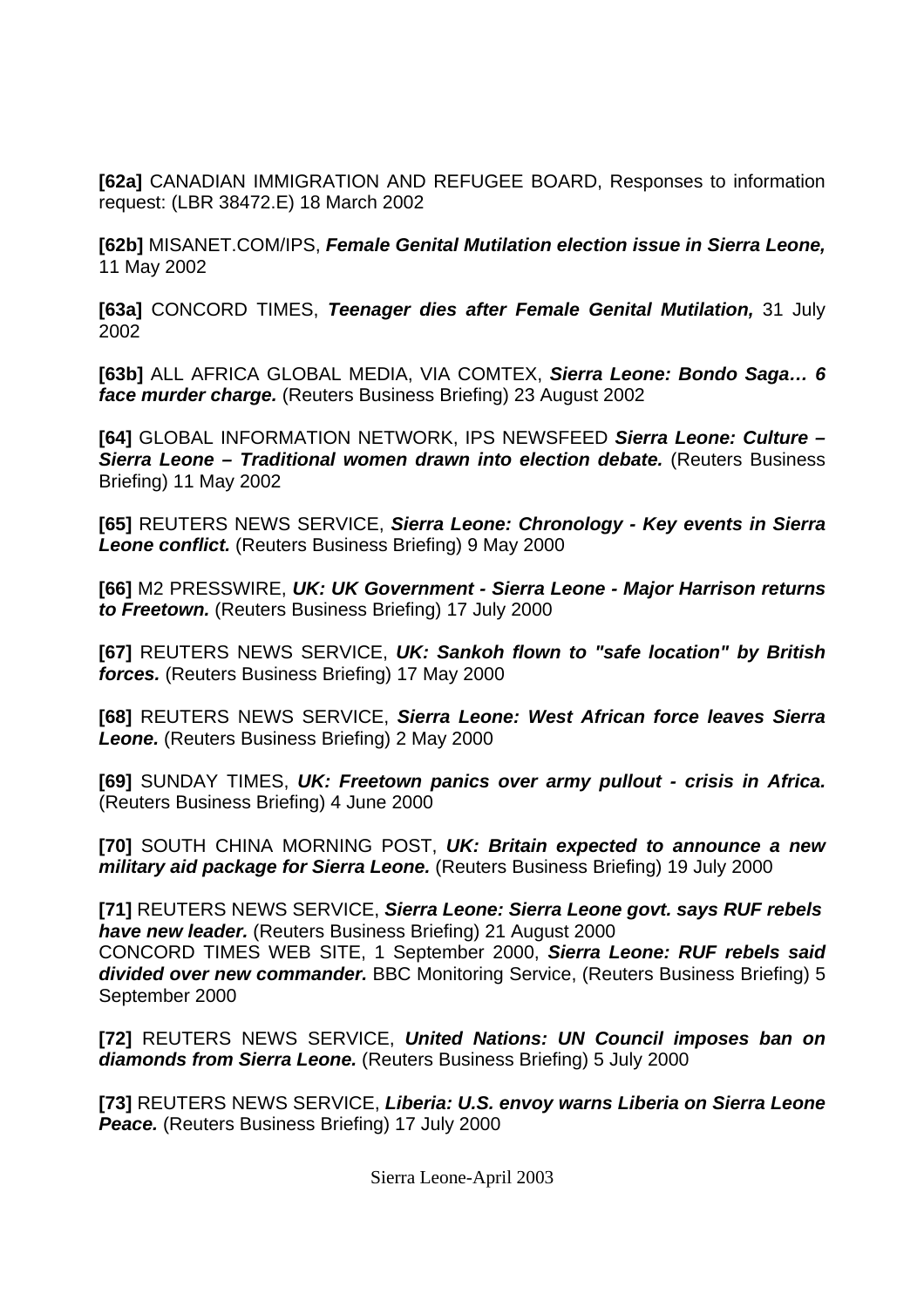**[74]** Security Council resolution 1306 (2000) 5 July 2000 Security Council resolution 1315 (2000) 14 August 2000 Security Council resolution 1385 (2001) 19 December 2001

**[75]** INTEGRATED REGIONAL INFORMATION NETWORK (IRIN), *SIERRA LEONE: RUF sets up peace council*. 16 February 2001

**[76]** INTEGRATED REGIONAL INFORMATION NETWORK (IRIN), *SIERRA LEONE: RUF forms body to resume peace process*. 30 March 2001

**[77]** United Nations Security Council, *Thirteenth report of the Secretary-General on the United Nations Mission in Sierra Leone, (S/2002/267)*, 14 March 2002

**[78]** BBC MONITORING INTERNATIONAL REPORTS, PANA NEWS AGENCY, 7 July 2000, *Sierra Leone: Sierra Leone -OAU Chief says sitation " extremely precarious" urges aid.* (Reuters Business Briefing) 8 July 2000

**[79]** MIDDLE EAST INTELLIGENCE WIRE, UN INTEGRATED INFORMATION NETWORK, *USA: UN integrated regional information network - continuing reports of human rights abuse.* (Reuters Business Briefing) 5 July 2000

**[80]** AMNESTY INTERNATIONAL*, SIERRA LEONE: War crimes against children continue,* 16 June 2000 (AFR 51/38/00)

AMNESTY INTERNATIONAL, *SIERRA LEONE: Voices of victims of human rights abuse from Sierra Leone,* 21 June 2000 (AFR 51/043/2000)

AMNESTY INTERNATIONAL*, SIERRA LEONE: Rape and other forms of sexual violence against girls and women,* 29 June 2000 (AFR 51/35/00) AMNESTY INTERNATIONAL, *SIERRA LEONE: The post- Lomé human rights challenge, 6* July 2000 (AFR 51/051/2000)

**[81]** BBC NEWS ON LINE, *Sierra Leone resumes diamond exports,* 12 October 2000

INTEGRATED REGIONAL INFORMATION NETWORK (IRIN), *SIERRA LEONE: Diamond exports to resume*. 12 October 2000

**[82]** WASHINGTON POST, *Sierra Leone: Soldiers in Sierra Leone grow up to be children – centres try to ease transition to civilian life.* (Reuters Business Briefing) 14 July 2002

**[83]** INTEGRATED REGIONAL INFORMATION NETWORK (IRIN), *SIERRA LEONE: IRIN interview with John O'Shea, executive director of GOAL*. 11 June 2001

**[84]** INTEGRATED REGIONAL INFORMATION NETWORK (IRIN), *SIERRA LEONE: Nigerians donate relief aid to orphans*. 21 February 2002

**[85]** INTEGRATED REGIONAL INFORMATION NETWORK (IRIN), *SIERRA LEONE: Impressive gains have been made, UN envoy says*. 10 March 2003